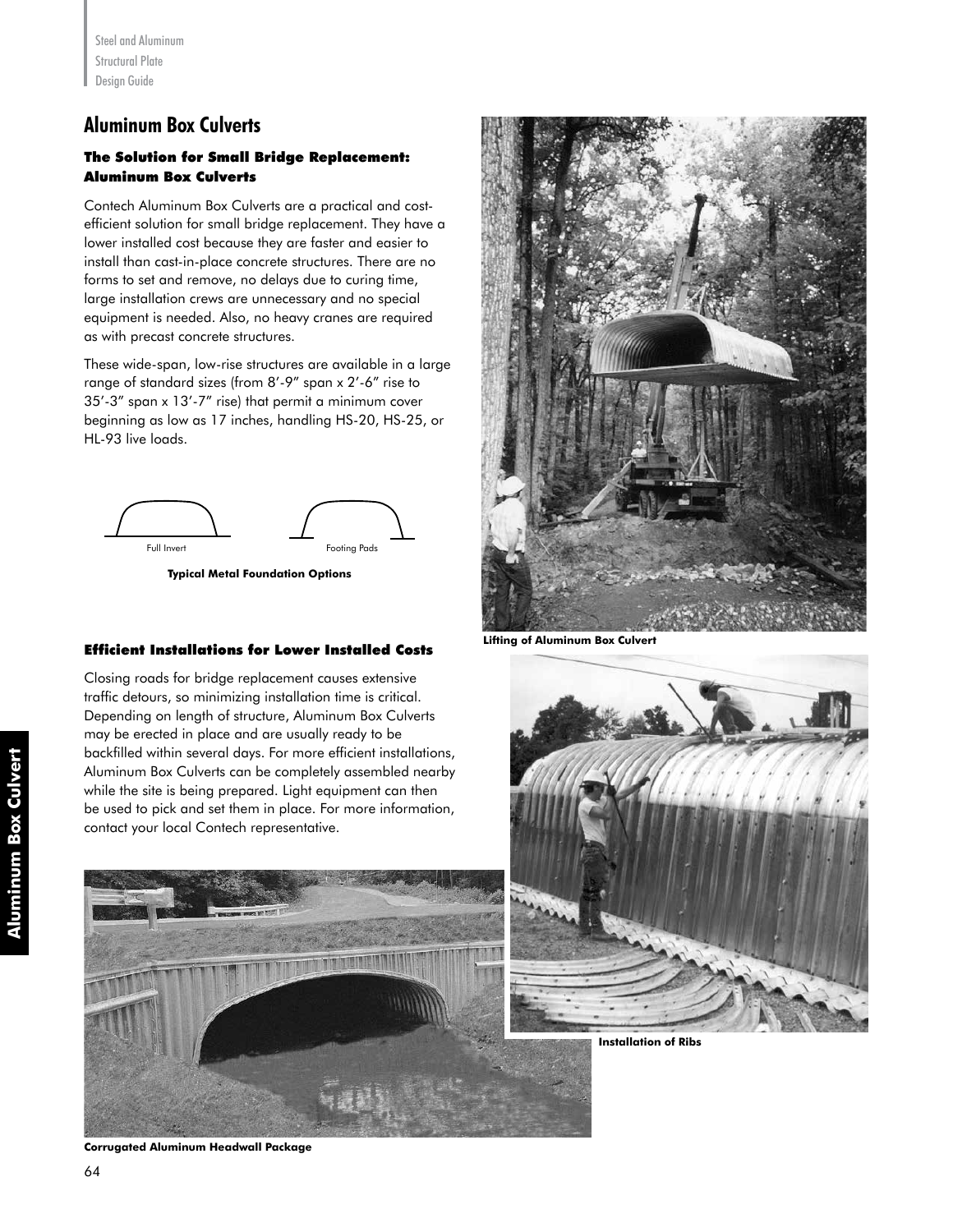

#### **Notes: (refer to pages 66-69)**

- 1. Structure 1 is a one-plate shell. Structures 2-26 are two plate shells. Structures 27-143 are three-plate shells.
- 2. In Shell Fill Height Table 48A, 48B, 49A and 49B, the HG\CG designation indicates thickness or gage of haunch (HG) and crown (CG) plates as follows: 2=.125", 3=.150", 4=.175", 5=.200", 6=.225",  $7 = .250"$ . Example:  $3\6 = .150"$  haunch and .225" crown plate thickness. The HRS/CRS designation indicates the rib spacing on the haunch (HRS) and crown (CRS) plates. Example: 27/9=27" o.c. haunch and 9" o.c. crown.
- 3. Allowable cover (minimum and maximum) is measured from the outside valley of crown plate to bottom of flexible pavement or from the outside valley of crown plate to top of rigid pavement. Minimum cover is measured at the lowest fill area subjected to possible wheel loads (typically at the roadway shoulder). The roadway surface must be maintained to ensure minimum cover to prevent high-impact loads being imparted to the structure. Maximum cover is measured at highest fill and/ or pavement elevation.
- 4. Select the structure with the lowest alphabetical sub-designation and cover range that will include the actual minimum and maximum cover. Example: Structure 51-A6 is more economical than 51-B6 if the cover is between 3.0 and 4.5 feet.
- 5. Shell Wt./Ft. shown is maximum handling weight and is based on heaviest component makeup for a specific span and rise combination. Weight per foot of shell includes plates, reinforcing ribs, rib splices, bolts, and nuts.
- 6. Total structure length can be any dimension, but whenever possible, it is recommended to work with a multiple of 4.5' (net plate width). This practice usually results in lower total structure cost. Example: 50' proposed structure  $\div 4.5'$  = 11.1, nearest whole number is 11, therefore use  $11 \times 4.5' = 49.5'$  for total structure length. When ordering a structure with headwalls on each end, total structure length must be a multiple of 9 inches.
- 7. Shell data in Table 48A is designed for standard highway HS-20 wheel loads, Table 48B for HS-25 loads and Tables 49A/49B for HL-93 load design information. Contact your local Contech representative for design information on other loadings.
- 8. Standard structure designs use Type VI ribs for most economical plate and rib combination. Plate and rib combinations using Type II and Type IV ribs are available for special designs.
- 9. The maximum cover for Aluminum Box Culverts with full inverts and footing pads should not exceed 4 feet. Special full invert and footing pad designs or slotted concrete footings can accommodate maximum covers to the limits shown in Tables 48A, 48B, 49A, and 49B.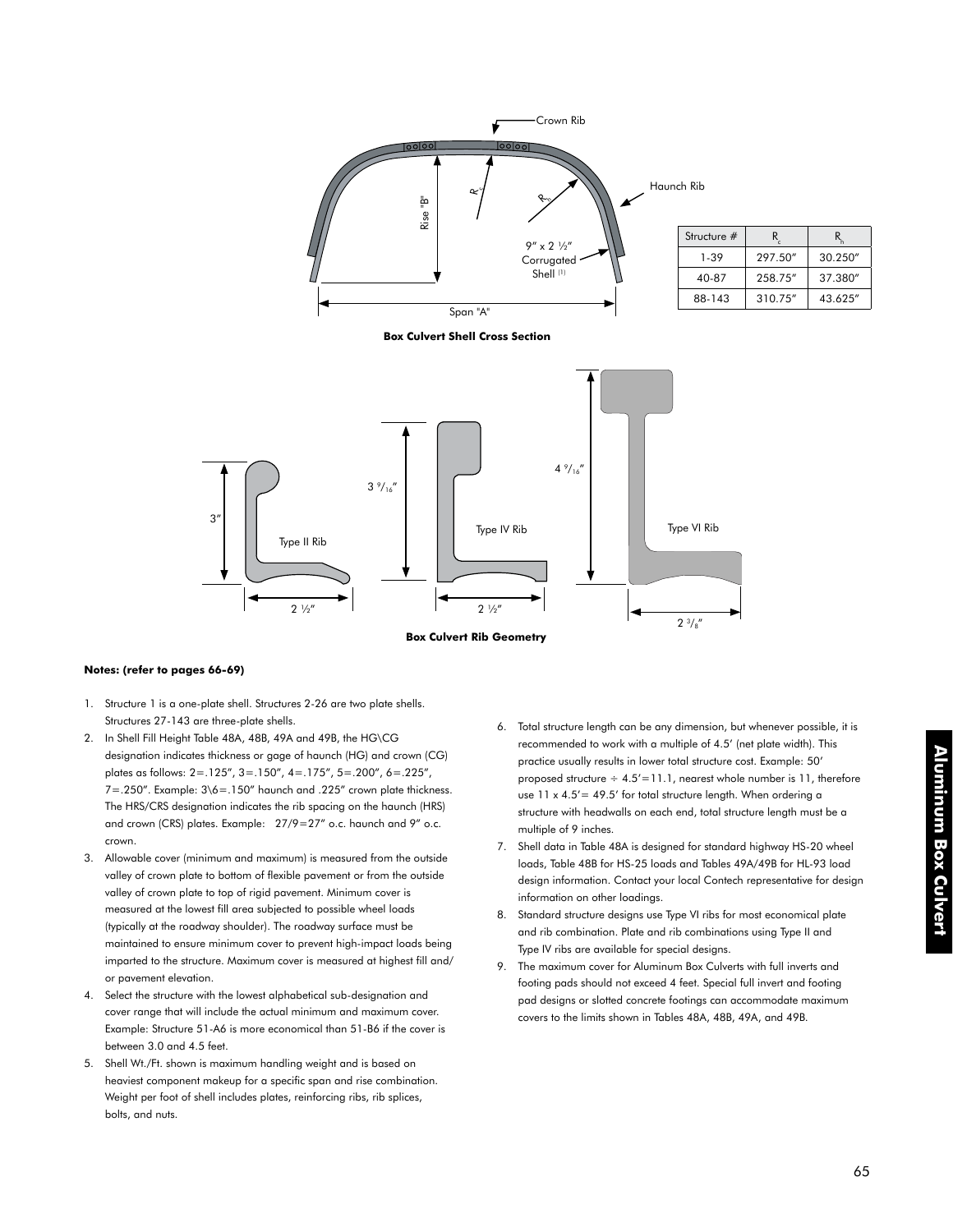Structural Plate

## Design Guide

## Box Culvert Shell-Plate and Rib Data (H-20, HS-20)

|                           |                       |                     |                 |               |                     |            |                | TABLE 48A. SHELL DATA - H-20, HS-20 LOADING<br>PLATE AND RIB COMBINATIONS WITH ALLOWABLE HEIGHT OF COVER |                 |                           |            |            |                         |            |                            |            |            |                         |
|---------------------------|-----------------------|---------------------|-----------------|---------------|---------------------|------------|----------------|----------------------------------------------------------------------------------------------------------|-----------------|---------------------------|------------|------------|-------------------------|------------|----------------------------|------------|------------|-------------------------|
| Structure<br>Number       | Span "A"<br>Ft.-In.   | Rise "B"<br>Ft.-In. | Area<br>Sq. Ft. | HG/CG         | HRS/CRS<br>(Inches) | A6<br>Min. | Max.<br>(Feet) | Shell Wt./Ft.<br>(Lbs.)                                                                                  | HG/CG<br>(Gage) | HRS/CRS<br>(Inches)       | B6<br>Min. | Max.       | Shell Wt./Ft.<br>(Lbs.) | HG/CG      | <b>HRS/CRS</b><br>(Inches) | C6<br>Min. | Max.       | Shell Wt./Ft.<br>(Lbs.) |
| 1                         | $8 - 9$               | $2 - 6$             | 18.4            | (Gage)<br>2/2 | 54/18               | 1.4        | 5.0            | STRUCTURES 1 THROUGH 26 HAVE TYPE II HAUNCH AND TYPE IV CROWN RIBS<br>48                                 |                 |                           |            | (Feet)     |                         | (Gage)     |                            | (Feet)     |            |                         |
| $\boldsymbol{2}$<br>3     | $9 - 2$<br>$9 - 7$    | $3 - 3$<br>$4-1$    | 25.4<br>32.6    | 2/2<br>2/2    | 54/18<br>54/18      | 1.4<br>1.4 | 5.0<br>5.0     | 53<br>58                                                                                                 |                 |                           |            |            |                         |            |                            |            |            |                         |
| $\overline{4}$            | $10-0$                | $4 - 10$            | 40.2            | 2/2           | 54/18               | 1.4        | 5.0            | 61                                                                                                       |                 |                           |            |            |                         |            |                            |            |            |                         |
| 5<br>6                    | $10-6$<br>$10 - 11$   | $5 - 7$<br>$6 - 4$  | 48.1<br>56.4    | 2/2<br>2/2    | 54/18<br>54/18      | 1.7<br>2.0 | 5.0<br>5.0     | 65<br>69                                                                                                 | 3/3<br>2/2      | 54/18<br>27/18            | 1.4<br>1.4 | 5.0<br>5.0 | 73<br>77                |            |                            |            |            |                         |
| $\overline{7}$<br>$\bf 8$ | $11 - 4$<br>$10-2$    | $7 - 2$<br>$2 - 8$  | 65.0<br>23.0    | 2/2<br>2/2    | 54/18<br>54/18      | 2.5<br>1.7 | 5.0<br>5.0     | 72<br>56                                                                                                 | 2/2<br>3/3      | 54/9<br>54/18             | 1.4<br>1.4 | 5.0<br>5.0 | 82<br>62                |            |                            |            |            |                         |
| 9<br>10                   | $10-7$<br>$10 - 11$   | $3 - 5$<br>$4 - 3$  | 31.1<br>39.5    | 2/2<br>2/2    | 54/18<br>54/18      | 2.0<br>2.0 | 5.0<br>5.0     | 61<br>65                                                                                                 | 3/3<br>3/3      | 54/18<br>54/18            | 1.4<br>1.4 | 5.0<br>5.0 | 67<br>72                |            |                            |            |            |                         |
| 11<br>12                  | $11 - 4$<br>$11 - 8$  | $5-0$<br>$5-9$      | 48.2<br>57.2    | 2/2<br>2/2    | 54/18<br>54/18      | 2.5<br>2.5 | 5.0<br>5.0     | 69<br>72                                                                                                 | 3/3<br>3/3      | 54/18<br>54/18            | 1.7<br>1.7 | 5.0<br>5.0 | 77<br>81                | 2/2<br>2/2 | 54/9<br>54/9               | 1.4<br>1.4 | 5.0<br>5.0 | 83<br>86                |
| 13<br>14                  | $12-1$<br>$12-5$      | $6 - 7$<br>$7 - 4$  | 66.4<br>76.0    | 2/2<br>2/2    | 54/18<br>54/18      | 3.0<br>3.0 | 5.0<br>5.0     | 76<br>80                                                                                                 | 2/2<br>2/2      | 27/18<br>27/18            | 2.0<br>2.5 | 5.0<br>5.0 | 85<br>88                | 2/2<br>2/2 | 54/9<br>27/9               | 1.4<br>1.4 | 5.0<br>5.0 | 90<br>102               |
| 15<br>16                  | $11 - 7$<br>11-11     | $2 - 10$<br>$3 - 7$ | 28.1<br>37.4    | 2/2<br>2/2    | 54/18<br>54/18      | 2.5<br>2.5 | 5.0<br>5.0     | 64<br>68                                                                                                 | 3/3<br>3/3      | 54/18<br>54/18            | 1.7<br>2.0 | 5.0<br>5.0 | 70<br>75                | 3/3<br>4/4 | 27/18<br>54/18             | 1.4<br>1.4 | 5.0<br>5.0 | 77<br>82                |
| 17<br>18                  | $12-3$<br>$12-7$      | $4 - 5$<br>$5 - 2$  | 46.9<br>56.6    | 2/2<br>2/2    | 54/18<br>54/18      | 3.0<br>3.0 | 5.0<br>5.0     | 73<br>78                                                                                                 | 3/3<br>2/2      | 54/18<br>27/18            | 2.0<br>2.5 | 5.0<br>5.0 | 79<br>85                | 3/3<br>2/2 | 27/18<br>27/9              | 1.4<br>1.4 | 5.0<br>5.0 | 89<br>102               |
| 19<br>20                  | $12 - 11$<br>$13-3$   | $6 - 0$<br>$6 - 9$  | 66.6<br>76.9    | 2/2<br>3/3    | 54/18<br>54/18      | 3.0<br>2.5 | 5.0<br>5.0     | 81<br>96                                                                                                 | 2/2<br>3/3      | 27/18<br>27/18            | 2.5<br>2.0 | 5.0<br>5.0 | 89<br>102               | 2/2<br>2/2 | 27/9<br>27/9               | 1.4<br>1.4 | 5.0<br>5.0 | 106<br>110              |
| 21<br>22                  | $13-0$<br>$13 - 4$    | $3 - 0$<br>$3 - 10$ | 33.8<br>44.2    | 3/3<br>3/3    | 54/18<br>54/18      | 2.5<br>3.0 | 5.0<br>5.0     | 70<br>83                                                                                                 | 4/4<br>3/3      | 54/18<br>27/18            | 2.0<br>2.0 | 5.0<br>5.0 | 79<br>91                | 4/4<br>3/3 | 27/18<br>54/9              | 1.4<br>1.4 | 5.0<br>5.0 | 91<br>105               |
| 23<br>24                  | $13-7$<br>13-10       | $4 - 7$<br>$5 - 5$  | 54.8<br>65.6    | 3/3<br>2/2    | 54/18<br>27/18      | 3.0<br>3.0 | 5.0<br>5.0     | 89<br>92                                                                                                 | 3/3<br>3/3      | 27/18<br>27/18            | 2.5<br>2.5 | 5.0<br>5.0 | 97<br>102               | 3/3<br>3/3 | 54/9<br>54/9               | 1.4<br>1.4 | 5.0<br>5.0 | 110<br>114              |
| 25<br>26                  | $14-1$<br>$14-5$      | $6 - 2$<br>$3 - 3$  | 76.6<br>40.0    | 3/3<br>3/3    | 54/18<br>27/18      | 3.0<br>3.0 | 5.0<br>5.0     | 97<br>93                                                                                                 | 3/3<br>4/4      | 27/18<br>27/18            | 2.5<br>2.5 | 5.0<br>5.0 | 106<br>101              | 2/2<br>5/5 | 18/9<br>18/18              | 1.4<br>1.4 | 5.0<br>5.0 | 126<br>115              |
| 27                        | $14-8$                | $4 - 1$             | 51.5            | 2/2           | 27/18               | 1.4        | 5.0            | STRUCTURES 27 THROUGH 39 HAVE TYPE II HAUNCH AND TYPE VI CROWN RIBS<br>91                                |                 |                           |            |            |                         |            |                            |            |            |                         |
| 28<br>29                  | $14-10$<br>$15-1$     | $4 - 10$<br>$5 - 8$ | 63.2<br>75.1    | 2/2<br>3/2    | 27/18<br>27/18      | 1.4<br>1.4 | 5.0<br>5.0     | 106<br>117                                                                                               |                 |                           |            |            |                         |            |                            |            |            |                         |
| 30<br>31                  | $15 - 4$<br>$15-6$    | $6 - 5$<br>$7 - 3$  | 87.2<br>99.4    | 3/2<br>3/2    | 27/18<br>27/18      | 1.4<br>1.4 | 5.0<br>5.0     | 121<br>125                                                                                               |                 |                           |            |            |                         |            |                            |            |            |                         |
| 32<br>33                  | $15-9$<br>$15 - 10$   | $8 - 0$<br>$3 - 6$  | 111.8<br>46.8   | 2/2<br>2/2    | 27/18<br>27/18      | 2.0<br>2.1 | 5.0<br>5.0     | 121<br>104                                                                                               | 3/2<br>3/2      | 18/18<br>18/18            | 1.4<br>1.4 | 5.0<br>5.0 | 136<br>114              |            |                            |            |            |                         |
| 34<br>35                  | $16-0$<br>$16-2$      | $4 - 3$<br>$5 - 1$  | 59.5<br>72.3    | 2/2<br>2/2    | 27/18<br>27/18      | 2.3<br>2.4 | 5.0<br>4.9     | 110<br>115                                                                                               | 3/2<br>3/2      | 18/18<br>18/18            | 1.4<br>1.4 | 5.0<br>5.0 | 121<br>128              |            |                            |            |            |                         |
| 36<br>37                  | $16 - 4$<br>$16-6$    | $5 - 11$<br>$6 - 8$ | 85.2<br>98.3    | 2/2<br>3/2    | 27/18<br>27/18      | 2.6<br>1.8 | 4.5<br>5.0     | 119<br>131                                                                                               | 3/2<br>4/2      | 18/18<br>18/18            | 1.4<br>1.4 | 5.0<br>5.0 | 133<br>145              |            |                            |            |            |                         |
| 38<br>39                  | $16-8$<br>$16-10$     | $7 - 6$<br>$8 - 3$  | 111.5<br>124.8  | 3/2<br>3/2    | 27/18<br>27/18      | 1.9<br>2.0 | 5.0<br>5.0     | 135<br>139                                                                                               | 4/2<br>4/2      | 18/18<br>18/18            | 1.4<br>1.4 | 5.0<br>5.0 | 150<br>155              |            |                            |            |            |                         |
| 40                        | 17-9                  | $3 - 10$            | 54.4            | 2/2           | 54/18               | 2.0        | 5.0            | <b>STRUCTURES 40 THROUGH 87 USE</b><br>112                                                               | 2/2             | ALL TYPE VI RIBS<br>27/18 | 1.4        | 5.0        | 124                     |            |                            |            |            |                         |
| 41<br>42                  | $18-2$<br>$18-7$      | $4 - 7$<br>$5 - 4$  | 68.3<br>82.5    | 2/2<br>2/2    | 54/18<br>54/18      | 2.2<br>2.4 | 5.0<br>5.0     | 117<br>123                                                                                               | 2/2<br>2/2      | 27/18<br>27/18            | 1.4<br>1.4 | 5.0<br>5.0 | 131<br>139              |            |                            |            |            |                         |
| 43<br>44                  | $19-0$<br>$19-5$      | $6 - 1$<br>$6 - 11$ | 97.1<br>111.9   | 2/2<br>2/2    | 54/18<br>54/18      | 2.6<br>2.8 | 5.0<br>5.0     | 126<br>130                                                                                               | 2/2<br>2/2      | 27/18<br>18/18            | 1.4<br>1.4 | 5.0<br>5.0 | 142<br>159              |            |                            |            |            |                         |
| 45<br>46                  | 19-10<br>$20-3$       | $7 - 8$<br>$8 - 5$  | 127.1<br>142.6  | 2/2<br>2/2    | 54/18<br>27/18      | 2.9<br>1.9 | 5.0<br>5.0     | 134<br>137                                                                                               | 2/2<br>2/2      | 18/18<br>18/18            | 1.4<br>1.4 | 5.0<br>5.0 | 163<br>166              |            |                            |            |            |                         |
| 47<br>48                  | $19-1$<br>$19-5$      | $4 - 2$<br>$4 - 11$ | 63.3<br>78.3    | 2/2<br>2/2    | 54/18<br>54/18      | 2.6<br>2.8 | 5.0<br>5.0     | 121<br>126                                                                                               | 2/2<br>2/2      | 18/18<br>18/18            | 1.4<br>1.4 | 5.0<br>5.0 | 143<br>152              |            |                            |            |            |                         |
| 49<br>50                  | 19-9<br>$20 - 1$      | $5 - 8$<br>$6 - 6$  | 93.6<br>109.2   | 2/2<br>2/2    | 54/18<br>27/18      | 2.9<br>1.9 | 4.8<br>5.0     | 132<br>151                                                                                               | 2/2<br>2/2      | 18/18<br>18/18            | 1.4<br>1.4 | 5.0<br>5.0 | 161<br>165              |            |                            |            |            |                         |
| 51<br>52                  | $20 - 6$<br>$20 - 10$ | $7 - 3$<br>$8 - 1$  | 125.0<br>141.2  | 2/2<br>2/2    | 27/18<br>27/18      | 2.0<br>2.1 | 5.0<br>5.0     | 155<br>159                                                                                               | 2/2<br>2/2      | 18/18<br>18/18            | 1.4<br>1.4 | 5.0<br>5.0 | 168<br>172              |            |                            |            |            |                         |
| 53<br>54                  | $21 - 2$<br>$20 - 4$  | $8 - 10$<br>$4-6$   | 157.6<br>73.1   | 2/2<br>2/2    | 27/18<br>27/18      | 2.2<br>2.0 | 5.0<br>5.0     | 162<br>142                                                                                               | 2/2<br>2/2      | 18/18<br>18/18            | 1.4<br>1.4 | 5.0<br>5.0 | 175<br>152              |            |                            |            |            |                         |
| 55<br>56                  | $20 - 7$<br>$20 - 11$ | $5 - 3$<br>$6 - 1$  | 89.2<br>105.5   | 2/2<br>2/2    | 27/18<br>27/18      | 2.1<br>2.2 | 5.0<br>5.0     | 150<br>157                                                                                               | 2/2<br>2/2      | 18/18<br>18/18            | 1.4<br>1.4 | 5.0<br>5.0 | 161<br>170              |            |                            |            |            |                         |
| 57<br>58                  | $21-3$<br>$21 - 6$    | $6 - 10$<br>$7-8$   | 122.1<br>139.0  | 2/2<br>2/2    | 27/18<br>27/18      | 2.3<br>2.3 | 5.0<br>5.0     | 160<br>164                                                                                               | 2/2<br>2/2      | 18/18<br>18/18            | 1.4<br>1.4 | 5.0<br>5.0 | 174<br>177              |            |                            |            |            |                         |
| 59<br>60                  | $21 - 10$<br>$22 - 1$ | $8 - 5$<br>$9 - 3$  | 156.0<br>173.3  | 2/2<br>2/2    | 27/18<br>27/18      | 2.5<br>2.5 | 5.0<br>4.8     | 168<br>171                                                                                               | 2/2<br>2/3      | 18/18<br>18/18            | 1.4<br>1.4 | 5.0<br>5.0 | 181<br>189              |            |                            |            |            |                         |
| 61<br>62                  | $21 - 7$<br>$21 - 10$ | $4 - 11$<br>$5 - 8$ | 83.8<br>101.0   | 2/2<br>2/2    | 27/18<br>27/18      | 2.4<br>2.5 | 5.0<br>5.0     | 151<br>159                                                                                               | 2/2<br>2/2      | 18/18<br>18/18            | 1.4<br>1.4 | 5.0<br>5.0 | 161<br>170              |            |                            |            |            |                         |
| 63<br>64                  | $22 - 1$<br>$22-3$    | $6 - 6$<br>$7 - 3$  | 118.4<br>135.9  | 2/2<br>2/2    | 27/18<br>27/18      | 2.5<br>2.6 | 4.8<br>4.6     | 166<br>169                                                                                               | 2/3<br>2/3      | 18/18<br>18/18            | 1.4<br>1.4 | 5.0<br>5.0 | 184<br>188              |            |                            |            |            |                         |
| 65<br>66                  | $22 - 6$<br>$22-9$    | $8 - 1$<br>$8 - 10$ | 153.7<br>171.6  | 2/2<br>2/2    | 27/18<br>27/18      | 2.7<br>2.8 | 4.4<br>4.2     | 173<br>177                                                                                               | 2/3<br>2/4      | 18/18<br>18/18            | 1.4<br>1.4 | 5.0<br>5.0 | 191<br>195              |            |                            |            |            |                         |
| 67<br>68                  | $23-0$<br>$22-9$      | $9 - 8$<br>$5 - 4$  | 189.8<br>95.5   | 2/2<br>2/2    | 27/18<br>27/18      | 2.8<br>2.8 | 4.0<br>4.2     | 180<br>160                                                                                               | 2/4<br>2/4      | 18/18<br>18/18            | 1.4<br>1.4 | 5.0<br>5.0 | 203<br>180              |            |                            |            |            |                         |
| 69<br>70                  | $23-0$<br>$23-2$      | $6 - 1$<br>$6 - 11$ | 113.7<br>132.1  | 2/2<br>3/3    | 27/18<br>27/18      | 2.8<br>2.6 | 4.0<br>4.4     | 168<br>188                                                                                               | 2/4<br>2/5      | 18/18<br>18/18            | 1.4<br>1.4 | 5.0<br>5.0 | 189<br>203              |            |                            |            |            |                         |
| 71<br>72                  | $23 - 4$<br>$23 - 6$  | $7 - 8$<br>$8 - 6$  | 150.6<br>169.3  | 3/3<br>3/3    | 27/18<br>27/18      | 2.6<br>2.7 | 4.3<br>4.2     | 192<br>197                                                                                               | 2/5<br>2/5      | 18/18<br>18/18            | 1.4<br>1.4 | 5.0<br>5.0 | 206<br>210              |            |                            |            |            |                         |
| 73<br>74                  | $23 - 8$<br>$23 - 10$ | $9 - 3$<br>$10-1$   | 188.1<br>207.0  | 3/3<br>3/3    | 27/18<br>27/18      | 2.7<br>2.8 | 4.0<br>3.9     | 201<br>205                                                                                               | 2/5<br>2/5      | 18/18<br>18/18            | 1.4<br>1.4 | 5.0<br>5.0 | 214<br>217              |            |                            |            |            |                         |
| 75<br>76                  | $24-0$<br>$24-1$      | $5 - 9$<br>$6 - 6$  | 108.2<br>127.5  | 2/2<br>2/2    | 18/18<br>18/18      | 1.7<br>1.7 | 5.0<br>5.0     | 179<br>188                                                                                               | 2/5<br>2/6      | 18/18<br>18/18            | 1.4<br>1.4 | 5.0<br>5.0 | 186<br>210              |            |                            |            |            |                         |
| 77<br>78                  | $24-3$<br>$24 - 4$    | $7 - 4$<br>$8 - 2$  | 146.8<br>166.2  | 2/2<br>2/2    | 18/18<br>18/18      | 1.8<br>1.8 | 5.0<br>5.0     | 197<br>201                                                                                               | 2/6<br>2/6      | 18/18<br>18/18            | 1.4<br>1.4 | 5.0<br>5.0 | 219<br>223              |            |                            |            |            |                         |
| 79<br>80                  | $24 - 5$<br>$24-7$    | $8 - 11$<br>$9 - 9$ | 185.7<br>205.3  | 2/2<br>2/2    | 18/18<br>18/18      | 1.8<br>1.8 | 5.0<br>5.0     | 204<br>208                                                                                               | 2/6<br>2/6      | 18/18<br>18/18            | 1.4<br>1.4 | 5.0<br>5.0 | 226<br>230              |            |                            |            |            |                         |
| 81<br>82                  | $24 - 8$<br>$25 - 2$  | $10-6$<br>$6 - 2$   | 225.0<br>122.0  | 2/2<br>2/2    | 18/18<br>18/18      | 1.8<br>1.9 | 5.0<br>4.9     | 212<br>188                                                                                               | 2/6<br>2/6      | 18/18<br>18/18            | 1.4<br>1.4 | 5.0<br>5.0 | 234<br>210              |            |                            |            |            |                         |
| 83<br>84                  | $25 - 2$<br>$25-3$    | $7 - 0$<br>$7 - 9$  | 142.2<br>162.4  | 2/2<br>2/2    | 18/18<br>18/18      | 1.9<br>1.9 | 4.9<br>4.9     | 197<br>206                                                                                               | 2/7<br>2/7      | 18/18<br>18/18            | 1.4<br>1.4 | 5.0<br>5.0 | 225<br>234              |            |                            |            |            |                         |
| 85<br>86                  | $25 - 4$<br>$25 - 4$  | $8 - 7$<br>$9 - 5$  | 182.6<br>202.9  | 2/2<br>2/2    | 18/18<br>18/18      | 1.9<br>1.9 | 4.8<br>4.8     | 210<br>214                                                                                               | 2/7<br>2/7      | 18/18<br>18/18            | 1.4<br>1.4 | 5.0<br>5.0 | 237<br>241              |            |                            |            |            |                         |
| 87                        | $25 - 5$              | $10-2$              | 223.3           | 2/2           | 18/18               | $2.0\,$    | 4.5            | 217                                                                                                      | 2/7             | 18/18                     | 1.4        | 5.0        | 245                     |            |                            |            |            |                         |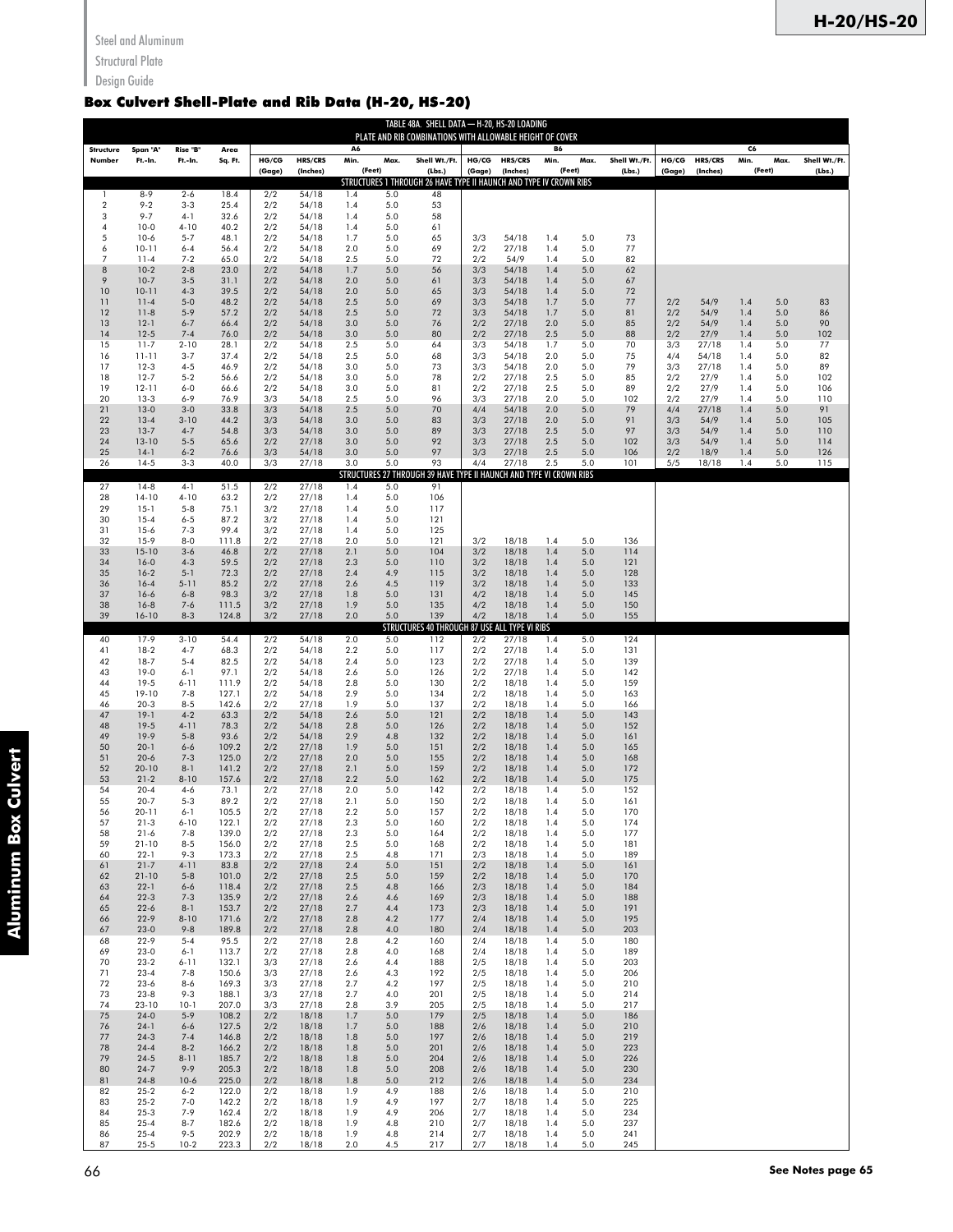## Box Culvert Shell-Plate and Rib Data (H-25, HS-25)

|                              |                      |                     |                 |            |                |                        |                    | TABLE 48B. SHELL DATA - H-25, HS-25 LOADING<br>PLATE AND RIB COMBINATIONS WITH ALLOWABLE HEIGHT OF COVER |            |                    |               |                         |               |            |                 |            |            |               |
|------------------------------|----------------------|---------------------|-----------------|------------|----------------|------------------------|--------------------|----------------------------------------------------------------------------------------------------------|------------|--------------------|---------------|-------------------------|---------------|------------|-----------------|------------|------------|---------------|
| Structure Span "A"<br>Number | Ft.-In.              | Rise "B"<br>Ft.-In. | Area<br>Sq. Ft. |            | HG/CG HRS/CRS  | D <sub>6</sub><br>Min. | Max.               | Shell Wt./Ft.                                                                                            |            | HG/CG HRS/CRS      | E6<br>Min.    | Max.                    | Shell Wt./Ft. |            | HG/CG HRS/CRS   | F6<br>Min. | Max.       | Shell Wt./Ft. |
|                              |                      |                     |                 | (Gage)     | (Inches)       |                        | (Feet)             | (Lbs.)<br>STRUCTURES 1 THROUGH 20 HAVE TYPE II HAUNCH AND TYPE IV CROWN RIBS                             | (Gage)     | (Inches)           |               | (Feet)                  | (Lbs.)        |            | (Gage) (Inches) |            | (Feet)     | (Lbs.)        |
| 1<br>$\overline{a}$          | $8-9$<br>$9 - 2$     | $2 - 6$<br>$3 - 3$  | 18.4<br>25.4    | 2/2<br>2/2 | 54/18<br>54/18 | 1.7<br>2.0             | 5.0<br>5.0         | 48<br>53                                                                                                 | 3/3<br>3/3 | 54/18<br>54/18     | 1.4<br>1.4    | 5.0<br>5.0              | 53<br>56      |            |                 |            |            |               |
| 3<br>4                       | $9 - 7$<br>$10-0$    | $4-1$<br>$4 - 10$   | 32.6<br>40.2    | 2/2<br>2/2 | 54/18<br>54/18 | 2.0<br>2.5             | 5.0<br>5.0         | 58<br>61                                                                                                 | 3/3<br>2/2 | 54/18<br>54/9      | 1.4<br>1.4    | 5.0<br>5.0              | 60<br>71      |            |                 |            |            |               |
| 5<br>6                       | $10-6$<br>$10 - 11$  | $5 - 7$<br>$6 - 4$  | 48.1<br>56.4    | 2/2<br>2/2 | 54/18<br>54/18 | 2.5<br>3.0             | 5.0<br>5.0         | 65<br>69                                                                                                 | 2/2<br>2/2 | 54/9<br>54/9       | 1.4<br>2.0    | 5.0<br>5.0              | 75<br>79      | 3/3        | 54/9            | 1.4        | 5.0        | 87            |
| $\overline{7}$               | $11 - 4$             | $7 - 2$             | 65.0            | 2/2        | 54/18          | 3.0                    | 5.0                | 72                                                                                                       | 2/2        | 27/18              | 2.5           | 5.0                     | 88            | 3/3        | 54/9            | 1.4        | 5.0        | 91            |
| 8                            | $10-2$               | $2 - 8$             | 23.0            | 2/2        | 54/18          | 2.5                    | 5.0                | 56                                                                                                       | 3/3        | 54/18              | 1.7           | 5.0                     | 62            | 4/4        | 54/18           | 1.4        | 5.0        | 68            |
| 9                            | $10-7$               | $3 - 5$             | 31.1            | 2/2        | 54/18          | 3.0                    | 5.0                | 61                                                                                                       | 3/3        | 54/18              | 2.0           | 5.0                     | 67            | 3/3        | 27/18           | 1.4        | 5.0        | 81            |
| 10                           | $10 - 11$            | $4 - 3$             | 39.5            | 2/2        | 54/18          | 3.0                    | 5.0                | 65                                                                                                       | 3/3        | 54/18              | 2.5           | 5.0                     | 72            | 3/3        | 54/9            | 1.4        | 5.0        | 86            |
| 11                           | $11 - 4$             | $5 - 0$             | 48.2            | 2/2        | 54/18          | 3.0                    | 5.0                | 69                                                                                                       | 3/3        | 54/18              | 2.5           | 5.0                     | 77            | 3/3        | 54/9            | 1.4        | 5.0        | 91            |
| 12                           | $11-8$               | $5 - 9$             | 57.2            | 2/2        | 54/18          | 3.0                    | 5.0                | 72                                                                                                       | 3/3        | 54/18              | 2.5           | 5.0                     | 81            | 3/3        | 54/9            | 1.4        | 5.0        | 95            |
| 13                           | $12-1$               | $6 - 7$             | 66.4            | 3/3        | 54/18          | 3.0                    | 5.0                | 85                                                                                                       | 3/3        | 27/18              | 2.5           | 5.0                     | 94            | 3/3        | 27/9            | 1.4        | 5.0        | 108           |
| 14                           | $12-5$               | $7 - 4$             | 76.0            | 2/2        | 27/18          | 3.0                    | 5.0                | 88                                                                                                       | 2/2        | 27/9               | 2.0           | 5.0                     | 102           | 3/3        | 27/9            | 1.4        | 5.0        | 112           |
| 15                           | $11 - 7$             | $2 - 10$            | 28.1            | 2/2        | 54/18          | 3.0                    | 5.0                | 64                                                                                                       | 3/3        | 54/18              | 2.5           | 5.0                     | 70            | 3/3        | 54/9            | 1.4        | 5.0        | 88            |
| 16                           | 11-11                | $3 - 7$             | 37.4            | 3/3        | 54/18          | 3.0                    | 5.0                | 75                                                                                                       | 3/3        | 27/18              | 2.5           | 5.0                     | 83            | 3/3        | 54/9            | 1.4        | 5.0        | 93            |
| 17                           | $12-3$               | $4 - 5$             | 46.9            | 3/3        | 54/18          | 3.0                    | 5.0                | 81                                                                                                       | 4/4        | 54/18              | 2.5           | 5.0                     | 88            | 4/4        | 54/9            | 1.4        | 5.0        | 106           |
| 18                           | $12 - 7$             | $5 - 2$             | 56.6            | 3/3        | 54/18          | 3.0                    | 5.0                | 85                                                                                                       | 3/3        | 27/18              | 2.5           | 5.0                     | 94            | 4/4        | 54/9            | 1.4        | 5.0        | 111           |
| 19                           | $12 - 11$            | $6 - 0$             | 66.6            | 3/3        | 27/18          | 3.0                    | 5.0                | 98                                                                                                       | 2/2        | 27/9               | 2.0           | 5.0                     | 106           | 4/4        | 27/9            | 1.4        | 5.0        | 124           |
| 20                           | $13-3$               | $6 - 9$             | 76.9            | 2/2        | 18/18          | 3.0                    | 5.0<br><b>STRU</b> | 101<br>CTURES 21 THROUGH 39 HAVE TYPE                                                                    | 2/2        | 27/9<br>IAUNCH AND | 2.5<br>TYPE V | 5.0<br><b>ZOWN RIBS</b> | 110           | 3/3        | 18/9            | 1.4        | 5.0        | 119           |
| 21                           | $13-0$               | $3 - 0$             | 33.8            | 3/3        | 54/18          | 2.3                    | 5.0                | 86                                                                                                       | 2/2        | 27/18              | 1.6           | 5.0                     | 91            | 3/3        | 27/18           | 1.4        | 5.0        | 100           |
| 22                           | $13 - 4$             | $3-10$              | 44.2            | 3/3        | 54/18          | 2.5                    | 5.0                | 88                                                                                                       | 2/2        | 27/18              | 1.7           | 5.0                     | 92            | 4/4        | 27/18           | 1.4        | 5.0        | 114           |
| 23                           | $13-7$               | $4 - 7$             | 54.8            | 3/3        | 54/18          | 2.7                    | 5.0                | 93                                                                                                       | 2/2        | 27/18              | 1.9           | 5.0                     | 97            | 3/3        | 18/18           | 1.4        | 5.0        | 118           |
| 24                           | $13 - 10$            | $5 - 5$             | 65.6            | 3/3        | 54/18          | 2.9                    | 5.0                | 98                                                                                                       | 2/2        | 27/18              | 2.0           | 5.0                     | 101           | 3/3        | 18/18           | 1.4        | 5.0        | 122           |
| 25                           | $14-1$               | $6 - 2$             | 76.6            | 2/2        | 27/18          | 2.3                    | 5.0                | 104                                                                                                      | 2/2        | 18/18              | 1.7           | 5.0                     | 110           | 3/3        | 18/18           | 1.4        | 5.0        | 126           |
| 26                           | $14-5$               | $3 - 3$             | 40.0            | 2/2        | 27/18          | 2.5                    | 5.0                | 95                                                                                                       | 2/2        | 18/18              | 1.8           | 5.0                     | 99            | 4/4        | 18/18           | 1.4        | 5.0        | 115           |
| 27                           | $14-8$               | $4-1$               | 51.5            | 2/2        | 27/18          | 2.8                    | 5.0                | 101                                                                                                      | 2/2        | 18/18              | 2.0           | 5.0                     | 106           | 4/5        | 18/18           | 1.4        | 5.0        | 126           |
| 28                           | $14-10$              | $4 - 10$            | 63.2            | 2/2        | 27/18          | 2.8                    | 5.0                | 106                                                                                                      | 2/2        | 18/18              | 2.0           | 5.0                     | 112           | 4/6        | 18/18           | 1.4        | 5.0        | 136           |
| 29                           | $15-1$               | $5 - 8$             | 75.1            | 2/2        | 27/18          | 3.0                    | 5.0                | 110                                                                                                      | 2/2        | 18/18              | 2.1           | 5.0                     | 116           | 4/7        | 18/18           | 1.4        | 5.0        | 144           |
| 30                           | $15 - 4$             | $6 - 5$             | 87.2            | 3/3        | 27/18          | 2.6                    | 5.0                | 124                                                                                                      | 2/2        | 18/18              | 2.3           | 5.0                     | 119           | 5/7        | 18/18           | 1.4        | 5.0        | 157           |
| 31<br>32                     | $15-6$<br>$15-9$     | $7 - 3$<br>$8 - 0$  | 99.4<br>111.8   | 3/3        | 27/18          | 2.6<br>2.6             | 5.0<br>5.0         | 128<br>132                                                                                               | 2/2<br>2/2 | 18/18              | 2.3<br>2.5    | 5.0<br>5.0              | 123<br>127    | 5/7        | 18/18           | 1.4<br>1.4 | 5.0<br>5.0 | 162           |
| 33                           | $15-10$              | $3 - 6$             | 46.8            | 3/3<br>2/2 | 27/18<br>18/18 | 2.4                    | 5.0                | 108                                                                                                      | 6/2        | 18/18<br>18/18     | 1.7           | 5.0                     | 131           | 6/6<br>7/5 | 18/18<br>18/18  | 1.4        | 5.0        | 168<br>145    |
| 34                           | $16-0$               | $4 - 3$             | 59.5            | 2/2        | 18/18          | 2.5                    | 5.0                | 115                                                                                                      | 6/2        | 18/18              | 1.8           | 5.0                     | 134           | 7/6        | 18/18           | 1.4        | 5.0        | 158           |
| 35                           | $16-2$               | $5 - 1$             | 72.3            | 2/2        | 18/18          | 2.5                    | 5.0                | 121                                                                                                      | 6/2        | 18/18              | 1.8           | 5.0                     | 149           | 7/7        | 18/18           | 1.4        | 5.0        | 170           |
| 36                           | $16 - 4$             | $5 - 11$            | 85.2            | 2/2        | 18/18          | 2.6                    | 5.0                | 125                                                                                                      | 6/2        | 18/18              | 1.9           | 5.0                     | 156           | 7/7        | 18/18           | 1.4        | 5.0        | 177           |
| 37                           | $16 - 6$             | $6 - 8$             | 98.3            | 2/2        | 18/18          | 2.6                    | 5.0                | 129                                                                                                      | 6/2        | 18/18              | 2.0           | 5.0                     | 162           | 4/5        | 9/18            | 1.4        | 5.0        | 180           |
| 38                           | $16 - 8$             | $7 - 6$             | 111.5           | 2/2        | 18/18          | 2.7                    | 5.0                | 132                                                                                                      | 6/2        | 18/18              | 2.0           | 5.0                     | 168           | 4/7        | 9/18            | 1.4        | 5.0        | 191           |
| 39                           | $16 - 10$            | $8 - 3$             | 124.8           | 2/2        | 18/18          | 2.8                    | 5.0                | 136                                                                                                      | 6/2        | 18/18              | 2.1           | 5.0                     | 174           | 4/7        | 9/18            | 1.4        | 5.0        | 195           |
| 40                           | $17-9$               | $3 - 10$            | 54.4            | 2/2        | 54/18          | 2.8                    | 5.0                | STRUCTURES 40 THROUGH 87 USE ALL TYPE VI RIBS<br>112                                                     | 2/2        | 27/18              | 2.0           | 5.0                     | 124           | 2/2        | 18/18           | 1.4        | $5.0$      | 134           |
| 41                           | $18-2$               | $4 - 7$             | 68.3            | 2/2        | 27/18          | 2.2                    | 5.0                | 131                                                                                                      | 2/2        | 18/18              | 1.5           | 5.0                     | 143           | 2/3        | 18/18           | 1.4        | 5.0        | 146           |
| 42                           | $18-7$               | $5 - 4$             | 82.5            | 2/2        | 27/18          | 2.3                    | 5.0                | 139                                                                                                      | 2/2        | 18/18              | 1.6           | 5.0                     | 152           | 2/5        | 18/18           | 1.4        | 5.0        | 162           |
| 43                           | $19-0$               | $6 - 1$             | 97.1            | 2/2        | 27/18          | 2.4                    | 5.0                | 142                                                                                                      | 2/2        | 18/18              | 1.8           | 5.0                     | 156           | 2/6        | 18/18           | 1.4        | 5.0        | 170           |
| 44                           | $19-5$               | $6 - 11$            | 111.9           | 2/2        | 27/18          | 2.6                    | 5.0                | 146                                                                                                      | 2/2        | 18/18              | 1.8           | 5.0                     | 159           | 2/7        | 18/18           | 1.4        | 5.0        | 177           |
| 45                           | 19-10                | $7 - 8$             | 127.1           | 2/2        | 27/18          | 2.7                    | 5.0                | 149                                                                                                      | 2/2        | 18/18              | 1.9           | 5.0                     | 163           | 2/7        | 18/18           | 1.4        | 5.0        | 180           |
| 46                           | $20-3$               | $8 - 5$             | 142.6           | 2/2        | 27/18          | 2.9                    | 5.0                | 153                                                                                                      | 2/2        | 18/18              | 2.0           | 5.0                     | 166           | 2/2        | 18/9            | 1.4        | 5.0        | 214           |
| 47                           | $19-1$               | $4 - 2$             | 63.3            | 2/2        | 27/18          | 2.6                    | 5.0                | 133                                                                                                      | 2/2        | 18/18              | 1.8           | 5.0                     | 143           | 2/2        | 18/9            | 1.4        | 5.0        | 196           |
| 48                           | $19-5$               | $4 - 11$            | 78.3            | 2/2        | 27/18          | 2.6                    | 5.0                | 141                                                                                                      | 2/2        | 18/18              | 1.8           | 5.0                     | 152           | 2/2        | 18/9            | 1.4        | 5.0        | 205           |
| 49                           | $19-9$               | $5 - 8$             | 93.6            | 2/2        | 27/18          | 2.7                    | 5.0                | 148                                                                                                      | 2/2        | 18/18              | 1.9           | 5.0                     | 161           | 2/2        | 18/9            | 1.4        | 5.0        | 214           |
| 50                           | $20 - 1$             | $6 - 6$             | 109.2           | 2/2        | 27/18          | 2.9                    | 5.0                | 151                                                                                                      | 2/2        | 18/18              | 1.9           | 5.0                     | 165           | 2/2        | 18/9            | 1.4        | 5.0        | 217           |
| 51                           | $20-6$               | $7 - 3$             | 125.0           | 2/2        | 27/18          | 3.0                    | 5.0                | 155                                                                                                      | 2/2        | 18/18              | 2.0           | 5.0                     | 168           | 2/2        | 18/9            | 1.4        | 5.0        | 221           |
| 52                           | $20 - 10$            | $8 - 1$             | 141.2           | 2/2        | 27/18          | 3.2                    | 4.5                | 159                                                                                                      | 2/2        | 18/18              | 2.0           | 5.0                     | 172           | 2/2        | 18/9            | 1.4        | 5.0        | 224           |
| 53                           | $21 - 2$             | $8 - 10$            | 157.6           | 2/2        | 18/18          | 2.1                    | 5.0                | 175                                                                                                      | 2/7        | 18/18              | 1.7           | 5.0                     | 196           | 2/2        | 18/9            | 1.4        | 5.0        | 228           |
| 54                           | $20 - 4$             | $4 - 6$             | 73.1            | 2/2        | 27/18          | 3.0                    | 5.0                | 142                                                                                                      | 2/2        | 18/18              | 2.0           | 5.0                     | 152           | 2/2        | 18/9            | 1.4        | 5.0        | 210           |
| 55                           | $20 - 7$             | $5 - 3$             | 89.2            | 2/2        | 27/18          | 3.1                    | 4.9                | 150                                                                                                      | 2/2        | 18/18              | 2.0           | 5.0                     | 161           | 2/2        | 18/9            | 1.4        | 5.0        | 219           |
| 56                           | $20 - 11$            | $6 - 1$             | 105.5           | 2/2        | 27/18          | 3.2                    | 4.3                | 157                                                                                                      | 2/2        | 18/18              | 2.1           | 5.0                     | 170           | 2/2        | 18/9            | 1.4        | 5.0        | 228           |
| 57                           | $21-3$               | $6 - 10$            | 122.1           | 2/2        | 18/18          | 2.1                    | 5.0                | 174                                                                                                      | 2/7        | 18/18              | 1.7           | 5.0                     | 198           | 2/2        | 18/9            | 1.4        | 5.0        | 232           |
| 58                           | $21 - 6$             | $7 - 8$             | 139.0           | 2/2        | 18/18          | 2.2                    | 5.0                | 177                                                                                                      | 2/7        | 18/18              | 1.8           | 5.0                     | 201           | 2/2        | 18/9            | 1.4        | 5.0        | 235           |
| 59                           | $21 - 10$            | $8 - 5$             | 156.0           | 2/2        | 18/18          | 2.2                    | 5.0                | 181                                                                                                      | 2/7        | 18/18              | 1.9           | 5.0                     | 205           | 2/2        | 18/9            | 1.4        | 5.0        | 239           |
| 60                           | $22 - 1$             | $9 - 3$             | 173.3           | 2/2        | 18/18          | 2.3                    | 5.0                | 185                                                                                                      | 2/7        | 18/18              | 2.0           | 5.0                     | 209           | 2/2        | 18/9            | 1.4        | 5.0        | 243           |
| 61                           | $21 - 7$             | $4 - 11$            | 83.8            | 2/2        | 18/18          | 2.2                    | 5.0                | 161                                                                                                      | 2/7        | 18/18              | 1.8           | 5.0                     | 185           | 2/2        | 18/9            | 1.4        | $5.0$      | 225           |
| 62                           | $21 - 10$            | $5 - 8$             | 101.0           | 2/2        | 18/18          | 2.2                    | 5.0                | 170                                                                                                      | 2/7        | 18/18              | 1.9           | 5.0                     | 194           | 2/2        | 18/9            | 1.4        | $5.0$      | 234           |
| 63                           | $22 - 1$             | $6 - 6$             | 118.4           | 2/2        | 18/18          | 2.3                    | 5.0                | 179                                                                                                      | 2/7        | 18/18              | 2.0           | 5.0                     | 203           | 2/2        | 18/9            | 1.4        | 5.0        | 243           |
| 64                           | $22-3$               | $7 - 3$             | 135.9           | 2/2        | 18/18          | 2.4                    | 5.0                | 183                                                                                                      | 2/7        | 18/18              | 2.0           | 5.0                     | 207           | 2/2        | 18/9            | 1.4        | 5.0        | 246           |
| 65                           | $22 - 6$             | $8 - 1$             | 153.7           | 2/2        | 18/18          | 2.5                    | 5.0                | 186                                                                                                      | 2/7        | 18/18              | 2.0           | 5.0                     | 211           | 2/2        | 18/9            | 1.4        | $5.0$      | 250           |
| 66                           | $22-9$               | $8 - 10$            | 171.6           | 2/2        | 18/18          | 2.6                    | 5.0                | 190                                                                                                      | 2/7        | 18/18              | 2.0           | 5.0                     | 214           | 2/2        | 18/9            | 1.4        | $5.0$      | 253           |
| 67                           | $23-0$               | $9 - 8$             | 189.8           | 2/2        | 18/18          | 2.6                    | 5.0                | 194                                                                                                      | 2/7        | 18/18              | 2.2           | 5.0                     | 218           | 2/2        | 18/9            | 1.4        | $5.0$      | 257           |
| 68                           | $22 - 9$             | $5 - 4$             | 95.5            | 2/2        | 18/18          | 2.4                    | 5.0                | 170                                                                                                      | 2/7        | 18/18              | 2.1           | 5.0                     | 194           | 2/2        | 18/9            | 1.4        | 5.0        | 239           |
| 69                           | $23-0$               | $6 - 1$             | 113.7           | 2/2        | 18/18          | 2.5                    | 5.0                | 179                                                                                                      | 2/7        | 18/18              | 2.1           | 5.0                     | 203           | 2/2        | 18/9            | 1.4        | 5.0        | 248           |
| 70                           | $23-2$               | $6 - 11$            | 132.1           | 2/2        | 18/18          | 2.5                    | 5.0                | 188                                                                                                      | 2/7        | 18/18              | 2.2           | 5.0                     | 212           | 2/2        | 18/9            | 1.4        | 5.0        | 257           |
| 71                           | $23 - 4$             | $7 - 8$             | 150.6           | 2/2        | 18/18          | 2.6                    | 5.0                | 192                                                                                                      | 2/7        | 18/18              | 2.2           | 5.0                     | 216           | 2/2        | 18/9            | 1.4        | 5.0        | 261           |
| 72                           | $23 - 6$             | $8 - 6$             | 169.3           | 2/2        | 18/18          | 2.6                    | 5.0                | 195                                                                                                      | 2/7        | 18/18              | 2.2           | 5.0                     | 220           | 2/2        | 18/9            | 1.4        | 5.0        | 264           |
| 73                           | $23-8$               | $9 - 3$             | 188.1           | 2/2        | 18/18          | 2.7                    | 4.9                | 199                                                                                                      | 2/7        | 18/18              | 2.3           | 5.0                     | 223           | 2/2        | 18/9            | 1.4        | 5.0        | 268           |
| 74                           | $23 - 10$            | $10-1$              | 207.0           | 2/2        | 18/18          | 2.7                    | 4.8                | 203                                                                                                      | 2/7        | 18/18              | 2.3           | 5.0                     | 227           | 2/2        | 18/9            | 1.4        | 5.0        | 272           |
| 75                           | $24-0$               | $5 - 9$             | 108.2           | 2/2        | 18/18          | 2.7                    | 4.6                | 179                                                                                                      | 2/7        | 18/18              | 2.4           | 5.0                     | 207           | 2/2        | 18/9            | 1.4        | 5.0        | 254           |
| 76                           | $24-1$               | $6 - 6$             | 127.5           | 2/2        | 18/18          | 2.7                    | 4.6                | 188                                                                                                      | 2/7        | 18/18              | 2.4           | 5.0                     | 216           | 2/2        | 18/9            | 1.4        | 5.0        | 263           |
| $77 \,$                      | $24-3$               | $7 - 4$             | 146.8           | 2/2        | 18/18          | 2.8                    | 4.4                | 197                                                                                                      | 2/7        | 18/18              | 2.4           | 5.0                     | 225           | 2/2        | 18/9            | 1.4        | $5.0$      | 272           |
| 78                           | $24 - 4$             | $8 - 2$             | 166.2           | 2/2        | 18/18          | 2.8                    | 4.3                | 201                                                                                                      | 2/7        | 18/18              | 2.4           | 5.0                     | 228           | 2/2        | 18/9            | 1.4        | 5.0        | 275           |
| 79                           | $24-5$               | $8 - 11$            | 185.7           | 2/2        | 18/18          | 2.9                    | 4.2                | 204                                                                                                      | 2/7        | 18/18              | 2.4           | 5.0                     | 232           | 2/2        | 18/9            | 1.4        | 5.0        | 279           |
| 80                           | $24 - 7$             | $9 - 9$             | 205.3           | 2/2        | 18/18          | 2.9                    | 4.1                | 208                                                                                                      | 2/7        | 18/18              | 2.4           | 5.0                     | 236           | 2/2        | 18/9            | 1.4        | $5.0$      | 283           |
| 81<br>82                     | $24 - 8$<br>$25-2$   | $10-6$<br>$6 - 2$   | 225.0<br>122.0  | 2/2<br>3/5 | 18/18<br>18/18 | 3.0<br>2.7             | 4.0<br>4.3         | 212<br>188                                                                                               | 2/7<br>2/2 | 18/18<br>18/9      | 2.5<br>1.4    | 5.0<br>5.0              | 239<br>268    | 2/2        | 18/9            | 1.4        | 5.0        | 286           |
| 83<br>84                     | $25 - 2$<br>$25-3$   | $7 - 0$<br>$7 - 9$  | 142.2<br>162.4  | 3/5<br>3/5 | 18/18<br>18/18 | 2.7<br>2.7             | 4.3<br>4.3         | 197<br>206                                                                                               | 2/2<br>2/2 | 18/9<br>18/9       | 1.4<br>1.4    | 5.0<br>5.0              | 277<br>286    |            |                 |            |            |               |
| 85<br>86                     | $25 - 4$<br>$25 - 4$ | $8 - 7$<br>$9 - 5$  | 182.6<br>202.9  | 3/5<br>3/5 | 18/18<br>18/18 | 2.7<br>2.7             | 4.2<br>4.2         | 210<br>214                                                                                               | 2/2<br>2/2 | 18/9<br>18/9       | 1.4<br>1.4    | 5.0<br>5.0              | 290<br>293    |            |                 |            |            |               |
| 87                           | $25 - 5$             | $10-2$              | 223.3           | 3/5        | 18/18          | 2.8                    | 4.2                | 217                                                                                                      | 2/2        | 18/9               | 1.4           | 5.0                     | 297           |            |                 |            |            |               |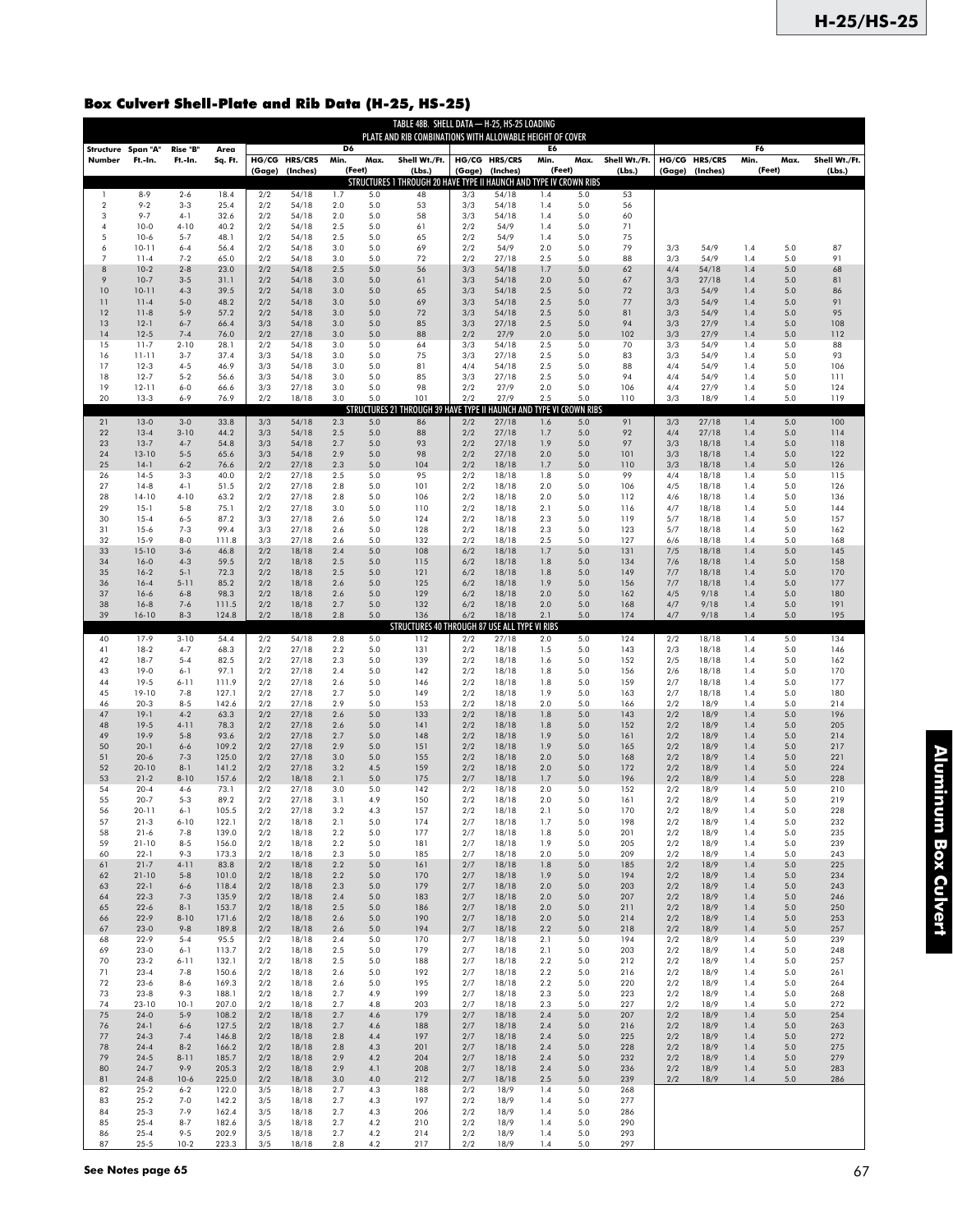Structural Plate

## Design Guide

## Box Culvert Shell-Plate and Rib Data (HL-93)

|                       |                       |                     |                 |            |                |            |              | TABLE 49A. SHELL DATA - LRFD HL-93<br>PLATE AND RIB COMBINATIONS WITH ALLOWABLE HEIGHT OF COVER |            |                |            |              |                    |            |                |                          |               |
|-----------------------|-----------------------|---------------------|-----------------|------------|----------------|------------|--------------|-------------------------------------------------------------------------------------------------|------------|----------------|------------|--------------|--------------------|------------|----------------|--------------------------|---------------|
| Structure<br>Number   | Span "A"<br>Ft.-In.   | Rise "B"<br>Ft.-In. | Area<br>Sq. Ft. | HG/CG      | HRS/CRS        | R1<br>Min. | Max.         | Shell Wt./Ft.                                                                                   | HG/CG      | HRS/CRS        | R2<br>Min. |              | Max. Shell Wt./Ft. | HG/CG      | HRS/CRS        | R3<br>Min.<br>Max.       | Shell Wt./Ft. |
|                       |                       |                     |                 | (Gage)     | (Inches)       |            | (Feet)       | (Lbs.)<br>STRUCTURES 1 THROUGH 20 HAVE TYPE II HAUNCH AND TYPE IV CROWN RIBS                    | (Gage)     | (Inches)       | (Feet)     |              | (Lbs.)             | (Gage)     | (Inches)       | (Feet)                   | (Lbs.)        |
| 1<br>$\boldsymbol{2}$ | $8 - 9$<br>$9 - 2$    | $2 - 6$<br>$3 - 3$  | 18.4<br>25.4    | 2/2<br>2/2 | 54/18<br>54/18 | 1.4<br>1.4 | 5.0<br>5.0   | 43<br>50                                                                                        |            |                |            |              |                    |            |                |                          |               |
| 3<br>$\overline{4}$   | $9 - 7$<br>$10-0$     | $4-1$<br>$4 - 10$   | 32.6<br>40.2    | 2/2<br>2/2 | 54/18<br>54/18 | 1.5<br>1.7 | 5.0<br>5.0   | 58<br>61                                                                                        | 2/2<br>2/2 | 27/18<br>27/18 | 1.4<br>1.4 | 5.0<br>5.0   | 67<br>70           |            |                |                          |               |
| 5                     | $10-6$                | $5 - 7$             | 48.1            | 2/2        | 54/18          | 2.1        | 5.0          | 66                                                                                              | 2/2        | 27/18          | 1.6        | 5.0          | 74                 | 2/2        | 18/18          | 1.4<br>5.0               | 83            |
| 6<br>$\overline{7}$   | $10 - 11$<br>$11 - 4$ | $6 - 4$<br>$7 - 2$  | 56.4<br>65.0    | 2/2<br>2/2 | 54/18<br>54/18 | 2.3<br>2.6 | 5.0<br>5.0   | 69<br>73                                                                                        | 2/2<br>2/2 | 27/18<br>27/18 | 1.8<br>2.1 | 5.0<br>5.0   | 77<br>81           | 2/2<br>2/2 | 27/9<br>27/9   | 5.0<br>1.4<br>5.0<br>1.4 | 88<br>91      |
| 8                     | $10-2$                | $2 - 8$             | 23.0            | 2/2        | 54/18          | 1.9        | 5.0          | 57                                                                                              | 2/2        | 27/18          | 1.4        | 5.0          | 63                 |            |                |                          |               |
| 9<br>10               | $10-7$<br>$10 - 11$   | $3 - 5$<br>$4 - 3$  | 31.1<br>39.5    | 2/2<br>2/2 | 54/18<br>54/18 | 2.1<br>2.3 | 5.0<br>5.0   | 61<br>66                                                                                        | 2/2<br>2/2 | 27/18<br>27/18 | 1.6<br>1.8 | 5.0<br>5.0   | 68<br>74           | 2/2<br>2/2 | 18/18<br>27/9  | 5.0<br>1.4<br>5.0<br>1.4 | 76<br>88      |
| 11<br>12              | $11 - 4$<br>$11-8$    | $5 - 0$<br>$5-9$    | 48.2<br>57.2    | 2/2<br>2/2 | 54/18<br>54/18 | 2.6<br>2.8 | 5.0<br>5.0   | 70<br>73                                                                                        | 2/2<br>2/2 | 27/18<br>27/18 | 2.1<br>2.3 | 5.0<br>5.0   | 78<br>81           | 2/2<br>2/2 | 27/9<br>27/9   | 1.4<br>5.0<br>5.0<br>1.4 | 92<br>95      |
| 13                    | $12-1$                | $6 - 7$             | 66.4            | 2/2        | 54/18          | 3.1        | 5.0          | 77                                                                                              | 2/2        | 27/18          | 2.6        | 5.0          | 85                 | 2/2        | 27/9           | 5.0<br>1.4               | 99            |
| 14<br>15              | $12-5$<br>$11-7$      | $7 - 4$<br>$2 - 10$ | 76.0<br>28.1    | 2/2<br>2/2 | 54/18<br>54/18 | 3.4<br>2.7 | 5.0<br>5.0   | 80<br>64                                                                                        | 2/2<br>2/2 | 27/9<br>27/18  | 1.5<br>2.3 | 5.0<br>5.0   | 102<br>70          | 2/2<br>2/2 | 18/9<br>27/9   | 1.4<br>5.0<br>5.0<br>1.4 | 111<br>88     |
| 16                    | $11 - 11$             | $3 - 7$             | 37.4            | 2/2        | 54/18          | 2.9        | 5.0          | 69                                                                                              | 2/2        | 27/18          | 2.5        | 5.0          | 76                 | 2/2        | 27/9           | 5.0<br>1.4               | 94            |
| 17<br>18              | $12-3$<br>$12-7$      | $4 - 5$<br>$5 - 2$  | 46.9<br>56.6    | 2/2<br>2/2 | 54/18<br>54/18 | 3.2<br>4.1 | 5.0<br>5.0   | 73<br>77                                                                                        | 2/2<br>2/2 | 27/18<br>27/18 | 2.7<br>2.9 | 5.0<br>5.0   | 82<br>85           | 2/2<br>2/2 | 18/9<br>18/9   | 5.0<br>1.4<br>5.0<br>1.4 | 108<br>111    |
| 19<br>20              | $12 - 11$<br>$13-3$   | $6 - 0$<br>$6 - 9$  | 66.6<br>76.9    | 3/3<br>3/3 | 54/18          | 2.9<br>3.2 | 5.0<br>5.0   | 90<br>94                                                                                        | 2/2<br>2/2 | 27/9<br>27/9   | 1.8<br>2.0 | 5.0<br>5.0   | 106<br>110         | 3/3<br>3/3 | 18/9<br>18/9   | 1.4<br>5.0<br>5.0<br>1.4 | 121<br>125    |
|                       |                       |                     |                 |            | 54/18          |            |              | STRUCTURES 21 THROUGH 39 HAVE TYPE II HAUNCH AND TYPE VI CROWN RIBS                             |            |                |            |              |                    |            |                |                          |               |
| 21<br>22              | $13-0$<br>$13 - 4$    | $3 - 0$<br>$3 - 10$ | 33.8<br>44.2    | 3/3<br>3/3 | 54/18<br>54/18 | 2.0<br>2.4 | 5.0<br>5.0   | 81<br>82                                                                                        | 2/2<br>2/2 | 27/18<br>27/18 | 1.4<br>1.5 | $5.0$<br>5.0 | 83<br>85           | 2/2        | 18/18          | 1.4<br>5.0               | 97            |
| 23                    | $13-7$                | $4 - 7$             | 54.8            | 3/3        | 54/18          | 2.6        | 5.0          | 88                                                                                              | 2/2        | 27/18          | 1.6        | 5.0          | 89                 | 2/2        | 18/18          | 1.4<br>5.0               | 103           |
| 24<br>25              | 13-10<br>$14-1$       | $5 - 5$<br>$6 - 2$  | 65.6<br>76.6    | 3/3<br>3/3 | 54/18<br>54/18 | 2.9<br>3.2 | 5.0<br>3.7   | 90<br>95                                                                                        | 2/2<br>2/2 | 27/18<br>27/18 | 1.8<br>2.1 | 5.0<br>5.0   | 92<br>96           | 3/3<br>3/3 | 18/18<br>18/18 | 5.0<br>1.4<br>1.4<br>5.0 | 116<br>120    |
| 26                    | $14-5$                | $3 - 3$             | 40.0            | 4/4        | 54/18          | 2.6        | 5.0          | 99                                                                                              | 3/3        | 27/18          | 1.7        | 5.0          | 103                | 3/3        | 18/9           | 5.0<br>1.4               | 140           |
| 27<br>28              | $14-8$<br>$14-10$     | $4-1$<br>$4 - 10$   | 51.5<br>63.2    | 2/2<br>2/2 | 27/18<br>27/18 | 2.7<br>2.8 | 5.0<br>5.0   | 100<br>106                                                                                      | 3/2<br>3/2 | 27/18<br>27/18 | 1.9<br>2.0 | 5.0<br>5.0   | 106<br>107         | 3/2<br>3/2 | 18/9<br>18/9   | 5.0<br>1.4<br>5.0<br>1.4 | 149<br>156    |
| 29<br>30              | $15-1$<br>$15 - 4$    | $5 - 8$<br>$6 - 5$  | 75.1<br>87.2    | 2/2<br>3/2 | 27/18<br>27/18 | 3.1<br>2.2 | 3.8<br>5.0   | 110<br>119                                                                                      | 2/2<br>3/2 | 18/18<br>18/18 | 2.1<br>2.0 | 5.0<br>5.0   | 117<br>128         | 3/2<br>3/2 | 18/9<br>18/9   | 1.4<br>5.0<br>5.0<br>1.4 | 160           |
| 31                    | $15-6$                | $7 - 3$             | 99.4            | 3/2        | 27/18          | 2.3        | 5.0          | 125                                                                                             | 3/2        | 18/18          | 2.1        | 5.0          | 132                | 3/2        | 18/9           | 5.0<br>1.4               | 164<br>168    |
| 32<br>33              | $15-9$<br>$15-10$     | $8 - 0$<br>$3 - 6$  | 111.8<br>46.8   | 3/2<br>2/2 | 27/18<br>18/18 | 2.4<br>2.4 | 5.0<br>5.0   | 129<br>109                                                                                      | 3/2<br>3/2 | 18/18<br>18/18 | 2.2<br>2.2 | 5.0<br>5.0   | 136<br>114         | 3/2<br>3/2 | 18/9<br>18/9   | 5.0<br>1.4<br>5.0<br>1.4 | 173<br>156    |
| 34                    | $16-0$                | $4 - 3$             | 59.5            | 2/2        | 18/18          | 2.5        | 5.0          | 116                                                                                             | 3/2        | 18/18          | 2.3        | 5.0          | 121                | 3/2        | 18/9           | 1.4<br>5.0               | 163           |
| 35<br>36              | $16-2$<br>$16 - 4$    | $5 - 1$<br>$5 - 11$ | 72.3<br>85.2    | 2/2<br>3/2 | 18/18<br>27/18 | 2.6<br>2.9 | $5.0$<br>5.0 | 122<br>126                                                                                      | 3/2<br>3/3 | 18/18<br>18/18 | 2.4<br>2.4 | 5.0<br>5.0   | 128<br>136         | 3/2<br>3/2 | 18/9<br>18/9   | 5.0<br>1.4<br>5.0<br>1.4 | 166<br>175    |
| 37<br>38              | $16-6$<br>$16-8$      | $6 - 8$<br>$7 - 6$  | 98.3<br>111.5   | 2/2<br>3/2 | 18/18<br>18/18 | 2.9<br>2.6 | 5.0<br>5.0   | 129<br>143                                                                                      | 3/3<br>3/2 | 18/18<br>18/9  | 2.5<br>1.6 | 5.0<br>5.0   | 141<br>183         | 3/2<br>4/2 | 18/9<br>18/9   | 5.0<br>1.4<br>5.0<br>1.4 | 179<br>192    |
| 39                    | $16 - 10$             | $8 - 3$             | 124.8           | 3/2        | 18/18          | 2.7        | 5.0          | 156                                                                                             | 3/2        | 18/9           | 1.8        | 5.0          | 187                | 4/2        | 18/9           | 5.0<br>1.4               | 193           |
| 40                    | 17-9                  | $3-10$              | 54.4            | 2/2        | 54/18          | 3.2        | 5.0          | STRUCTURES 40 THROUGH 87 USE ALL TYPE VI RIBS<br>114                                            | 2/2        | 27/18          | 2.2        | 5.0          | 124                | 2/2        | 27/9           | 1.4<br>5.0               | 181           |
| 41                    | $18-2$                | $4 - 7$             | 68.3            | 3/2        | 54/18          | 3.3        | 5.0          | 125                                                                                             | 2/2        | 27/18          | 2.4        | 5.0          | 131                | 2/2        | 27/9           | 5.0<br>1.4               | 191           |
| 42<br>43              | $18-7$<br>$19-0$      | $5 - 4$<br>$6 - 1$  | 82.5<br>97.1    | 2/2<br>2/2 | 27/18<br>27/18 | 2.6<br>2.8 | 5.0<br>5.0   | 139<br>142                                                                                      | 2/2<br>2/2 | 18/18<br>18/18 | 1.9<br>2.0 | 5.0<br>5.0   | 153<br>156         | 2/2<br>2/2 | 18/9<br>18/9   | 5.0<br>1.4<br>5.0<br>1.4 | 200<br>203    |
| 44<br>45              | 19-5<br>19-10         | $6 - 11$<br>$7 - 8$ | 111.9<br>127.1  | 2/2<br>2/2 | 27/18<br>27/18 | 3.0<br>3.5 | 5.0<br>4.5   | 146<br>149                                                                                      | 2/2<br>2/2 | 18/18<br>18/18 | 2.1<br>2.2 | 5.0<br>5.0   | 160<br>164         | 2/2<br>2/2 | 18/9<br>18/9   | 5.0<br>1.4<br>1.4<br>5.0 | 207<br>210    |
| 46                    | $20-3$                | $8 - 5$             | 142.6           | 3/3        | 27/18          | 3.5        | 3.9          | 166                                                                                             | 2/2        | 18/18          | 2.4        | 5.0          | 167                | 2/2        | 18/9           | 1.4<br>5.0               | 214           |
| 47<br>48              | $19-1$<br>$19-5$      | $4 - 2$<br>$4 - 11$ | 63.3<br>78.3    | 2/2<br>2/2 | 27/18<br>27/18 | 2.9<br>3.0 | 5.0<br>5.0   | 133<br>140                                                                                      | 2/2<br>2/2 | 18/18<br>18/18 | 2.0<br>2.1 | 5.0<br>5.0   | 144<br>153         | 2/2<br>2/2 | 18/9<br>18/9   | 5.0<br>1.4<br>5.0<br>1.4 | 194<br>203    |
| 49                    | 19-9                  | $5 - 8$             | 93.6            | 2/2        | 27/18          | 3.4        | 4.8          | 148                                                                                             | 2/2        | 18/18          | 2.2        | 5.0          | 162                | 2/2        | 18/9           | 5.0<br>1.4               | 211           |
| 50<br>51              | $20-1$<br>$20-6$      | $6 - 6$<br>$7 - 3$  | 109.2<br>125.0  | 3/2<br>4/3 | 27/18<br>27/18 | 3.5<br>3.4 | 3.9<br>4.6   | 159<br>166                                                                                      | 2/2<br>2/2 | 18/18<br>18/18 | 2.3<br>2.5 | 5.0<br>5.0   | 165<br>168         | 2/2<br>2/2 | 18/9<br>18/9   | 5.0<br>1.4<br>5.0<br>1.4 | 218<br>222    |
| 52<br>53              | $20 - 10$<br>$21-2$   | $8 - 1$<br>$8 - 10$ | 141.2<br>157.6  | 5/3<br>2/2 | 27/18<br>18/18 | 3.3<br>2.7 | 4.7<br>5.0   | 170<br>175                                                                                      | 2/2<br>5/4 | 18/18<br>18/18 | 2.6<br>2.4 | 5.0<br>5.0   | 172<br>214         | 2/2<br>2/2 | 18/9<br>18/9   | 1.4<br>5.0<br>5.0<br>1.4 | 225<br>229    |
| 54                    | $20 - 4$              | $4-6$               | 73.1            | 2/2        | 18/18          | 2.4        | 5.0          | 152                                                                                             | 5/4        | 18/18          | 2.2        | 5.0          | 180                | 2/2        | 18/9           | 5.0<br>1.4               | 211           |
| 55<br>56              | $20 - 7$<br>20-11     | $5-3$<br>$6 - 1$    | 89.2<br>105.5   | 2/2<br>2/2 | 18/18<br>18/18 | 2.5<br>2.6 | 5.0<br>5.0   | 161<br>170                                                                                      | 5/5<br>5/5 | 18/18<br>18/18 | 2.2<br>2.3 | 5.0<br>5.0   | 195<br>206         | 2/2<br>2/2 | 18/9<br>18/9   | 1.4<br>5.0<br>5.0<br>1.4 | 220<br>229    |
| 57<br>58              | $21-3$                | $6 - 10$            | 122.1           | 2/2        | 18/18          | 2.7        | 5.0          | 174<br>178                                                                                      | 5/5        | 18/18          | 2.4<br>1.5 | 5.0          | 212<br>235         | 2/2        | 18/9           | 1.4<br>5.0               | 233<br>249    |
| 59                    | $21 - 6$<br>$21 - 10$ | $7 - 8$<br>$8 - 5$  | 139.0<br>156.0  | 2/2<br>2/2 | 18/18<br>18/18 | 2.8<br>3.0 | 5.0<br>5.0   | 182                                                                                             | 2/2<br>2/2 | 18/9<br>18/9   | 1.6        | 5.0<br>5.0   | 239                | 3/3<br>3/3 | 18/9<br>18/9   | 5.0<br>1.4<br>1.4<br>5.0 | 253           |
| 60<br>61              | $22 - 1$<br>$21 - 7$  | $9 - 3$<br>$4 - 11$ | 173.3<br>83.8   | 2/2<br>2/2 | 18/18<br>18/18 | 3.1<br>2.9 | 4.8<br>$5.0$ | 185<br>162                                                                                      | 2/2<br>2/2 | 18/9<br>18/9   | 1.7<br>1.5 | 5.0<br>5.0   | 243<br>225         | 3/3<br>3/3 | 18/9<br>18/9   | 1.4<br>5.0<br>1.4<br>5.0 | 257<br>236    |
| 62                    | $21 - 10$             | $5 - 8$             | 101.0           | 2/2        | 18/18          | 3.0        | 5.0          | 171                                                                                             | 2/2        | 18/9           | 1.6        | 5.0          | 234                | 3/3        | 18/9           | 1.4<br>5.0               | 246           |
| 63<br>64              | $22-1$<br>$22-3$      | $6 - 6$<br>$7 - 3$  | 118.4<br>135.9  | 2/2<br>2/2 | 18/18<br>18/18 | 3.1<br>3.2 | 4.8<br>4.4   | 180<br>184                                                                                      | 2/2<br>2/2 | 18/9<br>18/9   | 1.7<br>1.7 | 5.0<br>5.0   | 243<br>246         | 3/3<br>4/4 | 18/9<br>18/9   | 5.0<br>1.4<br>1.4<br>5.0 | 256<br>273    |
| 65<br>66              | $22-6$<br>$22-9$      | $8 - 1$<br>$8 - 10$ | 153.7<br>171.6  | 3/2<br>2/3 | 18/18<br>9/18  | 3.2<br>2.8 | 4.2<br>5.0   | 196<br>249                                                                                      | 2/2<br>2/2 | 18/9<br>18/9   | 1.8<br>1.8 | 5.0<br>5.0   | 250<br>253         | 4/4<br>4/4 | 18/9<br>18/9   | 5.0<br>1.4<br>1.4<br>5.0 | 278<br>283    |
| 67                    | $23-0$                | $9 - 8$             | 189.8           | 2/3        | 9/18           | 2.9        | 5.0          | 253                                                                                             | 2/2        | 18/9           | 1.9        | 5.0          | 257                | 4/4        | 18/9           | 5.0<br>1.4               | 288           |
| 68<br>69              | $22-9$<br>$23-0$      | $5 - 4$<br>$6 - 1$  | 95.5<br>113.7   | 2/3<br>2/3 | 9/18<br>9/18   | 2.8<br>2.9 | 5.0<br>5.0   | 219<br>233                                                                                      | 2/2<br>2/2 | 18/9<br>18/9   | 1.8<br>1.9 | 5.0<br>5.0   | 239<br>248         | 4/4<br>4/4 | 18/9<br>18/9   | 5.0<br>1.4<br>1.4<br>5.0 | 263<br>274    |
| 70                    | $23-2$                | $6 - 11$            | 132.1           | 2/3        | 9/18           | 2.9        | 5.0          | 248                                                                                             | 2/2        | 18/9           | 2.0        | 5.0          | 266                | 5/5        | 18/9           | 5.0<br>1.4               | 297           |
| 71<br>72              | $23 - 4$<br>$23 - 6$  | $7 - 8$<br>$8 - 6$  | 150.6<br>169.3  | 2/3<br>2/3 | 9/18<br>9/18   | 3.0<br>3.0 | 5.0<br>5.0   | 251<br>255                                                                                      | 2/2<br>2/2 | 18/9<br>18/9   | 2.0<br>2.0 | 5.0<br>5.0   | 270<br>274         | 5/5<br>5/5 | 18/9<br>18/9   | 1.4<br>5.0<br>5.0<br>1.4 | 303<br>308    |
| 73<br>74              | $23 - 8$<br>23-10     | $9 - 3$<br>$10-1$   | 188.1<br>207.0  | 2/3<br>2/3 | 9/18<br>9/18   | 3.1        | 5.0          | 258<br>274                                                                                      | 2/2<br>2/2 | 18/9<br>18/9   | 2.1<br>2.1 | 5.0          | 278<br>283         | 5/5<br>5/5 | 18/9<br>18/9   | 5.0<br>1.4<br>5.0        | 314<br>319    |
| 75                    | $24-0$                | $5 - 9$             | 108.2           | 2/2        | 18/9           | 3.2<br>2.2 | 5.0<br>5.0   | 255                                                                                             | 4/4        | 18/9           | 1.7        | 5.0<br>5.0   | 284                | 6/6        | 18/9           | 1.4<br>1.4<br>5.0        | 304           |
| 76<br>77              | $24-1$<br>$24-3$      | $6 - 6$<br>$7 - 4$  | 127.5<br>146.8  | 2/2<br>2/2 | 18/9<br>18/9   | 2.2<br>2.2 | 5.0<br>5.0   | 263<br>272                                                                                      | 4/4<br>4/4 | 18/9<br>18/9   | 1.7<br>1.8 | 5.0<br>5.0   | 290<br>300         | 6/6<br>6/6 | 18/9<br>18/9   | 5.0<br>1.4<br>1.4<br>5.0 | 316<br>327    |
| 78                    | $24 - 4$              | $8 - 2$             | 166.2           | 2/2        | 18/9           | 2.2        | 5.0          | 275                                                                                             | 4/4        | 18/9           | 1.8        | 5.0          | 305                | 6/6        | 18/9           | 5.0<br>1.4               | 334           |
| 79<br>80              | $24-5$<br>$24 - 7$    | $8 - 11$<br>$9 - 9$ | 185.7<br>205.3  | 2/2<br>2/2 | 18/9<br>18/9   | 2.3<br>2.3 | 5.0<br>5.0   | 279<br>283                                                                                      | 4/4<br>4/4 | 18/9<br>18/9   | 1.8<br>1.8 | 5.0<br>5.0   | 310<br>315         | 6/6<br>6/6 | 18/9<br>18/9   | 5.0<br>1.4<br>1.4<br>5.0 | 340<br>346    |
| 81                    | $24 - 8$              | $10-6$              | 225.0           | 2/2        | 18/9           | 2.3        | 5.0          | 286                                                                                             | 4/4        | 18/9           | 1.8        | 5.0          | 320                | 6/6        | 18/9           | 5.0<br>1.4               | 350           |
| 82<br>83              | $25-2$<br>$25-2$      | $6 - 2$<br>$7 - 0$  | 122.0<br>142.2  | 2/2<br>2/2 | 18/9<br>18/9   | 2.4<br>2.4 | 5.0<br>5.0   | 268<br>277                                                                                      | 4/4<br>4/4 | 18/9<br>18/9   | 1.9<br>1.9 | 5.0<br>5.0   | 298<br>306         | 7/7<br>7/7 | 18/9<br>18/9   | 1.4<br>5.0<br>5.0<br>1.4 | 334<br>347    |
| 84<br>85              | $25-3$<br>$25 - 4$    | $7 - 9$<br>$8 - 7$  | 162.4<br>182.6  | 2/2<br>2/2 | 18/9<br>18/9   | 2.4<br>2.4 | 5.0<br>5.0   | 286<br>290                                                                                      | 4/4<br>4/4 | 18/9<br>18/9   | 1.9<br>2.0 | 5.0<br>5.0   | 316<br>321         | 7/7<br>7/7 | 18/9<br>18/9   | 5.0<br>1.4<br>5.0<br>1.4 | 359<br>366    |
| 86                    | $25 - 4$              | $9 - 5$             | 202.9           | 2/2        | 18/9           | 2.4        | 5.0          | 293                                                                                             | 4/4        | 18/9           | 2.0        | 5.0          | 326                | 7/7        | 18/9           | 5.0<br>1.4               | 373           |
| 87                    | $25 - 5$              | $10-2$              | 223.3           | 2/2        | 18/9           | 2.5        | 5.0          | 297                                                                                             | 4/4        | 18/9           | 2.0        | 5.0          | 331                | 7/7        | 18/9           | 5.0<br>1.4               | 380           |

**Aluminum Box Culvert**

**Aluminum Box Culvert**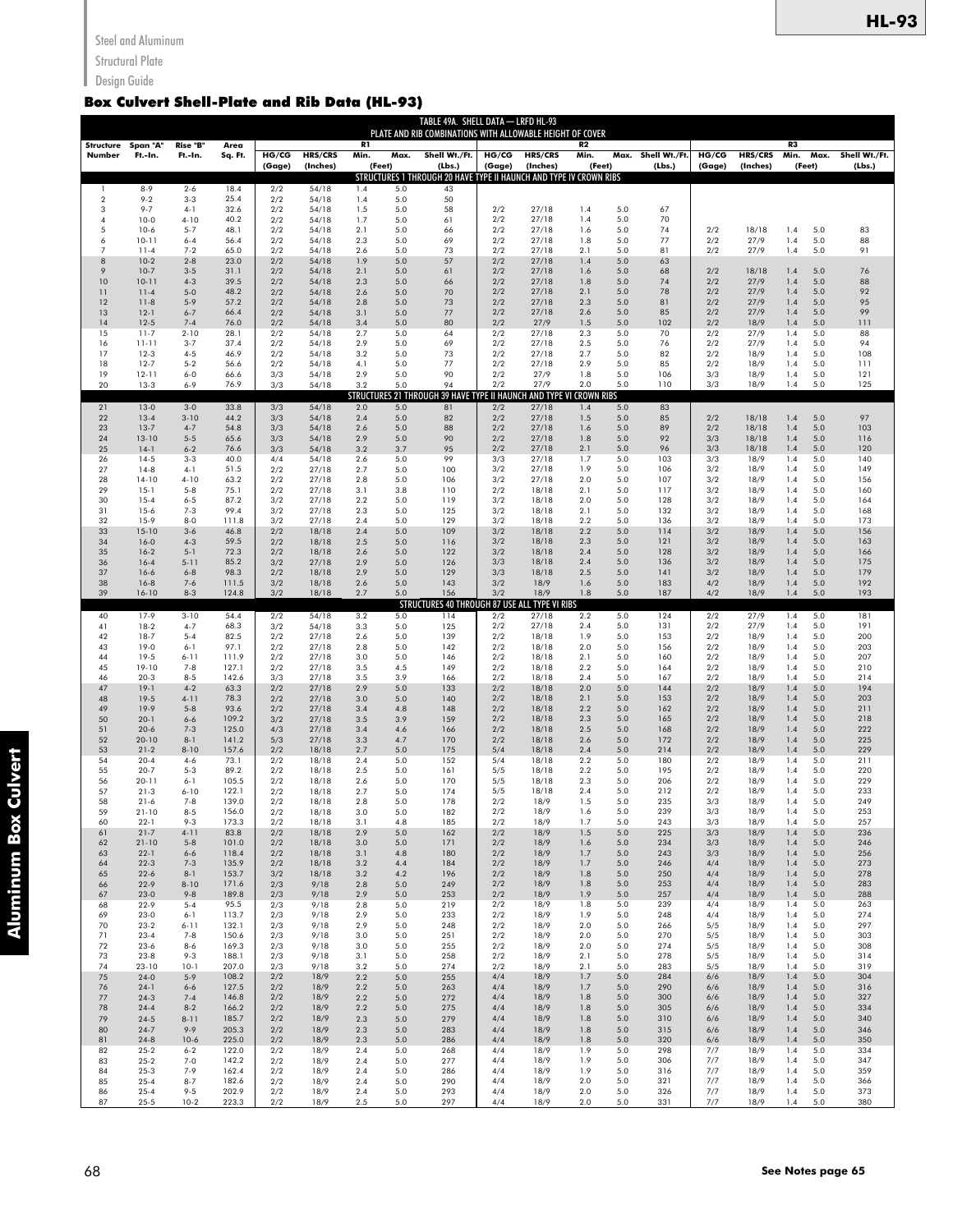## Box Culvert Shell-Plate and Rib Data (HL-93)

|                              |                      |                     |                 |            |                |            |            | TABLE 49B. SHELL DATA - LRFD HL-93                        |              |                |                        |            |               |            |                |                        |            |               |
|------------------------------|----------------------|---------------------|-----------------|------------|----------------|------------|------------|-----------------------------------------------------------|--------------|----------------|------------------------|------------|---------------|------------|----------------|------------------------|------------|---------------|
|                              |                      |                     |                 |            |                |            |            | PLATE AND RIB COMBINATIONS WITH ALLOWABLE HEIGHT OF COVER |              |                |                        |            |               |            |                |                        |            |               |
| Structure Span "A"<br>Number | Ft.-In.              | Rise "B"<br>Ft.-In. | Area<br>Sq. Ft. | HG/CG      | <b>HRS/CRS</b> | R1<br>Min. | Max.       | Shell Wt./Ft.                                             | <b>HG/CG</b> | <b>HRS/CRS</b> | R <sub>2</sub><br>Min. | Max.       | Shell Wt./Ft. | HG/CG      | <b>HRS/CRS</b> | R <sub>3</sub><br>Min. | Max.       | Shell Wt./Ft. |
|                              |                      |                     |                 | (Gage)     | (Inches)       | (Feet)     |            | (Lbs.)                                                    | (Gage)       | (Inches)       | (Feet)                 |            | (Lbs.)        | (Gage)     | (Inches)       |                        | (Feet)     | (Lbs.)        |
|                              |                      |                     |                 |            |                |            |            | STRUCTURES 88 THROUGH 143 USE ALL TYPE VI RIBS            |              |                |                        |            |               |            |                |                        |            |               |
| 88                           | $26 - 7$             | $5 - 5$             | 111.6           | 3/3        | 9/18           | 4.0        | 5.0        | 246                                                       | 3/3          | 9/9            | 2.3                    | 5.0        | 314           | 3/4        | 9/9            | 2.0                    | 5.0        | 320           |
| 89                           | $27-0$               | $6 - 3$             | 132.4           | 3/3        | 9/18           | 4.0        | 5.0        | 261                                                       | 3/3          | 9/9            | 2.3                    | 5.0        | 329           | 3/4        | 9/9            | 2.0                    | 5.0        | 335           |
| 90                           | $27 - 5$             | $7 - 0$             | 153.4           | 3/3        | 9/18           | 4.0        | 5.0        | 276                                                       | 3/3          | 9/9            | 2.3                    | 5.0        | 344           | 3/4        | 9/9            | 2.0                    | 5.0        | 350           |
| 91                           | $27 - 10$            | $7 - 9$             | 174.8           | 3/3        | 9/18           | 4.0        | 5.0        | 292                                                       | 3/3          | 9/9            | 2.3                    | 5.0        | 360           | 3/4        | 9/9            | 2.0                    | 5.0        | 366           |
| 92                           | $28-3$               | $8 - 7$             | 196.5           | 3/3        | 9/18           | 4.0        | 5.0        | 296                                                       | 3/3          | 9/9            | 2.3                    | 5.0        | 364           | 3/4        | 9/9            | 2.0                    | 5.0        | 370           |
| 93                           | $28 - 8$             | $9 - 4$             | 218.6           | 3/3        | 9/18           | 4.0        | 5.0        | 300                                                       | 3/3          | 9/9            | 2.3                    | 5.0        | 368           | 3/4        | 9/9            | 2.0                    | 5.0        | 374           |
| 94<br>95                     | $29-2$<br>$27 - 10$  | $10-1$<br>$5 - 10$  | 241.0<br>125.4  | 3/3<br>3/3 | 9/18<br>9/18   | 4.0<br>4.0 | 5.0<br>5.0 | 304<br>261                                                | 3/3<br>3/3   | 9/9<br>9/9     | 2.3<br>2.3             | 5.0<br>5.0 | 372<br>329    | 3/5<br>3/4 | 9/9<br>9/9     | 2.0<br>2.0             | 5.0<br>5.0 | 383<br>335    |
| 96                           | $28-3$               | $6 - 8$             | 147.3           | 3/3        | 9/18           | 4.0        | 5.0        | 276                                                       | 3/3          | 9/9            | 2.3                    | 5.0        | 344           | 3/4        | 9/9            | 2.0                    | 5.0        | 350           |
| 97                           | $28 - 7$             | $7 - 5$             | 169.4           | 3/3        | 9/18           | 4.0        | 5.0        | 292                                                       | 3/3          | 9/9            | 2.3                    | 5.0        | 360           | 3/4        | 9/9            | 2.0                    | 5.0        | 366           |
| 98                           | $29-0$               | $8 - 3$             | 191.8           | 3/3        | 9/18           | 4.0        | 5.0        | 307                                                       | 3/3          | 9/9            | 2.3                    | 5.0        | 375           | 3/5        | 9/9            | 2.0                    | 5.0        | 386           |
| 99                           | $29 - 4$             | $9 - 0$             | 214.6           | 3/3        | 9/18           | 4.0        | 5.0        | 311                                                       | 3/3          | 9/9            | 2.3                    | 5.0        | 379           | 3/5        | 9/9            | 2.0                    | 5.0        | 390           |
| 100                          | $29 - 8$             | $9 - 9$             | 237.6           | 3/3        | 9/18           | 4.0        | 5.0        | 315                                                       | 3/3          | 9/9            | 2.3                    | 5.0        | 383           | 3/5        | 9/9            | 2.0                    | 5.0        | 394           |
| 101                          | $30-1$               | $10-7$              | 260.9           | 3/3        | 9/18           | 4.0        | 5.0        | 319                                                       | 3/3          | 9/9            | 2.4                    | 5.0        | 387           | 3/5        | 9/9            | 2.0                    | 5.0        | 398           |
| 102                          | $29-1$               | $6 - 4$             | 140.2           | 3/3        | 9/18           | 4.0        | 5.0        | 276                                                       | 3/3          | 9/9            | 2.3                    | 5.0        | 344           | 3/5        | 9/9            | 2.0                    | 5.0        | 357           |
| 103                          | $29 - 5$             | $7 - 1$             | 163.2           | 3/3        | 9/18           | 4.0        | 5.0        | 292                                                       | 3/3          | 9/9            | 2.3                    | 5.0        | 360           | 3/5        | 9/9            | 2.0                    | 5.0        | 373           |
| 104                          | $29 - 8$             | $7 - 11$            | 186.4           | 3/3        | 9/18           | 4.0        | 5.0        | 307                                                       | 3/3          | 9/9            | 2.3                    | 5.0        | 375           | 3/5        | 9/9            | 2.0                    | 5.0        | 388           |
| 105<br>106                   | $30-0$<br>$30 - 4$   | $8 - 8$<br>$9 - 5$  | 209.8<br>233.6  | 3/3<br>3/3 | 9/18<br>9/18   | 4.0<br>4.0 | 5.0<br>5.0 | 322<br>326                                                | 3/3<br>3/3   | 9/9<br>9/9     | 2.4<br>2.4             | 5.0<br>5.0 | 390<br>394    | 3/5<br>3/5 | 9/9<br>9/9     | 2.0<br>2.0             | 5.0<br>5.0 | 403<br>407    |
| 107                          | $30-8$               | $10-3$              | 257.5           | 3/3        | 9/18           | 4.0        | 5.0        | 330                                                       | 3/3          | 9/9            | 2.4                    | 5.0        | 398           | 3/5        | 9/9            | 2.0                    | 5.0        | 411           |
| 108                          | $31 - 0$             | $11-0$              | 281.8           | 3/3        | 9/18           | 4.0        | 5.0        | 335                                                       | 3/3          | 9/9            | 2.4                    | 5.0        | 403           | 3/5        | 9/9            | 2.0                    | 5.0        | 416           |
| 109                          | $30-3$               | $6 - 9$             | 156.1           | 3/3        | 9/18           | 4.0        | 5.0        | 287                                                       | 3/3          | 9/9            | 2.5                    | 5.0        | 360           | 3/5        | 9/9            | 2.0                    | 5.0        | 373           |
| 110                          | $30-6$               | $7 - 7$             | 180.1           | 3/3        | 9/18           | 4.0        | 5.0        | 302                                                       | 3/3          | 9/9            | 2.4                    | 5.0        | 375           | 3/5        | 9/9            | 2.0                    | 5.0        | 388           |
| 111                          | $30-10$              | $8 - 4$             | 204.4           | 3/3        | 9/18           | 4.0        | 5.0        | 317                                                       | 3/3          | 9/9            | 2.4                    | 5.0        | 390           | 3/5        | 9/9            | 2.0                    | 5.0        | 403           |
| 112                          | $31 - 1$             | $9 - 2$             | 228.8           | 3/3        | 9/18           | 4.0        | 5.0        | 332                                                       | 3/3          | 9/9            | 2.4                    | 5.0        | 405           | 3/5        | 9/9            | 2.0                    | 5.0        | 418           |
| 113                          | $31 - 4$             | $9 - 11$            | 253.5           | 4/3        | 9/18           | 4.0        | 5.0        | 346                                                       | 3/3          | 9/9            | 2.5                    | 5.0        | 409           | 3/5        | 9/9            | 2.0                    | 5.0        | 422           |
| 114                          | $31 - 8$             | $10-9$              | 278.4           | 4/3        | 9/18           | 4.0        | 5.0        | 351                                                       | 3/3          | 9/9            | 2.5                    | 5.0        | 414           | 3/5        | 9/9            | 2.0                    | 5.0        | 427           |
| 115                          | $31 - 11$            | $11-6$              | 303.5           | 4/3        | 9/18           | 4.0        | 5.0        | 356                                                       | 3/3          | 9/9            | 2.5                    | 5.0        | 418           | 3/5        | 9/9            | 2.0                    | 5.0        | 431           |
| 116<br>117                   | $31 - 5$<br>$31 - 8$ | $7 - 3$<br>$8 - 0$  | 173.1<br>198.2  | 4/3<br>4/3 | 9/18<br>9/18   | 4.0<br>4.0 | 5.0<br>5.0 | 304<br>320                                                | 3/3<br>3/3   | 9/9<br>9/9     | 2.5<br>2.5             | 5.0<br>5.0 | 375<br>390    | 3/5<br>3/5 | 9/9<br>9/9     | 2.0<br>2.0             | 5.0<br>5.0 | 388<br>403    |
| 118                          | $31 - 10$            | $8 - 10$            | 223.4           | 4/3        | 9/18           | 4.0        | 5.0        | 336                                                       | 3/3          | 9/9            | 2.5                    | 5.0        | 405           | 3/5        | 9/9            | 2.0                    | 5.0        | 418           |
| 119                          | $32-1$               | $9 - 8$             | 248.8           | 4/3        | 9/18           | 4.0        | 5.0        | 352                                                       | 3/3          | 9/9            | 2.5                    | 5.0        | 420           | 3/5        | 9/9            | 2.0                    | 5.0        | 433           |
| 120                          | $32-3$               | $10-5$              | 274.4           | 4/3        | 9/18           | 4.0        | 5.0        | 357                                                       | 3/3          | 9/9            | 2.5                    | 5.0        | 424           | 3/5        | 9/9            | 2.0                    | 5.0        | 437           |
| 121                          | $32 - 7$             | $11-3$              | 300.1           | 4/3        | 9/18           | 4.0        | 5.0        | 362                                                       | 3/3          | 9/9            | 2.5                    | 5.0        | 429           | 3/5        | 9/9            | 2.0                    | 5.0        | 442           |
| 122                          | $32-8$               | $12-0$              | 326.1           | 4/3        | 9/18           | 4.0        | 5.0        | 367                                                       | 3/3          | 9/9            | 2.5                    | 5.0        | 433           | 3/5        | 9/9            | 2.0                    | 5.0        | 446           |
| 123                          | $32 - 7$             | $7 - 9$             | 191.3           | 4/3        | 9/18           | 4.0        | 5.0        | 314                                                       | 3/3          | 9/9            | 2.5                    | 5.0        | 390           | 3/5        | 9/9            | 2.0                    | 5.0        | 403           |
| 124                          | $32-9$               | $8 - 6$             | 217.3           | 4/3        | 9/18           | 4.0        | 5.0        | 330                                                       | 3/3          | 9/9            | 2.5                    | 5.0        | 405           | 3/5        | 9/9            | 2.0                    | 5.0        | 418           |
| 125                          | $32 - 11$            | $9 - 4$             | 243.4           | 4/3        | 9/18           | 4.0        | 5.0        | 346                                                       | 3/3          | 9/9            | 2.5                    | 5.0        | 420           | 3/5        | 9/9            | 2.0                    | 5.0        | 433           |
| 126                          | $33-1$               | $10-2$              | 269.7           | 4/3        | 9/18           | 4.0        | 5.0        | 362                                                       | 3/3          | 9/9            | 2.5                    | 5.0        | 435<br>440    | 3/5        | 9/9            | 2.0                    | 5.0        | 448           |
| 127<br>128                   | $33-3$<br>$33 - 5$   | $10 - 11$<br>$11-9$ | 296.4<br>322.8  | 4/3<br>4/3 | 9/18<br>9/18   | 4.0<br>4.0 | 5.0<br>5.0 | 367<br>372                                                | 3/3<br>3/3   | 9/9<br>9/9     | 2.5<br>2.5             | 5.0<br>5.0 | 444           | 3/6<br>3/6 | 9/9<br>9/9     | 2.0<br>2.0             | 5.0<br>5.0 | 454<br>466    |
| 129                          | $33 - 8$             | $12-6$              | 349.5           | 4/3        | 9/18           | 4.0        | 5.0        | 376                                                       | 3/3          | 9/9            | 2.5                    | 5.0        | 448           | 3/6        | 9/9            | 2.0                    | 5.0        | 470           |
| 130                          | $33-8$               | $8 - 3$             | 210.5           | 4/3        | 9/18           | 4.0        | 5.0        | 325                                                       | 3/3          | 9/9            | 2.5                    | 5.0        | 405           | 3/6        | 9/9            | 2.0                    | 5.0        | 427           |
| 131                          | $33-9$               | $9 - 1$             | 237.5           | 4/3        | 9/18           | 4.0        | 5.0        | 340                                                       | 3/3          | 9/9            | 2.5                    | 5.0        | 420           | 3/6        | 9/9            | 2.0                    | 5.0        | 442           |
| 132                          | $33 - 11$            | $9 - 10$            | 264.5           | 4/3        | 9/18           | 4.0        | 5.0        | 356                                                       | 3/3          | 9/9            | 2.5                    | 5.0        | 435           | 3/6        | 9/9            | 2.0                    | 5.0        | 457           |
| 133                          | $34-0$               | $10-8$              | 291.7           | 4/3        | 9/18           | 4.0        | 5.0        | 372                                                       | 3/3          | 9/9            | 2.5                    | 5.0        | 451           | 3/6        | 9/9            | 2.0                    | 5.0        | 473           |
| 134                          | $34-2$               | $11-5$              | 319.0           | 4/3        | 9/18           | 4.0        | 5.0        | 377                                                       | 3/3          | 9/9            | 2.5                    | 5.0        | 455           | 3/6        | 9/9            | 2.0                    | 5.0        | 477           |
| 135                          | $34-3$               | $12-3$              | 346.4           | 4/3        | 9/18           | 4.0        | 5.0        | 382                                                       | 3/3          | 9/9            | 2.5                    | 5.0        | 459           | 3/6        | 9/9            | 2.0                    | 5.0        | 481           |
| 136                          | $34 - 5$             | $13-1$              | 373.8           | 4/3        | 9/18           | 4.0        | 5.0        | 387                                                       | 3/3          | 9/9            | 2.5                    | 5.0        | 463           | 3/6        | 9/9            | 2.0                    | 5.0        | 485           |
| 137                          | $34-9$               | $8 - 9$             | 230.9           | 4/3        | 9/18           | 4.0        | 5.0        | 335                                                       | 3/3          | 9/9            | 2.5                    | 5.0        | 420           | 3/6        | 9/9            | 2.0                    | 5.0        | 442           |
| 138<br>139                   | $34-10$<br>$34-11$   | $9 - 7$<br>$10 - 4$ | 258.1<br>286.7  | 4/3<br>4/3 | 9/18<br>9/18   | 4.0<br>4.0 | 5.0<br>5.0 | 351<br>367                                                | 3/3<br>3/3   | 9/9<br>9/9     | 2.5<br>2.5             | 5.0<br>5.0 | 435<br>451    | 3/6<br>3/6 | 9/9<br>9/9     | 2.0<br>2.0             | 5.0<br>5.0 | 457<br>473    |
| 140                          | $35-0$               | $11 - 2$            | 314.6           | 4/3        | 9/18           | 4.0        | 5.0        | 382                                                       | 3/3          | 9/9            | 2.5                    | 5.0        | 466           | 3/6        | 9/9            | 2.0                    | 5.0        | 488           |
| 141                          | $35 - 1$             | $12-0$              | 342.7           | 4/3        | 9/18           | 4.0        | 5.0        | 387                                                       | 3/3          | 9/9            | 2.5                    | 5.0        | 470           | 3/6        | 9/9            | 2.0                    | 5.0        | 492           |
| 142                          | $35-2$               | $12-9$              | 370.8           | 4/3        | 9/18           | 4.0        | 5.0        | 392                                                       | 3/3          | 9/9            | 2.5                    | 5.0        | 474           | 3/6        | 9/9            | 2.0                    | 5.0        | 496           |
| 143                          | $35-3$               | $13 - 7$            | 399.0           | 4/3        | 9/18           | 4.0        | 5.0        | 394                                                       | 3/3          | 9/9            | 2.5                    | 5.0        | 476           | 3/6        | 9/9            | 2.0                    | 5.0        | 500           |



**Fully Assembled Aluminum Box Culvert Being Set in Place**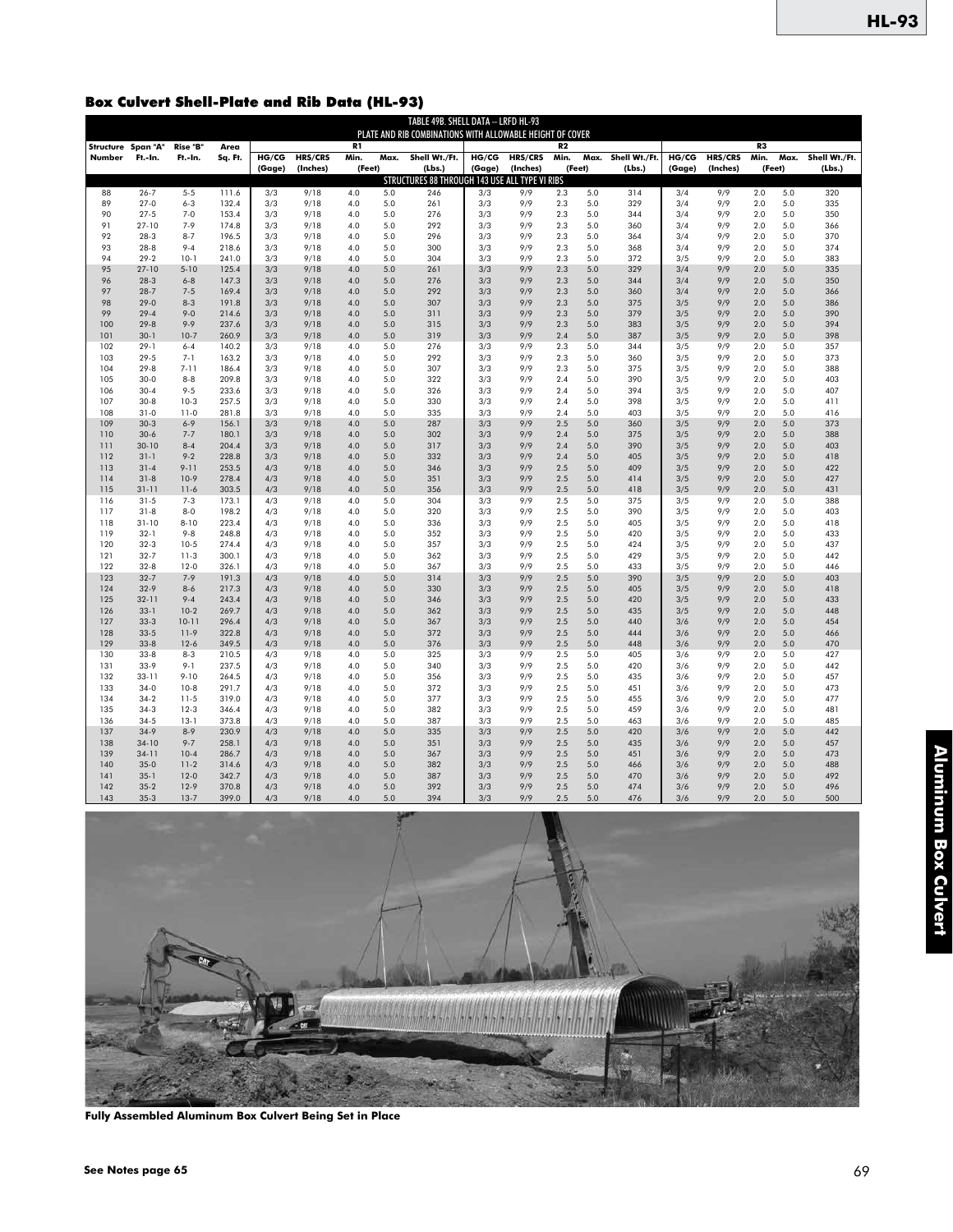### Steel and Aluminum

## Structural Plate

Design Guide

|                     |                           |                             |                |                |                |                           |          | TABLE 49C. ALBC STRUCTURE AREA, PLATE AND RIB MAKE-UP |                        |               |            |                          |                         |                |               |                |                           |          |                      |     |               |
|---------------------|---------------------------|-----------------------------|----------------|----------------|----------------|---------------------------|----------|-------------------------------------------------------|------------------------|---------------|------------|--------------------------|-------------------------|----------------|---------------|----------------|---------------------------|----------|----------------------|-----|---------------|
|                     | Inside                    |                             | Inside         |                |                | Crown   Haunch   Straight |          | <b>Plate Make-Up</b>                                  |                        | Side          |            | Inside                   |                         | Inside         |               |                | Crown   Haunch   Straight |          | <b>Plate Make-Up</b> |     | Side          |
| Box                 | <b>Dimensions</b>         |                             | Flow           | Arc            | Arc            | Leg                       | Total    |                                                       |                        | Angle         | Box        | <b>Dimensions</b>        |                         | Flow           | Arc           | Arc            | Leg                       | Total    |                      |     | Angle         |
| #                   | Span                      | Rise                        | Area           | Length<br>(N)  | Length<br>(N)  | Length<br>"D" (N)         | (N)      | <b>Haunch Crown</b><br>(N)                            | (N)                    | "E"<br>(deg.) | #          | Span                     | Rise                    | Area           | Length<br>(N) | Length<br>(N)  | Length<br>"D" (N)         | (N)      | Haunch Crown<br>(N)  | (N) | "Е"<br>(deg.) |
| 1                   | $8 - 9$ "                 | $2 - 6$                     | 18.4           |                |                | .5                        | 14       | 14                                                    | <b>NA</b>              |               | 75         | $24 - 0$ "               | $5 - 9$ "               | 108.2          |               |                | .5                        | 36       | 10                   |     |               |
| $\sqrt{2}$<br>3     | $9 - 2$ "<br>$9 - 7$ "    | $3 - 3"$<br>$4 - 1$         | 25.4<br>32.6   |                |                | 1.5<br>2.5                | 16<br>18 | 8<br>9                                                |                        |               | 76<br>77   | $24 - 1"$<br>$24 - 3"$   | $6 - 6"$<br>$7 - 4$ "   | 127.5<br>146.8 |               |                | 1.5<br>2.5                | 38<br>40 | 11<br>12             |     |               |
| 4                   | $10 - 0$                  | $4 - 10$                    | 40.2           | 5              | 4              | 3.5                       | 20       | 10                                                    |                        | 15.40         | 78         | $24 - 4"$                | $8 - 2$ "               | 166.2          | 27            | $\overline{4}$ | 3.5                       | 42       | 13                   | 16  | 4.30          |
| 5                   | $10 - 6"$<br>$10 - 11$ "  | $5 - 7"$<br>$6 - 4"$        | 48.1<br>56.4   |                |                | 4.5<br>5.5                | 22<br>24 | 11<br>12                                              |                        |               | 79<br>80   | $24 - 5"$<br>$24 - 7"$   | $8 - 11"$<br>$9 - 9$ "  | 185.7<br>205.3 |               |                | 4.5<br>5.5                | 44<br>46 | 14<br>15             |     |               |
| 6<br>$\overline{7}$ | $11 - 4"$                 | $7 - 2$                     | 65.0           |                |                | 6.5                       | 26       | 13                                                    |                        |               | 81         | $24 - 8$ "               | $10 - 6$ "              | 225.0          |               |                | 6.5                       | 48       | 16                   |     |               |
| 8                   | $10 - 2$                  | $2 - 8$                     | 23.0           |                |                | $.5\,$                    | 16       | 8                                                     |                        |               | 82         | $25 - 2$                 | $6 - 2"$                | 122.0          |               |                | .5                        | 38       | 11                   |     |               |
| 9<br>10             | $10 - 7"$<br>$10 - 11$    | $3 - 5"$<br>$4 - 3$         | 31.1<br>39.5   |                |                | 1.5<br>2.5                | 18<br>20 | 9<br>10                                               |                        |               | 83<br>84   | $25 - 2"$<br>$25 - 3"$   | $7 - 0$ "<br>$7 - 9"$   | 142.2<br>162.4 |               |                | 1.5<br>2.5                | 40<br>42 | 12<br>13             |     |               |
| 11                  | $11 - 4"$                 | $5 - 0$                     | 48.2           | $\overline{7}$ | 4              | 3.5                       | 22       | 11                                                    |                        | 13.55         | 85         | $25 - 4"$                | $8 - 7$                 | 182.6          | 29            | $\overline{4}$ | 3.5                       | 44       | 14                   | 16  | 2.18          |
| 12                  | $11 - 8"$                 | $5 - 9$                     | 57.2           |                |                | 4.5                       | 24       | 12                                                    |                        |               | 86         | $25 - 4"$                | $9 - 5$ "               | 202.9          |               |                | 4.5                       | 46       | 15                   |     |               |
| 13<br>14            | $12 - 1$ "<br>$12 - 5$    | $6 - 7"$<br>$7 - 4$         | 66.4<br>76.0   |                |                | 5.5<br>6.5                | 26<br>28 | 13<br>14                                              | <b>TWO PLATE SHELL</b> |               | 87         | $25 - 5"$                | $10 - 2"$               | 223.3          |               |                | 5.5                       | 48       | 16                   |     |               |
| 15                  | $11 - 7"$                 | $2 - 10$                    | 28.1           |                |                | $.5\,$                    | 18       | 9                                                     |                        |               |            |                          |                         |                |               |                |                           |          |                      |     |               |
| 16<br>17            | $11 - 11$ "<br>$12 - 3"$  | $3' - 7''$<br>$4 - 5"$      | 37.4<br>46.9   |                |                | 1.5<br>2.5                | 20<br>22 | 10<br>11                                              |                        |               | 88<br>89   | $26 - 7"$<br>$27 - 0$ "  | $5 - 5"$<br>$6 - 3"$    | 111.6<br>132.4 |               |                | $.5\,$<br>1.5             | 38<br>40 | 11<br>12             |     |               |
| 18                  | $12 - 7"$                 | $5 - 2$                     | 56.6           | 9              | $\overline{4}$ | 3.5                       | 24       | 12                                                    |                        | 11.70         | 90         | $27 - 5$                 | $7 - 0$ "               | 153.4          |               |                | 2.5                       | 42       | 13                   |     |               |
| 19                  | $12 - 11$ "               | $6 - 0$                     | 66.6           |                |                | 4.5                       | 26       | 13                                                    |                        |               | 91<br>92   | $27 - 10$<br>$28 - 3$    | $7 - 9$ "<br>$8 - 7$ "  | 174.8<br>196.5 | 29            | 4              | 3.5<br>4.5                | 44<br>46 | 14<br>15             | 16  | 15.22         |
| 20<br>21            | $13 - 3"$<br>$13 - 0$ "   | $6 - 9$<br>$3 - 0$ "        | 76.9<br>33.8   |                |                | 5.5<br>$.5\,$             | 28<br>20 | 14<br>10                                              |                        |               | 93         | $28 - 8$                 | $9 - 4$ "               | 218.6          |               |                | 5.5                       | 48       | 16                   |     |               |
| 22                  | $13 - 4$                  | $3 - 10$                    | 44.2           |                |                | 1.5                       | 22       | 11                                                    |                        |               | 94         | $29 - 2$ "               | $10 - 1$ "              | 241.0          |               |                | 6.5                       | 50       | 17                   |     |               |
| 23                  | $13 - 7"$                 | $4 - 7"$                    | 54.8           | 11             | $\pmb{4}$      | 2.5                       | 24       | 12                                                    |                        | 9.87          | 95<br>96   | $27 - 10$<br>$28 - 3$    | $5 - 10$ "<br>$6 - 8"$  | 125.4<br>147.3 |               |                | .5<br>1.5                 | 40<br>42 | 12<br>13             |     |               |
| 24<br>25            | $13 - 10$ "<br>$14 - 1$ " | $5 - 5$<br>$6 - 2$          | 65.6<br>76.6   |                |                | 3.5<br>4.5                | 26<br>28 | 13<br>14                                              |                        |               | 97         | $28 - 7"$                | $7 - 5$                 | 169.4          |               |                | 2.5                       | 44       | 14                   |     |               |
| 26                  | $14 - 5$                  | $3 - 3"$                    | 40.0           |                |                | $.5\,$                    | 22       | 11                                                    |                        |               | 98         | $29 - 0$                 | $8 - 3"$                | 191.8          | 31            | 4              | 3.5                       | 46       | 15                   | 16  | 13.45         |
| 27<br>28            | $14 - 8$<br>$14 - 10$ "   | $4 - 1$<br>$4 - 10$         | 51.5<br>63.2   |                |                | 1.5<br>2.5                | 24<br>26 | 8<br>9                                                |                        |               | 99<br>100  | $29 - 4$<br>$29 - 8$     | $9 - 0$<br>$9 - 9$ "    | 214.6<br>237.6 |               |                | 4.5<br>5.5                | 48<br>50 | 16<br>17             |     |               |
| 29                  | $15 - 1$ "                | $5 - 8$                     | 75.1           | 13             | 4              | 3.5                       | 28       | 10                                                    |                        | 8.02          | 101        | $30 - 1$ "               | $10 - 7"$               | 260.9          |               |                | 6.5                       | 52       | 18                   |     |               |
| 30                  | $15 - 4"$                 | $6 - 5"$                    | 87.2           |                |                | 4.5                       | 30       | 11                                                    | 8                      |               | 102<br>103 | $29 - 1$ "<br>$29 - 5$   | $6 - 4"$<br>$7 - 1$ "   | 140.2<br>163.2 |               |                | $.5\,$<br>1.5             | 42<br>44 | 12<br>13             |     |               |
| 31<br>32            | $15 - 6$<br>$15 - 9$      | $7 - 3'$<br>$8 - 0$         | 99.4<br>111.8  |                |                | 5.5<br>6.5                | 32<br>34 | 12<br>13                                              |                        |               | 104        | $29 - 8$                 | $7 - 11"$               | 186.4          |               |                | 2.5                       | 46       | 14                   |     |               |
| 33                  | $15 - 10$ "               | $3 - 6$                     | 46.8           |                |                | .5                        | 24       | 8                                                     |                        |               | 105        | $30 - 0$                 | $8 - 8$ "               | 209.8          | 33            | 4              | 3.5                       | 48       | 15                   | 18  | 11.68         |
| 34                  | $16 - 0$                  | $4 - 3$                     | 59.5           |                |                | 1.5                       | 26       | 9                                                     |                        |               | 106<br>107 | $30 - 4"$<br>$30 - 8$    | $9 - 5$ "<br>$10 - 3"$  | 233.6<br>257.5 |               |                | 4.5<br>5.5                | 50<br>52 | 16<br>17             |     |               |
| 35<br>36            | $16 - 2$<br>$16 - 4"$     | $5 - 1$<br>$5 - 11$         | 72.3<br>85.2   | 15             | 4              | 2.5<br>3.5                | 28<br>30 | 10<br>11                                              | 8                      | 6.17          | 108        | $31' - 0'$               | $11 - 0$ "              | 281.8          |               |                | 6.5                       | 54       | 18                   |     |               |
| 37                  | $16 - 6"$                 | $6 - 8$                     | 98.3           |                |                | 4.5                       | 32       | 12                                                    |                        |               | 109        | $30 - 3$                 | $6 - 9"$                | 156.1          |               |                | $.5\,$                    | 44       | 13                   |     |               |
| 38<br>39            | $16 - 8$<br>$16 - 10$     | $7 - 6$<br>$8 - 3$          | 111.5<br>124.8 |                |                | 5.5<br>6.5                | 34<br>36 | 13<br>14                                              |                        |               | 110<br>111 | $30 - 6$<br>$30 - 10$    | $7 - 7$<br>$8 - 4$      | 180.1<br>204.4 |               |                | 1.5<br>2.5                | 46<br>48 | 14<br>15             |     |               |
| 40                  | $17 - 9"$                 | $3 - 10$                    | 54.4           |                |                | $.5\,$                    | 26       | 8                                                     |                        |               | 112        | $31 - 1$ "               | $9 - 2$ "               | 228.8          | 35            | 4              | 3.5                       | 50       | 16                   | 18  | 9.92          |
| 41                  | $18 - 2"$                 | $4 - 7"$                    | 68.3           |                |                | 1.5                       | 28       | 9                                                     |                        |               | 113<br>114 | $31 - 4$<br>$31 - 8$     | $9 - 11"$<br>$10 - 9"$  | 253.5<br>278.4 |               |                | 4.5<br>5.5                | 52<br>54 | 17<br>18             |     |               |
| 42<br>43            | $18 - 7"$<br>$19 - 0$ "   | $5 - 4$<br>$6 - 1$ "        | 82.5<br>97.1   | 17             | $\pmb{4}$      | 2.5<br>3.5                | 30<br>32 | 10<br>11                                              | 10                     | 14.90         | 115        | $31' - 11'$              | $11 - 6"$               | 303.5          |               |                | 6.5                       | 56       | 19                   |     |               |
| 44                  | $19 - 5$                  | $6' - 11"$                  | 111.9          |                |                | 4.5                       | 34       | 12                                                    |                        |               | 116        | $31 - 5$                 | $7 - 3$ "               | 173.1          |               |                | $\overline{5}$            | 46       | 14                   |     |               |
| 45                  | $19' - 10''$              | $7 - 8n$                    | 127.1          |                |                | 5.5                       | 36       | 13                                                    |                        |               | 117<br>118 | $31 - 8$<br>$31 - 10$ "  | $8 - 0$ "<br>$8 - 10$   | 198.2<br>223.4 |               |                | 1.5<br>2.5                | 48<br>50 | 15<br>16             |     |               |
| 46<br>47            | $20 - 3"$<br>$19 - 1$ "   | $8 - 5"$<br>$4 - 2$         | 142.6<br>63.3  |                |                | 6.5<br>$.5\,$             | 38<br>28 | 14<br>8                                               |                        |               | 119        | $32 - 1$ "               | $9 - 8$ "               | 248.8          | 37            | $\overline{4}$ | 3.5                       | 52       | 17                   | 18  | 8.15          |
| 48                  | $19 - 5"$                 | 4'-11"                      | 78.3           |                |                | 1.5                       | 30       | 9                                                     |                        |               | 120        | $32 - 3'$                | $10 - 5$                | 274.4          |               |                | 4.5                       | 54       | 18                   |     |               |
| 49                  | $19 - 9"$                 | $5 - 8"$                    | 93.6           |                |                | 2.5                       | 32       | 10                                                    |                        |               | 121<br>122 | $32 - 7"$<br>$32 - 8$    | $11 - 3"$<br>$12 - 0$ " | 300.1<br>326.1 |               |                | 5.5<br>6.5                | 56<br>58 | 19<br>20             |     |               |
| 50<br>51            | $20 - 1"$<br>$20 - 6"$    | $6 - 6"$<br>$7^{\circ}$ -3" | 109.2<br>125.0 | 19             | 4              | 3.5<br>4.5                | 34<br>36 | 11<br>12                                              | 12                     | 12.78         | 123        | $32 - 7"$                | $7 - 9"$                | 191.3          |               |                | $.5\,$                    | 48       | 14                   |     |               |
| 52                  | $20 - 10$                 | $8 - 1"$                    | 141.2          |                |                | 5.5                       | 38       | 13                                                    |                        |               | 124<br>125 | $32 - 9"$<br>$32 - 11"$  | $8 - 6"$<br>$9 - 4"$    | 217.3<br>243.4 |               |                | 1.5<br>2.5                | 50<br>52 | 15<br>16             |     |               |
| 53                  | $21 - 2"$                 | $8 - 10$ "                  | 157.6          |                |                | 6.5                       | 40       | 14                                                    |                        |               | 126        | $33 - 1$ "               | $10 - 2"$               | 269.7          | 39            | 4              | 3.5                       | 54       | 17                   | 20  | 6.37          |
| 54<br>55            | $20 - 4"$<br>$20 - 7"$    | $4 - 6"$<br>$5 - 3"$        | 73.1<br>89.2   |                |                | $.5\,$<br>1.5             | 30<br>32 | 8<br>9                                                |                        |               | 127        | $33 - 3"$                | $10 - 11"$              | 296.4          |               |                | 4.5                       | 56       | 18                   |     |               |
| 56                  | $20' - 11"$               | $6 - 1"$                    | 105.5          |                |                | 2.5                       | 34       | 10                                                    |                        |               | 128<br>129 | $33 - 5$<br>$33 - 8$ "   | $11 - 9"$<br>$12 - 6"$  | 322.8<br>349.5 |               |                | 5.5<br>6.5                | 58<br>60 | 19<br>20             |     |               |
| 57                  | $21 - 3"$                 | $6' - 10"$                  | 122.1          | 21             | 4              | 3.5                       | 36       | 11                                                    | 14                     | 10.67         | 130        | $33 - 8$                 | $8 - 3"$                | 210.5          |               |                | .5                        | 50       | 15                   |     |               |
| 58                  | $21 - 6"$                 | $7 - 8n$                    | 139.0          |                |                | 4.5                       | 38       | 12                                                    |                        |               | 131        | $33 - 9$ "               | $9 - 1$ "               | 237.5          |               |                | 1.5                       | 52       | 16                   |     |               |
| 59<br>60            | $21 - 10$ "<br>$22 - 1"$  | $8 - 5"$<br>$9 - 3$ "       | 156.0<br>173.3 |                |                | 5.5<br>6.5                | 40<br>42 | 13<br>14                                              |                        |               | 132<br>133 | $33 - 11"$<br>$34 - 0$ " | $9 - 10"$<br>$10 - 8"$  | 264.5<br>291.7 | 41            | 4              | 2.5<br>3.5                | 54<br>56 | 17<br>18             | 20  | 4.62          |
| 61                  | $21 - 7"$                 | $4 - 11"$                   | 83.8           |                |                | $.5\,$                    | 32       | 9                                                     |                        |               | 134        | $34 - 2"$                | $11 - 5"$               | 319.0          |               |                | 4.5                       | 58       | 19                   |     |               |
| 62                  | $21 - 10n$                | $5 - 8"$                    | 101.0          |                |                | 1.5                       | 34       | 10                                                    |                        |               | 135        | $34 - 3"$                | $12 - 3"$               | 346.4          |               |                | 5.5                       | 60       | 20                   |     |               |
| 63<br>64            | $22 - 1"$<br>$22 - 3"$    | $6 - 6"$<br>$7 - 3"$        | 118.4<br>135.9 | 23             | $\overline{4}$ | 2.5<br>3.5                | 36<br>38 | 11<br>12                                              | 14                     | 8.53          | 136<br>137 | $34 - 5"$<br>$34 - 9"$   | $13 - 1"$<br>$8 - 9"$   | 373.8<br>230.9 |               |                | 6.5<br>$.5\,$             | 62<br>52 | 21<br>16             |     |               |
| 65                  | $22 - 6"$                 | $8 - 1"$                    | 153.7          |                |                | 4.5                       | 40       | 13                                                    |                        |               | 138        | $34 - 10"$               | 9'.7''                  | 258.1          |               |                | 1.5                       | 54       | 17                   |     |               |
| 66                  | $22 - 9"$                 | $8 - 10'$                   | 171.6          |                |                | 5.5                       | 42       | 14                                                    |                        |               | 139<br>140 | $34 - 11"$<br>$35 - 0$ " | $10 - 4"$<br>$11 - 2"$  | 286.7<br>314.6 | 43            | 4              | 2.5<br>3.5                | 56<br>58 | 18<br>19             | 20  | 2.85          |
| 67<br>68            | $23 - 0$ "<br>$22 - 9"$   | $9 - 8$ "<br>$5 - 4"$       | 189.8<br>95.5  |                |                | 6.5<br>$.5\,$             | 44<br>34 | 15<br>10                                              |                        |               | 141        | $35 - 1$ "               | $12 - 0$ "              | 342.7          |               |                | 4.5                       | 60       | 20                   |     |               |
| 69                  | $23 - 0$ "                | $6 - 1$ "                   | 113.7          |                |                | 1.5                       | 36       | 11                                                    |                        |               | 142        | $35 - 2"$                | $12 - 9"$               | 370.8          |               |                | 5.5                       | 62       | 21                   |     |               |
| 70                  | $23 - 2"$                 | $6' - 11"$                  | 132.1          |                |                | 2.5                       | 38       | 12                                                    |                        |               | 143        | $35 - 3"$                | $13 - 7"$               | 399.0          |               |                | 6.5                       | 64       | 22                   |     |               |
| 71                  | $23 - 4"$<br>$23 - 6"$    | $7 - 8n$<br>$8 - 6"$        | 150.6<br>169.3 | 25             | $\pmb{4}$      | 3.5<br>4.5                | 40       | 13<br>14                                              | 14                     | 6.42          |            |                          |                         |                |               |                |                           |          |                      |     |               |
| 72<br>73            | $23 - 8"$                 | $9 - 3$ "                   | 188.1          |                |                | 5.5                       | 42<br>44 | 15                                                    |                        |               | Notes:     |                          |                         |                |               |                |                           |          |                      |     |               |

1. Box #1 is a one plate shell.

**Aluminum Box Culvert Aluminum Box Culvert**

23'-10" 10'-1" 207.0 6.5 46 16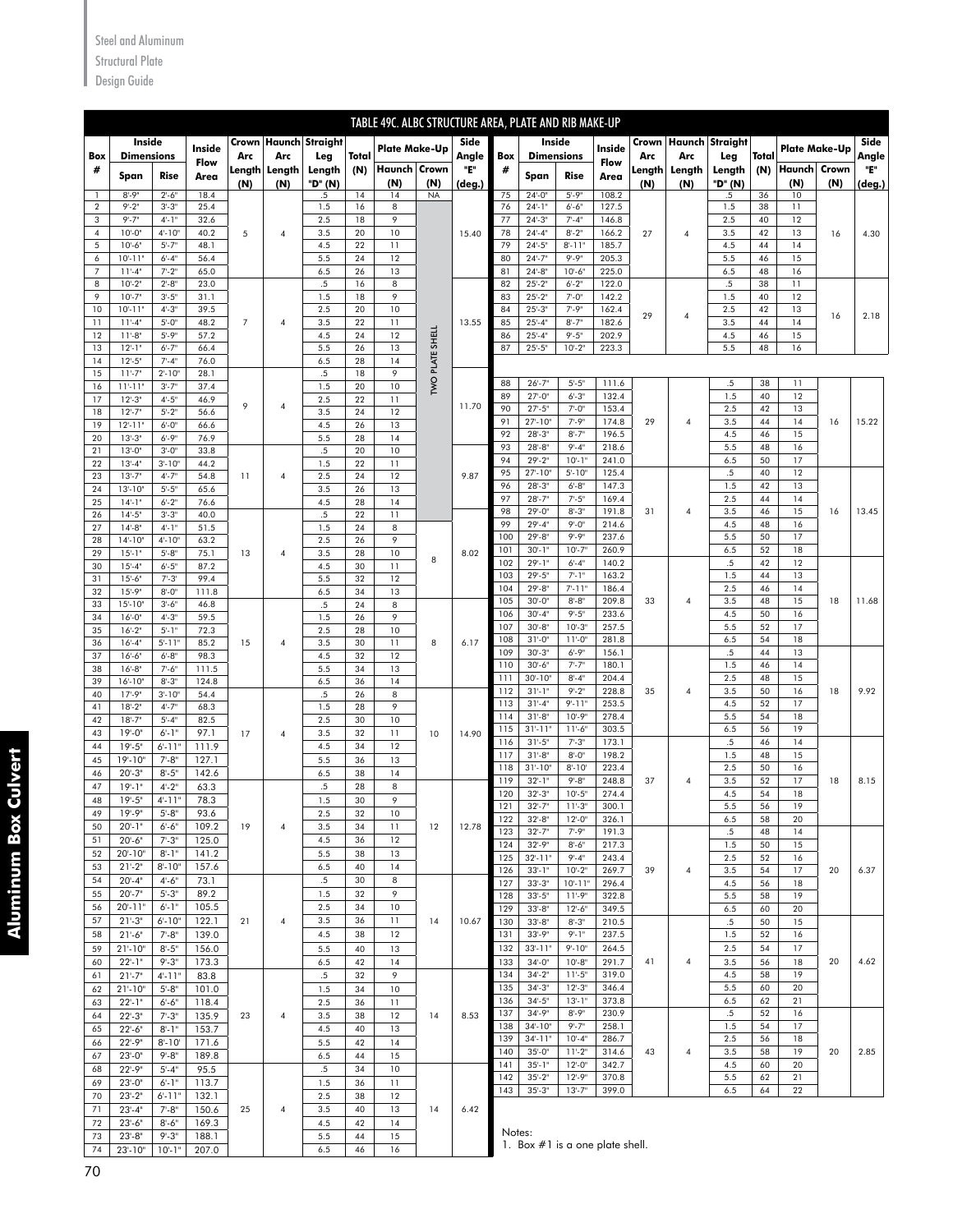#### Headwall and Wingwall Details



**Typical Headwall Elevation**



#### Notes:

- 1. All panels are fabricated from aluminum structural plate as specified in ASTM B746.
- 2. Height of headwall listed in Table 50B permits approximately 24" entrenchment depth below the invert. All wingwall and headwall end panels must be trenched into existing ground.
- 3. Horizontal rotation on the wingwall should not exceed 90°.
- 4. The top of a headwall and its wingwall are always horizontal, unless beveled wingwalls are required.
- 5. Standard headwalls shown are for vertical orientation only.
- 6. If side slope is flatter than 2:1, a double tieback assembly is required for each deadman.
- 7. Standard headwalls are shown. HS-20, HS-25 and HL-93 wheel loads must be kept a minimum distance of 36" from the wall face. Special headwall packages can be fabricated to meet other loading requirements.
- 8. For details on single and dual deadman anchors, refer to next page.
- 9. Structures on concrete footings with headwalls require field modification of the headwall plates to fit around the footings.
- 10. Aluminum headwalls may be used only on square-ended structures. Structure length must be an increment of 9 inches, if these headwalls are utilized at both ends.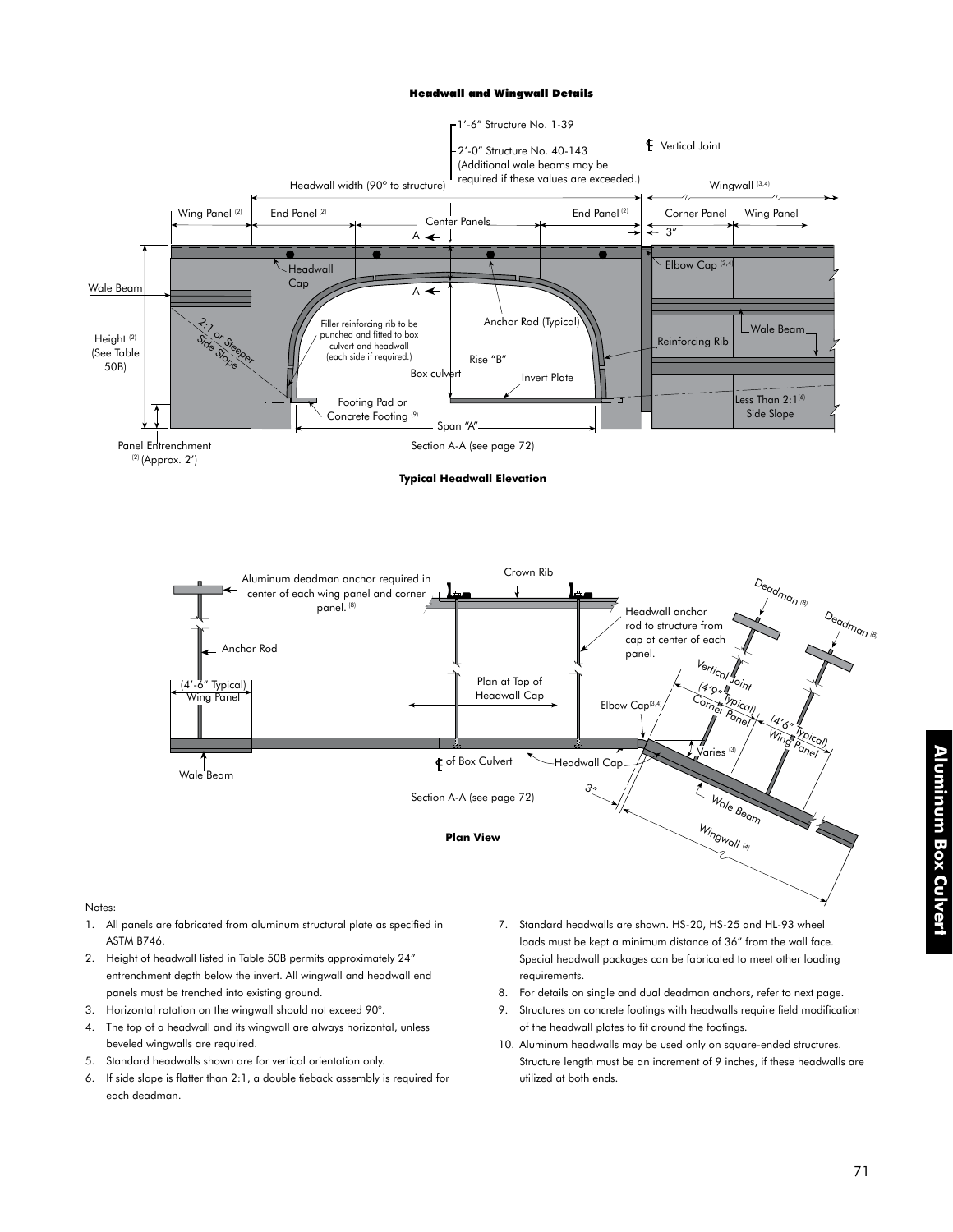|                    |                                               |                     |                                                         |        | <b>TABLE 50A</b>                                                               |        |                                                        |                           |                                                         |                                               |                            |
|--------------------|-----------------------------------------------|---------------------|---------------------------------------------------------|--------|--------------------------------------------------------------------------------|--------|--------------------------------------------------------|---------------------------|---------------------------------------------------------|-----------------------------------------------|----------------------------|
|                    |                                               | <b>Headwall</b>     |                                                         |        |                                                                                |        | Wingwalls                                              |                           |                                                         |                                               |                            |
|                    |                                               |                     |                                                         |        | <b>Side Anchor</b>                                                             |        | <b>Dual Anchor</b>                                     |                           | <b>Triple Anchors</b>                                   |                                               |                            |
| <b>Wall Height</b> | Center<br>Panel<br><b>Thickness Thickness</b> | <b>End</b><br>Panel | <b>Wale Beam -</b><br><b>Distance from</b><br>top to HW | Panel  | <b>Wale Beam</b><br>- Distance<br>Thickness from top of Thickness<br><b>HW</b> | Panel  | Wale<br>Beam -<br><b>Distance</b><br>from top<br>of HW | Panel<br><b>Thickness</b> | <b>Wale Beam -</b><br><b>Distance from</b><br>top of HW | 0.150" thick<br><b>Deadman</b><br><b>Size</b> | 3/4"<br>Dia. Rod<br>Length |
| $6'$ 2" to 8' 7"   | 0.125"                                        | 0.150"              | N/A                                                     | 0.125" | 3'0''                                                                          | 0.125" | 2' 6''                                                 | N/A                       | N/A                                                     | $1'8'' \times 2'$ 4 3/4"                      | 12'6''                     |
| 9' 4" to 11' 9"    | 0.125"                                        | 0.150"              | N/A                                                     | 0.150" | 3'6''                                                                          | 0.125" | 3'0''                                                  | N/A                       | N/A                                                     | $1'8'' \times 2'$ 4 3/4"                      | 12'6''                     |
| 12' 7" to 14' 2"   | 0.125"                                        | 0.150"              | N/A                                                     | N/A    | N/A                                                                            | 0.150" | 3' 6''                                                 | N/A                       | N/A                                                     | $1'8'' \times 2'$ 4 3/4"                      | 12'6''                     |
| 14'11"             | 0.175"                                        | 0.175"              | 7' 3" & 12' 3"                                          | N/A    | N/A                                                                            | N/A    | N/A                                                    | 0.175"                    | 4'6", 9'3", 12'9"                                       | $3'2'' \times 2' 5$ $1/2''$                   | 19'0''                     |
| 15'9''             | 0.175"                                        | 0.175"              | 7' 6" & 12' 8"                                          | N/A    | N/A                                                                            | N/A    | N/A                                                    | 0.175"                    | 4'6", 9'3", 12'9"                                       | $3'2'' \times 2' 5$ $1/2''$                   | 19'0''                     |
| 16'7''             | 0.200"                                        | 0.200"              | 7' 6", 12' 8", & 14' 0"                                 | N/A    | N/A                                                                            | N/A    | N/A                                                    | 0.200"                    | 4'9", 9'9", 13'8"                                       | $3'2'' \times 2' 5$ $1/2''$                   | 19'0''                     |
| 17' 4''            | 0.200"                                        | 0.200"              | 7' 6", 12' 8", & 15' 0"                                 | N/A    | N/A                                                                            | N/A    | N/A                                                    | 0.200"                    | 4'6", 9'9", 13'8"                                       | $3'2'' \times 2' 5$ $1/2''$                   | 19'0''                     |

ANYTHING GREATER THAN 17'4": INQUIRE

wall

## HEADWALL ATTACHMENT TO CROWN











Note: Triple anchor design required for 14' 2" and greater heights. See table above for additional options.<br>'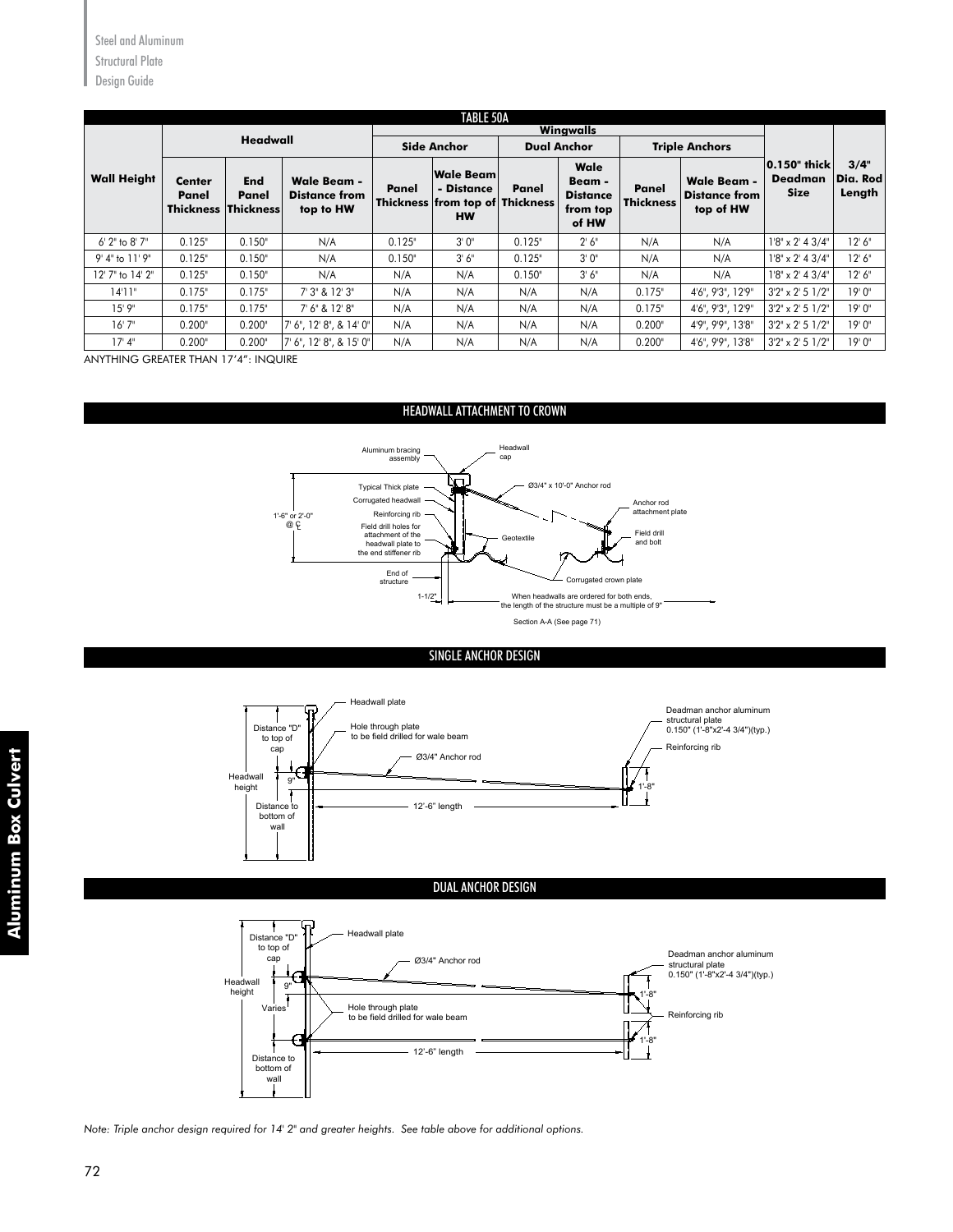| Headwall Dimensions for H-20, HS-20, H-25, HS-25, HL-93 Loading |  |  |  |  |  |
|-----------------------------------------------------------------|--|--|--|--|--|
|-----------------------------------------------------------------|--|--|--|--|--|

| Width<br>Width<br><b>Height</b><br>No. of Anchor<br>No.<br>No.<br>Height<br>Ft.-In.<br>Ft.-In.<br>Rods<br>Ft.-In.<br>Ft.-In.<br>$33-0$<br>$9 - 4$<br>$\mathbf{1}$<br>$13-6$<br>$6 - 2$<br>3<br>88<br>$\sqrt{2}$<br>89<br>$10 - 11$<br>$13-6$<br>$6 - 11$<br>3<br>$33-0$<br>3<br>3<br>$7 - 9$<br>90<br>$13-6$<br>$33-0$<br>$10 - 11$<br>3<br>4<br>$13-6$<br>$8 - 6$<br>91<br>$33-0$<br>$11-9$<br>5<br>$9 - 4$<br>3<br>92<br>$12 - 7$<br>$13-6$<br>$33-0$<br>6<br>$10-2$<br>3<br>$13-6$<br>93<br>$33-0$<br>$13 - 4$<br>$\overline{7}$<br>3<br>$10 - 11$<br>94<br>$33-0$<br>$14-2$<br>$13-6$<br>8<br>$6 - 2$<br>3<br>95<br>$10-2$<br>$15-0$<br>$34-6$<br>9<br>3<br>$15-0$<br>$6 - 11$<br>96<br>$34-6$<br>$10 - 11$<br>10<br>$7 - 9$<br>3<br>97<br>$15-0$<br>$34-6$<br>$11-9$<br>11<br>$8-6$<br>3<br>98<br>$12 - 7$<br>$15-0$<br>$34-6$<br>12<br>$9 - 4$<br>3<br>99<br>$15-0$<br>$34-6$<br>$13 - 4$<br>3<br>13<br>$15-0$<br>$10-2$<br>100<br>$34-6$<br>$14-2$<br>3<br>$14 - 11$<br>14<br>$15-0$<br>$10 - 11$<br>101<br>$34-6$<br>15<br>$6 - 11$<br>4<br>$16-6$<br>102<br>$36 - 0$<br>$10 - 11$<br>16<br>$16 - 6$<br>$7 - 9$<br>4<br>103<br>$36 - 0$<br>$11-9$<br>17<br>$16-6$<br>$8 - 6$<br>$\overline{\mathbf{4}}$<br>104<br>$36 - 0$<br>$12 - 7$<br>18<br>$9 - 4$<br>$16-6$<br>4<br>105<br>$36 - 0$<br>$13 - 4$<br>19<br>$10-2$<br>$16-6$<br>4<br>106<br>$36 - 0$<br>$13 - 4$<br>20<br>$16 - 6$<br>$10 - 11$<br>4<br>107<br>$36 - 0$<br>$14-2$<br>21<br>$18-0$<br>$6 - 11$<br>4<br>108<br>$14 - 11$<br>36-0<br>22<br>$18-0$<br>$7 - 9$<br>4<br>109<br>$37 - 6$<br>$10 - 11$<br>23<br>$18-0$<br>$8 - 6$<br>4<br>110<br>$37 - 6$<br>$11-9$<br>24<br>4<br>$18-0$<br>$9 - 4$<br>111<br>$37 - 6$<br>$12 - 7$<br>25<br>$10-2$<br>4<br>$37 - 6$<br>$18-0$<br>112<br>$13 - 4$<br>26<br>$19-6$<br>$6 - 11$<br>4<br>113<br>$37 - 6$<br>$14-2$<br>27<br>$7 - 9$<br>$19-6$<br>4<br>114<br>$37 - 6$<br>$14 - 11$<br>28<br>$8-6$<br>$19-6$<br>4<br>115<br>$37 - 6$<br>$15-9$<br>29<br>$9 - 4$<br>11-9<br>$19-6$<br>4<br>116<br>$37 - 6$<br>30<br>$19-6$<br>$10-2$<br>$\overline{\mathbf{4}}$<br>117<br>$37 - 6$<br>$12 - 7$<br>31<br>$10 - 11$<br>$19-6$<br>4<br>118<br>$37 - 6$<br>$13 - 4$<br>32<br>4<br>$19-6$<br>$11-9$<br>119<br>$37 - 6$<br>$14-2$<br>5<br>33<br>$21-0$<br>$6 - 11$<br>120<br>$37 - 6$<br>$14 - 11$<br>5<br>34<br>$7 - 9$<br>$21-0$<br>121<br>$37 - 6$<br>$15-9$<br>5<br>35<br>$21-0$<br>$8 - 6$<br>122<br>$37 - 6$<br>$16 - 7$<br>5<br>36<br>$21-0$<br>$9 - 4$<br>123<br>$37 - 6$<br>$11-9$<br>5<br>37<br>$21-0$<br>$10-2$<br>124<br>$37 - 6$<br>$12 - 7$<br>5<br>38<br>$21-0$<br>$10 - 11$<br>125<br>$37 - 6$<br>$13 - 4$<br>39<br>$11-9$<br>5<br>$14-2$<br>$21-0$<br>126<br>$37 - 6$<br>5<br>40<br>$7 - 9$<br>127<br>$37 - 6$<br>$14 - 11$<br>$22 - 6$<br>5<br>41<br>$22 - 6$<br>$8 - 6$<br>128<br>$37 - 6$<br>$15-9$<br>42<br>5<br>$22 - 6$<br>$9 - 4$<br>129<br>$37 - 6$<br>$16 - 7$<br>5<br>43<br>$22 - 6$<br>$10-2$<br>130<br>$40-6$<br>$12 - 7$<br>5<br>44<br>$10 - 11$<br>$40 - 6$<br>$22 - 6$<br>131<br>$13 - 4$<br>5<br>45<br>$22 - 6$<br>$11-9$<br>132<br>$40 - 6$<br>$14-2$<br>5<br>46<br>$22 - 6$<br>$12 - 7$<br>133<br>$40 - 6$<br>$14 - 11$<br>5<br>$40-6$<br>47<br>$24-0$<br>$8 - 6$<br>134<br>$15-9$<br>5<br>48<br>$9 - 4$<br>135<br>$40-6$<br>$16 - 7$<br>$24-0$<br>49<br>$10-2$<br>5<br>$24 - 0$<br>136<br>$40-6$<br>$17 - 4$<br>5<br>50<br>$24-0$<br>$10 - 11$<br>$42 - 0$<br>137<br>$13 - 4$<br>51<br>$11-9$<br>5<br>138<br>$14-2$<br>$24-0$<br>$42 - 0$<br>52<br>5<br>$24-0$<br>$12 - 7$<br>139<br>$42 - 0$<br>$14 - 11$<br>5<br>53<br>$24-0$<br>$13 - 4$<br>140<br>$42 - 0$<br>$15-9$<br>54<br>6<br>$16 - 7$<br>$25 - 6$<br>$8 - 6$<br>141<br>$42 - 0$<br>$9 - 4$<br>55<br>$25 - 6$<br>6<br>142<br>$42 - 0$<br>$17 - 4$<br>56<br>$25 - 6$<br>$10-2$<br>6<br>143<br>$42 - 0$<br>$18-2$<br>57<br>$25 - 6$<br>$10 - 11$<br>6<br>58<br>$25 - 6$<br>$11-9$<br>6<br>59<br>$12 - 7$<br>6<br>$25 - 6$<br>60<br>$25 - 6$<br>$13 - 4$<br>6<br>61<br>$27-0$<br>$9 - 4$<br>6<br>62<br>$27 - 0$<br>$10-2$<br>6<br>$27 - 0$<br>63<br>$10 - 11$<br>6 | No. of Anchor<br>Rods            |
|---------------------------------------------------------------------------------------------------------------------------------------------------------------------------------------------------------------------------------------------------------------------------------------------------------------------------------------------------------------------------------------------------------------------------------------------------------------------------------------------------------------------------------------------------------------------------------------------------------------------------------------------------------------------------------------------------------------------------------------------------------------------------------------------------------------------------------------------------------------------------------------------------------------------------------------------------------------------------------------------------------------------------------------------------------------------------------------------------------------------------------------------------------------------------------------------------------------------------------------------------------------------------------------------------------------------------------------------------------------------------------------------------------------------------------------------------------------------------------------------------------------------------------------------------------------------------------------------------------------------------------------------------------------------------------------------------------------------------------------------------------------------------------------------------------------------------------------------------------------------------------------------------------------------------------------------------------------------------------------------------------------------------------------------------------------------------------------------------------------------------------------------------------------------------------------------------------------------------------------------------------------------------------------------------------------------------------------------------------------------------------------------------------------------------------------------------------------------------------------------------------------------------------------------------------------------------------------------------------------------------------------------------------------------------------------------------------------------------------------------------------------------------------------------------------------------------------------------------------------------------------------------------------------------------------------------------------------------------------------------------------------------------------------------------------------------------------------------------------------------------------------------------------------------------------------------------------------------------------------------------------------------------------------------------------------------------------------------------------------------------------------------------------------------------------------------------------------------------------------------------------------------------------------------------------------------------------------------------------------------------------------------------------------------------------------------------------------------------------------------------------------------------------------------------------------------------------------------------------------------------------------------------------------------------------------------------------------------------------------------------------------------------------------------------------------------|----------------------------------|
|                                                                                                                                                                                                                                                                                                                                                                                                                                                                                                                                                                                                                                                                                                                                                                                                                                                                                                                                                                                                                                                                                                                                                                                                                                                                                                                                                                                                                                                                                                                                                                                                                                                                                                                                                                                                                                                                                                                                                                                                                                                                                                                                                                                                                                                                                                                                                                                                                                                                                                                                                                                                                                                                                                                                                                                                                                                                                                                                                                                                                                                                                                                                                                                                                                                                                                                                                                                                                                                                                                                                                                                                                                                                                                                                                                                                                                                                                                                                                                                                                                                                     |                                  |
|                                                                                                                                                                                                                                                                                                                                                                                                                                                                                                                                                                                                                                                                                                                                                                                                                                                                                                                                                                                                                                                                                                                                                                                                                                                                                                                                                                                                                                                                                                                                                                                                                                                                                                                                                                                                                                                                                                                                                                                                                                                                                                                                                                                                                                                                                                                                                                                                                                                                                                                                                                                                                                                                                                                                                                                                                                                                                                                                                                                                                                                                                                                                                                                                                                                                                                                                                                                                                                                                                                                                                                                                                                                                                                                                                                                                                                                                                                                                                                                                                                                                     | 7                                |
|                                                                                                                                                                                                                                                                                                                                                                                                                                                                                                                                                                                                                                                                                                                                                                                                                                                                                                                                                                                                                                                                                                                                                                                                                                                                                                                                                                                                                                                                                                                                                                                                                                                                                                                                                                                                                                                                                                                                                                                                                                                                                                                                                                                                                                                                                                                                                                                                                                                                                                                                                                                                                                                                                                                                                                                                                                                                                                                                                                                                                                                                                                                                                                                                                                                                                                                                                                                                                                                                                                                                                                                                                                                                                                                                                                                                                                                                                                                                                                                                                                                                     | 7                                |
|                                                                                                                                                                                                                                                                                                                                                                                                                                                                                                                                                                                                                                                                                                                                                                                                                                                                                                                                                                                                                                                                                                                                                                                                                                                                                                                                                                                                                                                                                                                                                                                                                                                                                                                                                                                                                                                                                                                                                                                                                                                                                                                                                                                                                                                                                                                                                                                                                                                                                                                                                                                                                                                                                                                                                                                                                                                                                                                                                                                                                                                                                                                                                                                                                                                                                                                                                                                                                                                                                                                                                                                                                                                                                                                                                                                                                                                                                                                                                                                                                                                                     | $\overline{7}$                   |
|                                                                                                                                                                                                                                                                                                                                                                                                                                                                                                                                                                                                                                                                                                                                                                                                                                                                                                                                                                                                                                                                                                                                                                                                                                                                                                                                                                                                                                                                                                                                                                                                                                                                                                                                                                                                                                                                                                                                                                                                                                                                                                                                                                                                                                                                                                                                                                                                                                                                                                                                                                                                                                                                                                                                                                                                                                                                                                                                                                                                                                                                                                                                                                                                                                                                                                                                                                                                                                                                                                                                                                                                                                                                                                                                                                                                                                                                                                                                                                                                                                                                     | $\overline{7}$                   |
|                                                                                                                                                                                                                                                                                                                                                                                                                                                                                                                                                                                                                                                                                                                                                                                                                                                                                                                                                                                                                                                                                                                                                                                                                                                                                                                                                                                                                                                                                                                                                                                                                                                                                                                                                                                                                                                                                                                                                                                                                                                                                                                                                                                                                                                                                                                                                                                                                                                                                                                                                                                                                                                                                                                                                                                                                                                                                                                                                                                                                                                                                                                                                                                                                                                                                                                                                                                                                                                                                                                                                                                                                                                                                                                                                                                                                                                                                                                                                                                                                                                                     | $\overline{7}$<br>$\overline{7}$ |
|                                                                                                                                                                                                                                                                                                                                                                                                                                                                                                                                                                                                                                                                                                                                                                                                                                                                                                                                                                                                                                                                                                                                                                                                                                                                                                                                                                                                                                                                                                                                                                                                                                                                                                                                                                                                                                                                                                                                                                                                                                                                                                                                                                                                                                                                                                                                                                                                                                                                                                                                                                                                                                                                                                                                                                                                                                                                                                                                                                                                                                                                                                                                                                                                                                                                                                                                                                                                                                                                                                                                                                                                                                                                                                                                                                                                                                                                                                                                                                                                                                                                     | $\overline{7}$                   |
|                                                                                                                                                                                                                                                                                                                                                                                                                                                                                                                                                                                                                                                                                                                                                                                                                                                                                                                                                                                                                                                                                                                                                                                                                                                                                                                                                                                                                                                                                                                                                                                                                                                                                                                                                                                                                                                                                                                                                                                                                                                                                                                                                                                                                                                                                                                                                                                                                                                                                                                                                                                                                                                                                                                                                                                                                                                                                                                                                                                                                                                                                                                                                                                                                                                                                                                                                                                                                                                                                                                                                                                                                                                                                                                                                                                                                                                                                                                                                                                                                                                                     | 8                                |
|                                                                                                                                                                                                                                                                                                                                                                                                                                                                                                                                                                                                                                                                                                                                                                                                                                                                                                                                                                                                                                                                                                                                                                                                                                                                                                                                                                                                                                                                                                                                                                                                                                                                                                                                                                                                                                                                                                                                                                                                                                                                                                                                                                                                                                                                                                                                                                                                                                                                                                                                                                                                                                                                                                                                                                                                                                                                                                                                                                                                                                                                                                                                                                                                                                                                                                                                                                                                                                                                                                                                                                                                                                                                                                                                                                                                                                                                                                                                                                                                                                                                     | 8                                |
|                                                                                                                                                                                                                                                                                                                                                                                                                                                                                                                                                                                                                                                                                                                                                                                                                                                                                                                                                                                                                                                                                                                                                                                                                                                                                                                                                                                                                                                                                                                                                                                                                                                                                                                                                                                                                                                                                                                                                                                                                                                                                                                                                                                                                                                                                                                                                                                                                                                                                                                                                                                                                                                                                                                                                                                                                                                                                                                                                                                                                                                                                                                                                                                                                                                                                                                                                                                                                                                                                                                                                                                                                                                                                                                                                                                                                                                                                                                                                                                                                                                                     | 8                                |
|                                                                                                                                                                                                                                                                                                                                                                                                                                                                                                                                                                                                                                                                                                                                                                                                                                                                                                                                                                                                                                                                                                                                                                                                                                                                                                                                                                                                                                                                                                                                                                                                                                                                                                                                                                                                                                                                                                                                                                                                                                                                                                                                                                                                                                                                                                                                                                                                                                                                                                                                                                                                                                                                                                                                                                                                                                                                                                                                                                                                                                                                                                                                                                                                                                                                                                                                                                                                                                                                                                                                                                                                                                                                                                                                                                                                                                                                                                                                                                                                                                                                     | 8                                |
|                                                                                                                                                                                                                                                                                                                                                                                                                                                                                                                                                                                                                                                                                                                                                                                                                                                                                                                                                                                                                                                                                                                                                                                                                                                                                                                                                                                                                                                                                                                                                                                                                                                                                                                                                                                                                                                                                                                                                                                                                                                                                                                                                                                                                                                                                                                                                                                                                                                                                                                                                                                                                                                                                                                                                                                                                                                                                                                                                                                                                                                                                                                                                                                                                                                                                                                                                                                                                                                                                                                                                                                                                                                                                                                                                                                                                                                                                                                                                                                                                                                                     | 8                                |
|                                                                                                                                                                                                                                                                                                                                                                                                                                                                                                                                                                                                                                                                                                                                                                                                                                                                                                                                                                                                                                                                                                                                                                                                                                                                                                                                                                                                                                                                                                                                                                                                                                                                                                                                                                                                                                                                                                                                                                                                                                                                                                                                                                                                                                                                                                                                                                                                                                                                                                                                                                                                                                                                                                                                                                                                                                                                                                                                                                                                                                                                                                                                                                                                                                                                                                                                                                                                                                                                                                                                                                                                                                                                                                                                                                                                                                                                                                                                                                                                                                                                     | 8                                |
|                                                                                                                                                                                                                                                                                                                                                                                                                                                                                                                                                                                                                                                                                                                                                                                                                                                                                                                                                                                                                                                                                                                                                                                                                                                                                                                                                                                                                                                                                                                                                                                                                                                                                                                                                                                                                                                                                                                                                                                                                                                                                                                                                                                                                                                                                                                                                                                                                                                                                                                                                                                                                                                                                                                                                                                                                                                                                                                                                                                                                                                                                                                                                                                                                                                                                                                                                                                                                                                                                                                                                                                                                                                                                                                                                                                                                                                                                                                                                                                                                                                                     | 8                                |
|                                                                                                                                                                                                                                                                                                                                                                                                                                                                                                                                                                                                                                                                                                                                                                                                                                                                                                                                                                                                                                                                                                                                                                                                                                                                                                                                                                                                                                                                                                                                                                                                                                                                                                                                                                                                                                                                                                                                                                                                                                                                                                                                                                                                                                                                                                                                                                                                                                                                                                                                                                                                                                                                                                                                                                                                                                                                                                                                                                                                                                                                                                                                                                                                                                                                                                                                                                                                                                                                                                                                                                                                                                                                                                                                                                                                                                                                                                                                                                                                                                                                     | 8                                |
|                                                                                                                                                                                                                                                                                                                                                                                                                                                                                                                                                                                                                                                                                                                                                                                                                                                                                                                                                                                                                                                                                                                                                                                                                                                                                                                                                                                                                                                                                                                                                                                                                                                                                                                                                                                                                                                                                                                                                                                                                                                                                                                                                                                                                                                                                                                                                                                                                                                                                                                                                                                                                                                                                                                                                                                                                                                                                                                                                                                                                                                                                                                                                                                                                                                                                                                                                                                                                                                                                                                                                                                                                                                                                                                                                                                                                                                                                                                                                                                                                                                                     | 8<br>8                           |
|                                                                                                                                                                                                                                                                                                                                                                                                                                                                                                                                                                                                                                                                                                                                                                                                                                                                                                                                                                                                                                                                                                                                                                                                                                                                                                                                                                                                                                                                                                                                                                                                                                                                                                                                                                                                                                                                                                                                                                                                                                                                                                                                                                                                                                                                                                                                                                                                                                                                                                                                                                                                                                                                                                                                                                                                                                                                                                                                                                                                                                                                                                                                                                                                                                                                                                                                                                                                                                                                                                                                                                                                                                                                                                                                                                                                                                                                                                                                                                                                                                                                     | 8                                |
|                                                                                                                                                                                                                                                                                                                                                                                                                                                                                                                                                                                                                                                                                                                                                                                                                                                                                                                                                                                                                                                                                                                                                                                                                                                                                                                                                                                                                                                                                                                                                                                                                                                                                                                                                                                                                                                                                                                                                                                                                                                                                                                                                                                                                                                                                                                                                                                                                                                                                                                                                                                                                                                                                                                                                                                                                                                                                                                                                                                                                                                                                                                                                                                                                                                                                                                                                                                                                                                                                                                                                                                                                                                                                                                                                                                                                                                                                                                                                                                                                                                                     | 8                                |
|                                                                                                                                                                                                                                                                                                                                                                                                                                                                                                                                                                                                                                                                                                                                                                                                                                                                                                                                                                                                                                                                                                                                                                                                                                                                                                                                                                                                                                                                                                                                                                                                                                                                                                                                                                                                                                                                                                                                                                                                                                                                                                                                                                                                                                                                                                                                                                                                                                                                                                                                                                                                                                                                                                                                                                                                                                                                                                                                                                                                                                                                                                                                                                                                                                                                                                                                                                                                                                                                                                                                                                                                                                                                                                                                                                                                                                                                                                                                                                                                                                                                     | 8                                |
|                                                                                                                                                                                                                                                                                                                                                                                                                                                                                                                                                                                                                                                                                                                                                                                                                                                                                                                                                                                                                                                                                                                                                                                                                                                                                                                                                                                                                                                                                                                                                                                                                                                                                                                                                                                                                                                                                                                                                                                                                                                                                                                                                                                                                                                                                                                                                                                                                                                                                                                                                                                                                                                                                                                                                                                                                                                                                                                                                                                                                                                                                                                                                                                                                                                                                                                                                                                                                                                                                                                                                                                                                                                                                                                                                                                                                                                                                                                                                                                                                                                                     | 8                                |
|                                                                                                                                                                                                                                                                                                                                                                                                                                                                                                                                                                                                                                                                                                                                                                                                                                                                                                                                                                                                                                                                                                                                                                                                                                                                                                                                                                                                                                                                                                                                                                                                                                                                                                                                                                                                                                                                                                                                                                                                                                                                                                                                                                                                                                                                                                                                                                                                                                                                                                                                                                                                                                                                                                                                                                                                                                                                                                                                                                                                                                                                                                                                                                                                                                                                                                                                                                                                                                                                                                                                                                                                                                                                                                                                                                                                                                                                                                                                                                                                                                                                     | 8                                |
|                                                                                                                                                                                                                                                                                                                                                                                                                                                                                                                                                                                                                                                                                                                                                                                                                                                                                                                                                                                                                                                                                                                                                                                                                                                                                                                                                                                                                                                                                                                                                                                                                                                                                                                                                                                                                                                                                                                                                                                                                                                                                                                                                                                                                                                                                                                                                                                                                                                                                                                                                                                                                                                                                                                                                                                                                                                                                                                                                                                                                                                                                                                                                                                                                                                                                                                                                                                                                                                                                                                                                                                                                                                                                                                                                                                                                                                                                                                                                                                                                                                                     | 8                                |
|                                                                                                                                                                                                                                                                                                                                                                                                                                                                                                                                                                                                                                                                                                                                                                                                                                                                                                                                                                                                                                                                                                                                                                                                                                                                                                                                                                                                                                                                                                                                                                                                                                                                                                                                                                                                                                                                                                                                                                                                                                                                                                                                                                                                                                                                                                                                                                                                                                                                                                                                                                                                                                                                                                                                                                                                                                                                                                                                                                                                                                                                                                                                                                                                                                                                                                                                                                                                                                                                                                                                                                                                                                                                                                                                                                                                                                                                                                                                                                                                                                                                     | 8                                |
|                                                                                                                                                                                                                                                                                                                                                                                                                                                                                                                                                                                                                                                                                                                                                                                                                                                                                                                                                                                                                                                                                                                                                                                                                                                                                                                                                                                                                                                                                                                                                                                                                                                                                                                                                                                                                                                                                                                                                                                                                                                                                                                                                                                                                                                                                                                                                                                                                                                                                                                                                                                                                                                                                                                                                                                                                                                                                                                                                                                                                                                                                                                                                                                                                                                                                                                                                                                                                                                                                                                                                                                                                                                                                                                                                                                                                                                                                                                                                                                                                                                                     | 8                                |
|                                                                                                                                                                                                                                                                                                                                                                                                                                                                                                                                                                                                                                                                                                                                                                                                                                                                                                                                                                                                                                                                                                                                                                                                                                                                                                                                                                                                                                                                                                                                                                                                                                                                                                                                                                                                                                                                                                                                                                                                                                                                                                                                                                                                                                                                                                                                                                                                                                                                                                                                                                                                                                                                                                                                                                                                                                                                                                                                                                                                                                                                                                                                                                                                                                                                                                                                                                                                                                                                                                                                                                                                                                                                                                                                                                                                                                                                                                                                                                                                                                                                     | 8                                |
|                                                                                                                                                                                                                                                                                                                                                                                                                                                                                                                                                                                                                                                                                                                                                                                                                                                                                                                                                                                                                                                                                                                                                                                                                                                                                                                                                                                                                                                                                                                                                                                                                                                                                                                                                                                                                                                                                                                                                                                                                                                                                                                                                                                                                                                                                                                                                                                                                                                                                                                                                                                                                                                                                                                                                                                                                                                                                                                                                                                                                                                                                                                                                                                                                                                                                                                                                                                                                                                                                                                                                                                                                                                                                                                                                                                                                                                                                                                                                                                                                                                                     | 8                                |
|                                                                                                                                                                                                                                                                                                                                                                                                                                                                                                                                                                                                                                                                                                                                                                                                                                                                                                                                                                                                                                                                                                                                                                                                                                                                                                                                                                                                                                                                                                                                                                                                                                                                                                                                                                                                                                                                                                                                                                                                                                                                                                                                                                                                                                                                                                                                                                                                                                                                                                                                                                                                                                                                                                                                                                                                                                                                                                                                                                                                                                                                                                                                                                                                                                                                                                                                                                                                                                                                                                                                                                                                                                                                                                                                                                                                                                                                                                                                                                                                                                                                     | 8                                |
|                                                                                                                                                                                                                                                                                                                                                                                                                                                                                                                                                                                                                                                                                                                                                                                                                                                                                                                                                                                                                                                                                                                                                                                                                                                                                                                                                                                                                                                                                                                                                                                                                                                                                                                                                                                                                                                                                                                                                                                                                                                                                                                                                                                                                                                                                                                                                                                                                                                                                                                                                                                                                                                                                                                                                                                                                                                                                                                                                                                                                                                                                                                                                                                                                                                                                                                                                                                                                                                                                                                                                                                                                                                                                                                                                                                                                                                                                                                                                                                                                                                                     | 8                                |
|                                                                                                                                                                                                                                                                                                                                                                                                                                                                                                                                                                                                                                                                                                                                                                                                                                                                                                                                                                                                                                                                                                                                                                                                                                                                                                                                                                                                                                                                                                                                                                                                                                                                                                                                                                                                                                                                                                                                                                                                                                                                                                                                                                                                                                                                                                                                                                                                                                                                                                                                                                                                                                                                                                                                                                                                                                                                                                                                                                                                                                                                                                                                                                                                                                                                                                                                                                                                                                                                                                                                                                                                                                                                                                                                                                                                                                                                                                                                                                                                                                                                     | 8                                |
|                                                                                                                                                                                                                                                                                                                                                                                                                                                                                                                                                                                                                                                                                                                                                                                                                                                                                                                                                                                                                                                                                                                                                                                                                                                                                                                                                                                                                                                                                                                                                                                                                                                                                                                                                                                                                                                                                                                                                                                                                                                                                                                                                                                                                                                                                                                                                                                                                                                                                                                                                                                                                                                                                                                                                                                                                                                                                                                                                                                                                                                                                                                                                                                                                                                                                                                                                                                                                                                                                                                                                                                                                                                                                                                                                                                                                                                                                                                                                                                                                                                                     | 8<br>8                           |
|                                                                                                                                                                                                                                                                                                                                                                                                                                                                                                                                                                                                                                                                                                                                                                                                                                                                                                                                                                                                                                                                                                                                                                                                                                                                                                                                                                                                                                                                                                                                                                                                                                                                                                                                                                                                                                                                                                                                                                                                                                                                                                                                                                                                                                                                                                                                                                                                                                                                                                                                                                                                                                                                                                                                                                                                                                                                                                                                                                                                                                                                                                                                                                                                                                                                                                                                                                                                                                                                                                                                                                                                                                                                                                                                                                                                                                                                                                                                                                                                                                                                     | 8                                |
|                                                                                                                                                                                                                                                                                                                                                                                                                                                                                                                                                                                                                                                                                                                                                                                                                                                                                                                                                                                                                                                                                                                                                                                                                                                                                                                                                                                                                                                                                                                                                                                                                                                                                                                                                                                                                                                                                                                                                                                                                                                                                                                                                                                                                                                                                                                                                                                                                                                                                                                                                                                                                                                                                                                                                                                                                                                                                                                                                                                                                                                                                                                                                                                                                                                                                                                                                                                                                                                                                                                                                                                                                                                                                                                                                                                                                                                                                                                                                                                                                                                                     | 8                                |
|                                                                                                                                                                                                                                                                                                                                                                                                                                                                                                                                                                                                                                                                                                                                                                                                                                                                                                                                                                                                                                                                                                                                                                                                                                                                                                                                                                                                                                                                                                                                                                                                                                                                                                                                                                                                                                                                                                                                                                                                                                                                                                                                                                                                                                                                                                                                                                                                                                                                                                                                                                                                                                                                                                                                                                                                                                                                                                                                                                                                                                                                                                                                                                                                                                                                                                                                                                                                                                                                                                                                                                                                                                                                                                                                                                                                                                                                                                                                                                                                                                                                     | 8                                |
|                                                                                                                                                                                                                                                                                                                                                                                                                                                                                                                                                                                                                                                                                                                                                                                                                                                                                                                                                                                                                                                                                                                                                                                                                                                                                                                                                                                                                                                                                                                                                                                                                                                                                                                                                                                                                                                                                                                                                                                                                                                                                                                                                                                                                                                                                                                                                                                                                                                                                                                                                                                                                                                                                                                                                                                                                                                                                                                                                                                                                                                                                                                                                                                                                                                                                                                                                                                                                                                                                                                                                                                                                                                                                                                                                                                                                                                                                                                                                                                                                                                                     | 8                                |
|                                                                                                                                                                                                                                                                                                                                                                                                                                                                                                                                                                                                                                                                                                                                                                                                                                                                                                                                                                                                                                                                                                                                                                                                                                                                                                                                                                                                                                                                                                                                                                                                                                                                                                                                                                                                                                                                                                                                                                                                                                                                                                                                                                                                                                                                                                                                                                                                                                                                                                                                                                                                                                                                                                                                                                                                                                                                                                                                                                                                                                                                                                                                                                                                                                                                                                                                                                                                                                                                                                                                                                                                                                                                                                                                                                                                                                                                                                                                                                                                                                                                     | 8                                |
|                                                                                                                                                                                                                                                                                                                                                                                                                                                                                                                                                                                                                                                                                                                                                                                                                                                                                                                                                                                                                                                                                                                                                                                                                                                                                                                                                                                                                                                                                                                                                                                                                                                                                                                                                                                                                                                                                                                                                                                                                                                                                                                                                                                                                                                                                                                                                                                                                                                                                                                                                                                                                                                                                                                                                                                                                                                                                                                                                                                                                                                                                                                                                                                                                                                                                                                                                                                                                                                                                                                                                                                                                                                                                                                                                                                                                                                                                                                                                                                                                                                                     | 8                                |
|                                                                                                                                                                                                                                                                                                                                                                                                                                                                                                                                                                                                                                                                                                                                                                                                                                                                                                                                                                                                                                                                                                                                                                                                                                                                                                                                                                                                                                                                                                                                                                                                                                                                                                                                                                                                                                                                                                                                                                                                                                                                                                                                                                                                                                                                                                                                                                                                                                                                                                                                                                                                                                                                                                                                                                                                                                                                                                                                                                                                                                                                                                                                                                                                                                                                                                                                                                                                                                                                                                                                                                                                                                                                                                                                                                                                                                                                                                                                                                                                                                                                     | 8                                |
|                                                                                                                                                                                                                                                                                                                                                                                                                                                                                                                                                                                                                                                                                                                                                                                                                                                                                                                                                                                                                                                                                                                                                                                                                                                                                                                                                                                                                                                                                                                                                                                                                                                                                                                                                                                                                                                                                                                                                                                                                                                                                                                                                                                                                                                                                                                                                                                                                                                                                                                                                                                                                                                                                                                                                                                                                                                                                                                                                                                                                                                                                                                                                                                                                                                                                                                                                                                                                                                                                                                                                                                                                                                                                                                                                                                                                                                                                                                                                                                                                                                                     | 8                                |
|                                                                                                                                                                                                                                                                                                                                                                                                                                                                                                                                                                                                                                                                                                                                                                                                                                                                                                                                                                                                                                                                                                                                                                                                                                                                                                                                                                                                                                                                                                                                                                                                                                                                                                                                                                                                                                                                                                                                                                                                                                                                                                                                                                                                                                                                                                                                                                                                                                                                                                                                                                                                                                                                                                                                                                                                                                                                                                                                                                                                                                                                                                                                                                                                                                                                                                                                                                                                                                                                                                                                                                                                                                                                                                                                                                                                                                                                                                                                                                                                                                                                     | 8                                |
|                                                                                                                                                                                                                                                                                                                                                                                                                                                                                                                                                                                                                                                                                                                                                                                                                                                                                                                                                                                                                                                                                                                                                                                                                                                                                                                                                                                                                                                                                                                                                                                                                                                                                                                                                                                                                                                                                                                                                                                                                                                                                                                                                                                                                                                                                                                                                                                                                                                                                                                                                                                                                                                                                                                                                                                                                                                                                                                                                                                                                                                                                                                                                                                                                                                                                                                                                                                                                                                                                                                                                                                                                                                                                                                                                                                                                                                                                                                                                                                                                                                                     | 8                                |
|                                                                                                                                                                                                                                                                                                                                                                                                                                                                                                                                                                                                                                                                                                                                                                                                                                                                                                                                                                                                                                                                                                                                                                                                                                                                                                                                                                                                                                                                                                                                                                                                                                                                                                                                                                                                                                                                                                                                                                                                                                                                                                                                                                                                                                                                                                                                                                                                                                                                                                                                                                                                                                                                                                                                                                                                                                                                                                                                                                                                                                                                                                                                                                                                                                                                                                                                                                                                                                                                                                                                                                                                                                                                                                                                                                                                                                                                                                                                                                                                                                                                     | 9                                |
|                                                                                                                                                                                                                                                                                                                                                                                                                                                                                                                                                                                                                                                                                                                                                                                                                                                                                                                                                                                                                                                                                                                                                                                                                                                                                                                                                                                                                                                                                                                                                                                                                                                                                                                                                                                                                                                                                                                                                                                                                                                                                                                                                                                                                                                                                                                                                                                                                                                                                                                                                                                                                                                                                                                                                                                                                                                                                                                                                                                                                                                                                                                                                                                                                                                                                                                                                                                                                                                                                                                                                                                                                                                                                                                                                                                                                                                                                                                                                                                                                                                                     | 9<br>9                           |
|                                                                                                                                                                                                                                                                                                                                                                                                                                                                                                                                                                                                                                                                                                                                                                                                                                                                                                                                                                                                                                                                                                                                                                                                                                                                                                                                                                                                                                                                                                                                                                                                                                                                                                                                                                                                                                                                                                                                                                                                                                                                                                                                                                                                                                                                                                                                                                                                                                                                                                                                                                                                                                                                                                                                                                                                                                                                                                                                                                                                                                                                                                                                                                                                                                                                                                                                                                                                                                                                                                                                                                                                                                                                                                                                                                                                                                                                                                                                                                                                                                                                     | 9                                |
|                                                                                                                                                                                                                                                                                                                                                                                                                                                                                                                                                                                                                                                                                                                                                                                                                                                                                                                                                                                                                                                                                                                                                                                                                                                                                                                                                                                                                                                                                                                                                                                                                                                                                                                                                                                                                                                                                                                                                                                                                                                                                                                                                                                                                                                                                                                                                                                                                                                                                                                                                                                                                                                                                                                                                                                                                                                                                                                                                                                                                                                                                                                                                                                                                                                                                                                                                                                                                                                                                                                                                                                                                                                                                                                                                                                                                                                                                                                                                                                                                                                                     | 9                                |
|                                                                                                                                                                                                                                                                                                                                                                                                                                                                                                                                                                                                                                                                                                                                                                                                                                                                                                                                                                                                                                                                                                                                                                                                                                                                                                                                                                                                                                                                                                                                                                                                                                                                                                                                                                                                                                                                                                                                                                                                                                                                                                                                                                                                                                                                                                                                                                                                                                                                                                                                                                                                                                                                                                                                                                                                                                                                                                                                                                                                                                                                                                                                                                                                                                                                                                                                                                                                                                                                                                                                                                                                                                                                                                                                                                                                                                                                                                                                                                                                                                                                     | 9                                |
|                                                                                                                                                                                                                                                                                                                                                                                                                                                                                                                                                                                                                                                                                                                                                                                                                                                                                                                                                                                                                                                                                                                                                                                                                                                                                                                                                                                                                                                                                                                                                                                                                                                                                                                                                                                                                                                                                                                                                                                                                                                                                                                                                                                                                                                                                                                                                                                                                                                                                                                                                                                                                                                                                                                                                                                                                                                                                                                                                                                                                                                                                                                                                                                                                                                                                                                                                                                                                                                                                                                                                                                                                                                                                                                                                                                                                                                                                                                                                                                                                                                                     | 9                                |
|                                                                                                                                                                                                                                                                                                                                                                                                                                                                                                                                                                                                                                                                                                                                                                                                                                                                                                                                                                                                                                                                                                                                                                                                                                                                                                                                                                                                                                                                                                                                                                                                                                                                                                                                                                                                                                                                                                                                                                                                                                                                                                                                                                                                                                                                                                                                                                                                                                                                                                                                                                                                                                                                                                                                                                                                                                                                                                                                                                                                                                                                                                                                                                                                                                                                                                                                                                                                                                                                                                                                                                                                                                                                                                                                                                                                                                                                                                                                                                                                                                                                     | 9                                |
|                                                                                                                                                                                                                                                                                                                                                                                                                                                                                                                                                                                                                                                                                                                                                                                                                                                                                                                                                                                                                                                                                                                                                                                                                                                                                                                                                                                                                                                                                                                                                                                                                                                                                                                                                                                                                                                                                                                                                                                                                                                                                                                                                                                                                                                                                                                                                                                                                                                                                                                                                                                                                                                                                                                                                                                                                                                                                                                                                                                                                                                                                                                                                                                                                                                                                                                                                                                                                                                                                                                                                                                                                                                                                                                                                                                                                                                                                                                                                                                                                                                                     | 9                                |
|                                                                                                                                                                                                                                                                                                                                                                                                                                                                                                                                                                                                                                                                                                                                                                                                                                                                                                                                                                                                                                                                                                                                                                                                                                                                                                                                                                                                                                                                                                                                                                                                                                                                                                                                                                                                                                                                                                                                                                                                                                                                                                                                                                                                                                                                                                                                                                                                                                                                                                                                                                                                                                                                                                                                                                                                                                                                                                                                                                                                                                                                                                                                                                                                                                                                                                                                                                                                                                                                                                                                                                                                                                                                                                                                                                                                                                                                                                                                                                                                                                                                     | 9                                |
|                                                                                                                                                                                                                                                                                                                                                                                                                                                                                                                                                                                                                                                                                                                                                                                                                                                                                                                                                                                                                                                                                                                                                                                                                                                                                                                                                                                                                                                                                                                                                                                                                                                                                                                                                                                                                                                                                                                                                                                                                                                                                                                                                                                                                                                                                                                                                                                                                                                                                                                                                                                                                                                                                                                                                                                                                                                                                                                                                                                                                                                                                                                                                                                                                                                                                                                                                                                                                                                                                                                                                                                                                                                                                                                                                                                                                                                                                                                                                                                                                                                                     | 9                                |
|                                                                                                                                                                                                                                                                                                                                                                                                                                                                                                                                                                                                                                                                                                                                                                                                                                                                                                                                                                                                                                                                                                                                                                                                                                                                                                                                                                                                                                                                                                                                                                                                                                                                                                                                                                                                                                                                                                                                                                                                                                                                                                                                                                                                                                                                                                                                                                                                                                                                                                                                                                                                                                                                                                                                                                                                                                                                                                                                                                                                                                                                                                                                                                                                                                                                                                                                                                                                                                                                                                                                                                                                                                                                                                                                                                                                                                                                                                                                                                                                                                                                     | 9                                |
|                                                                                                                                                                                                                                                                                                                                                                                                                                                                                                                                                                                                                                                                                                                                                                                                                                                                                                                                                                                                                                                                                                                                                                                                                                                                                                                                                                                                                                                                                                                                                                                                                                                                                                                                                                                                                                                                                                                                                                                                                                                                                                                                                                                                                                                                                                                                                                                                                                                                                                                                                                                                                                                                                                                                                                                                                                                                                                                                                                                                                                                                                                                                                                                                                                                                                                                                                                                                                                                                                                                                                                                                                                                                                                                                                                                                                                                                                                                                                                                                                                                                     | 9<br>9                           |
|                                                                                                                                                                                                                                                                                                                                                                                                                                                                                                                                                                                                                                                                                                                                                                                                                                                                                                                                                                                                                                                                                                                                                                                                                                                                                                                                                                                                                                                                                                                                                                                                                                                                                                                                                                                                                                                                                                                                                                                                                                                                                                                                                                                                                                                                                                                                                                                                                                                                                                                                                                                                                                                                                                                                                                                                                                                                                                                                                                                                                                                                                                                                                                                                                                                                                                                                                                                                                                                                                                                                                                                                                                                                                                                                                                                                                                                                                                                                                                                                                                                                     |                                  |
|                                                                                                                                                                                                                                                                                                                                                                                                                                                                                                                                                                                                                                                                                                                                                                                                                                                                                                                                                                                                                                                                                                                                                                                                                                                                                                                                                                                                                                                                                                                                                                                                                                                                                                                                                                                                                                                                                                                                                                                                                                                                                                                                                                                                                                                                                                                                                                                                                                                                                                                                                                                                                                                                                                                                                                                                                                                                                                                                                                                                                                                                                                                                                                                                                                                                                                                                                                                                                                                                                                                                                                                                                                                                                                                                                                                                                                                                                                                                                                                                                                                                     |                                  |
|                                                                                                                                                                                                                                                                                                                                                                                                                                                                                                                                                                                                                                                                                                                                                                                                                                                                                                                                                                                                                                                                                                                                                                                                                                                                                                                                                                                                                                                                                                                                                                                                                                                                                                                                                                                                                                                                                                                                                                                                                                                                                                                                                                                                                                                                                                                                                                                                                                                                                                                                                                                                                                                                                                                                                                                                                                                                                                                                                                                                                                                                                                                                                                                                                                                                                                                                                                                                                                                                                                                                                                                                                                                                                                                                                                                                                                                                                                                                                                                                                                                                     |                                  |
|                                                                                                                                                                                                                                                                                                                                                                                                                                                                                                                                                                                                                                                                                                                                                                                                                                                                                                                                                                                                                                                                                                                                                                                                                                                                                                                                                                                                                                                                                                                                                                                                                                                                                                                                                                                                                                                                                                                                                                                                                                                                                                                                                                                                                                                                                                                                                                                                                                                                                                                                                                                                                                                                                                                                                                                                                                                                                                                                                                                                                                                                                                                                                                                                                                                                                                                                                                                                                                                                                                                                                                                                                                                                                                                                                                                                                                                                                                                                                                                                                                                                     |                                  |
|                                                                                                                                                                                                                                                                                                                                                                                                                                                                                                                                                                                                                                                                                                                                                                                                                                                                                                                                                                                                                                                                                                                                                                                                                                                                                                                                                                                                                                                                                                                                                                                                                                                                                                                                                                                                                                                                                                                                                                                                                                                                                                                                                                                                                                                                                                                                                                                                                                                                                                                                                                                                                                                                                                                                                                                                                                                                                                                                                                                                                                                                                                                                                                                                                                                                                                                                                                                                                                                                                                                                                                                                                                                                                                                                                                                                                                                                                                                                                                                                                                                                     |                                  |
|                                                                                                                                                                                                                                                                                                                                                                                                                                                                                                                                                                                                                                                                                                                                                                                                                                                                                                                                                                                                                                                                                                                                                                                                                                                                                                                                                                                                                                                                                                                                                                                                                                                                                                                                                                                                                                                                                                                                                                                                                                                                                                                                                                                                                                                                                                                                                                                                                                                                                                                                                                                                                                                                                                                                                                                                                                                                                                                                                                                                                                                                                                                                                                                                                                                                                                                                                                                                                                                                                                                                                                                                                                                                                                                                                                                                                                                                                                                                                                                                                                                                     |                                  |
|                                                                                                                                                                                                                                                                                                                                                                                                                                                                                                                                                                                                                                                                                                                                                                                                                                                                                                                                                                                                                                                                                                                                                                                                                                                                                                                                                                                                                                                                                                                                                                                                                                                                                                                                                                                                                                                                                                                                                                                                                                                                                                                                                                                                                                                                                                                                                                                                                                                                                                                                                                                                                                                                                                                                                                                                                                                                                                                                                                                                                                                                                                                                                                                                                                                                                                                                                                                                                                                                                                                                                                                                                                                                                                                                                                                                                                                                                                                                                                                                                                                                     |                                  |
| 64<br>$27-0$<br>$11-9$<br>6                                                                                                                                                                                                                                                                                                                                                                                                                                                                                                                                                                                                                                                                                                                                                                                                                                                                                                                                                                                                                                                                                                                                                                                                                                                                                                                                                                                                                                                                                                                                                                                                                                                                                                                                                                                                                                                                                                                                                                                                                                                                                                                                                                                                                                                                                                                                                                                                                                                                                                                                                                                                                                                                                                                                                                                                                                                                                                                                                                                                                                                                                                                                                                                                                                                                                                                                                                                                                                                                                                                                                                                                                                                                                                                                                                                                                                                                                                                                                                                                                                         |                                  |
| $12 - 7$<br>65<br>$27-0$<br>6                                                                                                                                                                                                                                                                                                                                                                                                                                                                                                                                                                                                                                                                                                                                                                                                                                                                                                                                                                                                                                                                                                                                                                                                                                                                                                                                                                                                                                                                                                                                                                                                                                                                                                                                                                                                                                                                                                                                                                                                                                                                                                                                                                                                                                                                                                                                                                                                                                                                                                                                                                                                                                                                                                                                                                                                                                                                                                                                                                                                                                                                                                                                                                                                                                                                                                                                                                                                                                                                                                                                                                                                                                                                                                                                                                                                                                                                                                                                                                                                                                       |                                  |
| 66<br>$27-0$<br>$13 - 4$<br>6                                                                                                                                                                                                                                                                                                                                                                                                                                                                                                                                                                                                                                                                                                                                                                                                                                                                                                                                                                                                                                                                                                                                                                                                                                                                                                                                                                                                                                                                                                                                                                                                                                                                                                                                                                                                                                                                                                                                                                                                                                                                                                                                                                                                                                                                                                                                                                                                                                                                                                                                                                                                                                                                                                                                                                                                                                                                                                                                                                                                                                                                                                                                                                                                                                                                                                                                                                                                                                                                                                                                                                                                                                                                                                                                                                                                                                                                                                                                                                                                                                       |                                  |
| $14-2$<br>67<br>$27-0$<br>6                                                                                                                                                                                                                                                                                                                                                                                                                                                                                                                                                                                                                                                                                                                                                                                                                                                                                                                                                                                                                                                                                                                                                                                                                                                                                                                                                                                                                                                                                                                                                                                                                                                                                                                                                                                                                                                                                                                                                                                                                                                                                                                                                                                                                                                                                                                                                                                                                                                                                                                                                                                                                                                                                                                                                                                                                                                                                                                                                                                                                                                                                                                                                                                                                                                                                                                                                                                                                                                                                                                                                                                                                                                                                                                                                                                                                                                                                                                                                                                                                                         |                                  |
| $9 - 4$<br>$28-6$<br>68<br>6<br>69<br>$28-6$<br>$10-2$<br>6                                                                                                                                                                                                                                                                                                                                                                                                                                                                                                                                                                                                                                                                                                                                                                                                                                                                                                                                                                                                                                                                                                                                                                                                                                                                                                                                                                                                                                                                                                                                                                                                                                                                                                                                                                                                                                                                                                                                                                                                                                                                                                                                                                                                                                                                                                                                                                                                                                                                                                                                                                                                                                                                                                                                                                                                                                                                                                                                                                                                                                                                                                                                                                                                                                                                                                                                                                                                                                                                                                                                                                                                                                                                                                                                                                                                                                                                                                                                                                                                         |                                  |
| 70<br>$28-6$<br>$10 - 11$<br>6                                                                                                                                                                                                                                                                                                                                                                                                                                                                                                                                                                                                                                                                                                                                                                                                                                                                                                                                                                                                                                                                                                                                                                                                                                                                                                                                                                                                                                                                                                                                                                                                                                                                                                                                                                                                                                                                                                                                                                                                                                                                                                                                                                                                                                                                                                                                                                                                                                                                                                                                                                                                                                                                                                                                                                                                                                                                                                                                                                                                                                                                                                                                                                                                                                                                                                                                                                                                                                                                                                                                                                                                                                                                                                                                                                                                                                                                                                                                                                                                                                      |                                  |
| $11-9$<br>71<br>$28-6$<br>6                                                                                                                                                                                                                                                                                                                                                                                                                                                                                                                                                                                                                                                                                                                                                                                                                                                                                                                                                                                                                                                                                                                                                                                                                                                                                                                                                                                                                                                                                                                                                                                                                                                                                                                                                                                                                                                                                                                                                                                                                                                                                                                                                                                                                                                                                                                                                                                                                                                                                                                                                                                                                                                                                                                                                                                                                                                                                                                                                                                                                                                                                                                                                                                                                                                                                                                                                                                                                                                                                                                                                                                                                                                                                                                                                                                                                                                                                                                                                                                                                                         |                                  |
| 72<br>$12 - 7$<br>$28-6$<br>6                                                                                                                                                                                                                                                                                                                                                                                                                                                                                                                                                                                                                                                                                                                                                                                                                                                                                                                                                                                                                                                                                                                                                                                                                                                                                                                                                                                                                                                                                                                                                                                                                                                                                                                                                                                                                                                                                                                                                                                                                                                                                                                                                                                                                                                                                                                                                                                                                                                                                                                                                                                                                                                                                                                                                                                                                                                                                                                                                                                                                                                                                                                                                                                                                                                                                                                                                                                                                                                                                                                                                                                                                                                                                                                                                                                                                                                                                                                                                                                                                                       |                                  |
| 73<br>$28-6$<br>$13 - 4$<br>6                                                                                                                                                                                                                                                                                                                                                                                                                                                                                                                                                                                                                                                                                                                                                                                                                                                                                                                                                                                                                                                                                                                                                                                                                                                                                                                                                                                                                                                                                                                                                                                                                                                                                                                                                                                                                                                                                                                                                                                                                                                                                                                                                                                                                                                                                                                                                                                                                                                                                                                                                                                                                                                                                                                                                                                                                                                                                                                                                                                                                                                                                                                                                                                                                                                                                                                                                                                                                                                                                                                                                                                                                                                                                                                                                                                                                                                                                                                                                                                                                                       |                                  |
| $28-6$<br>$14-2$<br>74<br>6                                                                                                                                                                                                                                                                                                                                                                                                                                                                                                                                                                                                                                                                                                                                                                                                                                                                                                                                                                                                                                                                                                                                                                                                                                                                                                                                                                                                                                                                                                                                                                                                                                                                                                                                                                                                                                                                                                                                                                                                                                                                                                                                                                                                                                                                                                                                                                                                                                                                                                                                                                                                                                                                                                                                                                                                                                                                                                                                                                                                                                                                                                                                                                                                                                                                                                                                                                                                                                                                                                                                                                                                                                                                                                                                                                                                                                                                                                                                                                                                                                         |                                  |
| $\overline{7}$<br>75<br>$30 - 0$<br>$10-2$                                                                                                                                                                                                                                                                                                                                                                                                                                                                                                                                                                                                                                                                                                                                                                                                                                                                                                                                                                                                                                                                                                                                                                                                                                                                                                                                                                                                                                                                                                                                                                                                                                                                                                                                                                                                                                                                                                                                                                                                                                                                                                                                                                                                                                                                                                                                                                                                                                                                                                                                                                                                                                                                                                                                                                                                                                                                                                                                                                                                                                                                                                                                                                                                                                                                                                                                                                                                                                                                                                                                                                                                                                                                                                                                                                                                                                                                                                                                                                                                                          |                                  |
| 7<br>76<br>$30 - 0$<br>$10 - 11$                                                                                                                                                                                                                                                                                                                                                                                                                                                                                                                                                                                                                                                                                                                                                                                                                                                                                                                                                                                                                                                                                                                                                                                                                                                                                                                                                                                                                                                                                                                                                                                                                                                                                                                                                                                                                                                                                                                                                                                                                                                                                                                                                                                                                                                                                                                                                                                                                                                                                                                                                                                                                                                                                                                                                                                                                                                                                                                                                                                                                                                                                                                                                                                                                                                                                                                                                                                                                                                                                                                                                                                                                                                                                                                                                                                                                                                                                                                                                                                                                                    |                                  |
| $\overline{\phantom{a}}$<br>$11-9$<br>77<br>$30 - 0$                                                                                                                                                                                                                                                                                                                                                                                                                                                                                                                                                                                                                                                                                                                                                                                                                                                                                                                                                                                                                                                                                                                                                                                                                                                                                                                                                                                                                                                                                                                                                                                                                                                                                                                                                                                                                                                                                                                                                                                                                                                                                                                                                                                                                                                                                                                                                                                                                                                                                                                                                                                                                                                                                                                                                                                                                                                                                                                                                                                                                                                                                                                                                                                                                                                                                                                                                                                                                                                                                                                                                                                                                                                                                                                                                                                                                                                                                                                                                                                                                |                                  |
| $\overline{\phantom{a}}$<br>$12 - 7$<br>78<br>$30 - 0$                                                                                                                                                                                                                                                                                                                                                                                                                                                                                                                                                                                                                                                                                                                                                                                                                                                                                                                                                                                                                                                                                                                                                                                                                                                                                                                                                                                                                                                                                                                                                                                                                                                                                                                                                                                                                                                                                                                                                                                                                                                                                                                                                                                                                                                                                                                                                                                                                                                                                                                                                                                                                                                                                                                                                                                                                                                                                                                                                                                                                                                                                                                                                                                                                                                                                                                                                                                                                                                                                                                                                                                                                                                                                                                                                                                                                                                                                                                                                                                                              |                                  |
| 79<br>$\overline{7}$<br>$30-0$<br>$13 - 4$                                                                                                                                                                                                                                                                                                                                                                                                                                                                                                                                                                                                                                                                                                                                                                                                                                                                                                                                                                                                                                                                                                                                                                                                                                                                                                                                                                                                                                                                                                                                                                                                                                                                                                                                                                                                                                                                                                                                                                                                                                                                                                                                                                                                                                                                                                                                                                                                                                                                                                                                                                                                                                                                                                                                                                                                                                                                                                                                                                                                                                                                                                                                                                                                                                                                                                                                                                                                                                                                                                                                                                                                                                                                                                                                                                                                                                                                                                                                                                                                                          |                                  |
| $\frac{7}{7}$<br>80<br>$14-2$<br>$30-0$                                                                                                                                                                                                                                                                                                                                                                                                                                                                                                                                                                                                                                                                                                                                                                                                                                                                                                                                                                                                                                                                                                                                                                                                                                                                                                                                                                                                                                                                                                                                                                                                                                                                                                                                                                                                                                                                                                                                                                                                                                                                                                                                                                                                                                                                                                                                                                                                                                                                                                                                                                                                                                                                                                                                                                                                                                                                                                                                                                                                                                                                                                                                                                                                                                                                                                                                                                                                                                                                                                                                                                                                                                                                                                                                                                                                                                                                                                                                                                                                                             |                                  |
| 81<br>$30-0$<br>14-11<br>$\overline{\phantom{a}}$                                                                                                                                                                                                                                                                                                                                                                                                                                                                                                                                                                                                                                                                                                                                                                                                                                                                                                                                                                                                                                                                                                                                                                                                                                                                                                                                                                                                                                                                                                                                                                                                                                                                                                                                                                                                                                                                                                                                                                                                                                                                                                                                                                                                                                                                                                                                                                                                                                                                                                                                                                                                                                                                                                                                                                                                                                                                                                                                                                                                                                                                                                                                                                                                                                                                                                                                                                                                                                                                                                                                                                                                                                                                                                                                                                                                                                                                                                                                                                                                                   |                                  |
| 82<br>$31 - 6$<br>$10-2$<br>7<br>$10 - 11$<br>83<br>$31 - 6$                                                                                                                                                                                                                                                                                                                                                                                                                                                                                                                                                                                                                                                                                                                                                                                                                                                                                                                                                                                                                                                                                                                                                                                                                                                                                                                                                                                                                                                                                                                                                                                                                                                                                                                                                                                                                                                                                                                                                                                                                                                                                                                                                                                                                                                                                                                                                                                                                                                                                                                                                                                                                                                                                                                                                                                                                                                                                                                                                                                                                                                                                                                                                                                                                                                                                                                                                                                                                                                                                                                                                                                                                                                                                                                                                                                                                                                                                                                                                                                                        |                                  |
| 7<br>84<br>$11-9$<br>$31-6$                                                                                                                                                                                                                                                                                                                                                                                                                                                                                                                                                                                                                                                                                                                                                                                                                                                                                                                                                                                                                                                                                                                                                                                                                                                                                                                                                                                                                                                                                                                                                                                                                                                                                                                                                                                                                                                                                                                                                                                                                                                                                                                                                                                                                                                                                                                                                                                                                                                                                                                                                                                                                                                                                                                                                                                                                                                                                                                                                                                                                                                                                                                                                                                                                                                                                                                                                                                                                                                                                                                                                                                                                                                                                                                                                                                                                                                                                                                                                                                                                                         |                                  |
| 7<br>85<br>$31 - 6$<br>$12 - 7$                                                                                                                                                                                                                                                                                                                                                                                                                                                                                                                                                                                                                                                                                                                                                                                                                                                                                                                                                                                                                                                                                                                                                                                                                                                                                                                                                                                                                                                                                                                                                                                                                                                                                                                                                                                                                                                                                                                                                                                                                                                                                                                                                                                                                                                                                                                                                                                                                                                                                                                                                                                                                                                                                                                                                                                                                                                                                                                                                                                                                                                                                                                                                                                                                                                                                                                                                                                                                                                                                                                                                                                                                                                                                                                                                                                                                                                                                                                                                                                                                                     |                                  |
| $\overline{7}$<br>86<br>$31 - 6$<br>$13 - 4$                                                                                                                                                                                                                                                                                                                                                                                                                                                                                                                                                                                                                                                                                                                                                                                                                                                                                                                                                                                                                                                                                                                                                                                                                                                                                                                                                                                                                                                                                                                                                                                                                                                                                                                                                                                                                                                                                                                                                                                                                                                                                                                                                                                                                                                                                                                                                                                                                                                                                                                                                                                                                                                                                                                                                                                                                                                                                                                                                                                                                                                                                                                                                                                                                                                                                                                                                                                                                                                                                                                                                                                                                                                                                                                                                                                                                                                                                                                                                                                                                        |                                  |
| Aluminum Box Culvert with Full Aluminum Headwall Package<br>$\overline{\phantom{a}}$<br>87<br>$31 - 6$<br>$14-2$                                                                                                                                                                                                                                                                                                                                                                                                                                                                                                                                                                                                                                                                                                                                                                                                                                                                                                                                                                                                                                                                                                                                                                                                                                                                                                                                                                                                                                                                                                                                                                                                                                                                                                                                                                                                                                                                                                                                                                                                                                                                                                                                                                                                                                                                                                                                                                                                                                                                                                                                                                                                                                                                                                                                                                                                                                                                                                                                                                                                                                                                                                                                                                                                                                                                                                                                                                                                                                                                                                                                                                                                                                                                                                                                                                                                                                                                                                                                                    |                                  |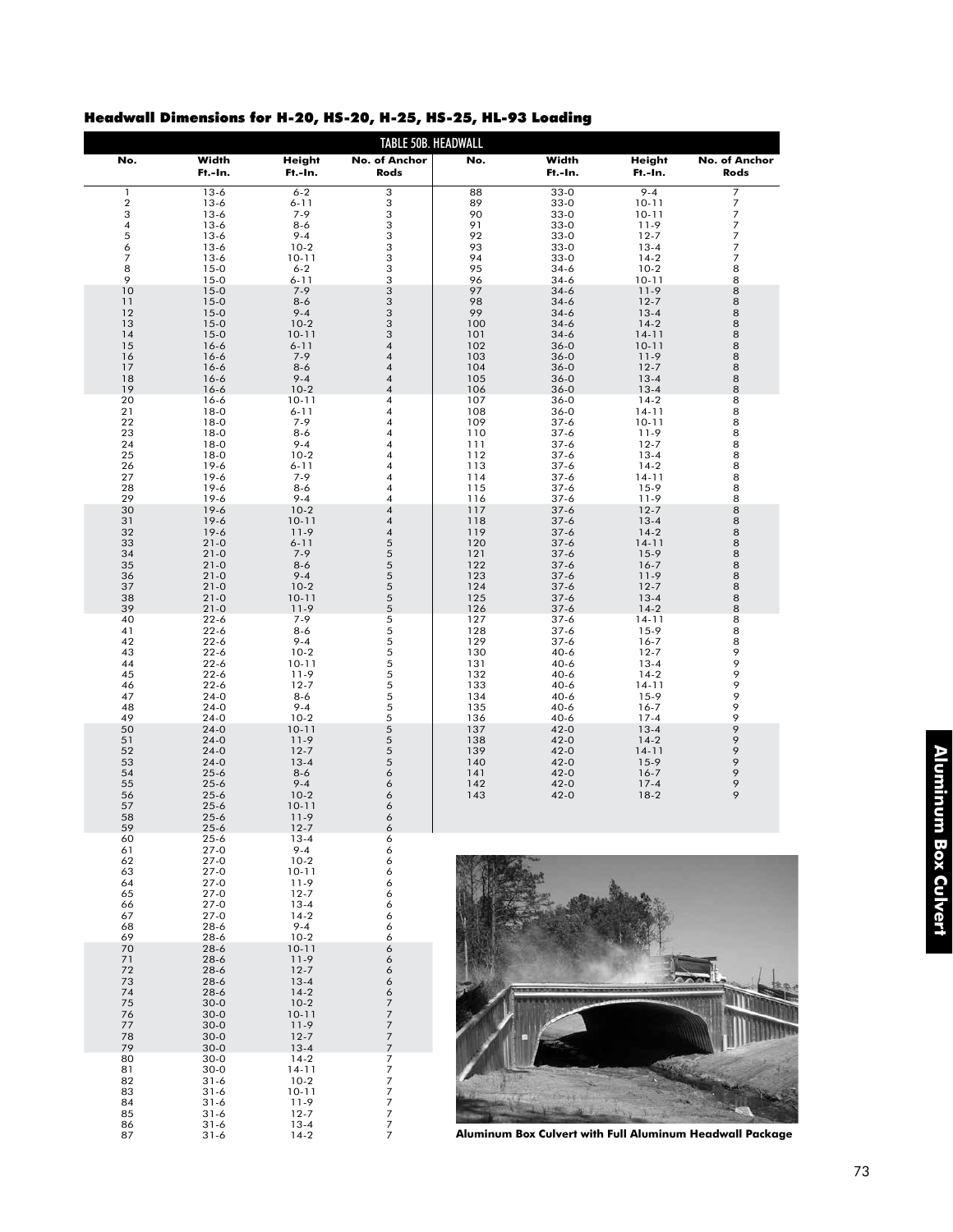

#### **Aluminum Full Invert Option (2,3,5,6)**



**Aluminum Bent Sheet Toewall Detail**

**Note:** Flat sheet toewalls are available only for structures having a full corrugated aluminum invert.

#### **Notes:**

- 1. N=9.625" or 9 $\frac{5}{8}$ ". Use N as a conversion factor. For example, for Structure No. 1, Width "F" is 13 x N, or 125.13".
- 2. Minimum allowable (unfactored) soil-bearing pressure is 4,000 Lbs./Sq. Ft. for structures and details shown in this catalog. This applies specifically for width "G" below the receiving channel. Other conditions can be accommodated. Contact a Contech Representative for more information.
- 3. The maximum cover for Aluminum Box Culverts with full inverts and footing pads should not exceed 4 feet. Special full invert and footing pad designs or slotted concrete footings can accommodate maximum covers to the limits shown in Tables 48A-48B and 49A-49B.
- 4. Weight per foot of full invert includes receiving channels, scallop plates, nuts, bolts, and all plates.
- 5. Full invert plates thickness are as shown. When reactions to the invert require additional thickness, supplemental plates of the thickness and width listed in Table 51 are furnished to bolt between the full invert and the receiving channel.
- 6. Invert widths 21N and greater are two-pieces.
- 7. Invert plates must not be overlapped on adjacent structures unless appropriate design modifications are incorporated.



**Installation of Aluminum Box Culvert Toewall**



**Aluminum Scallop Plate (Full Invert Only)**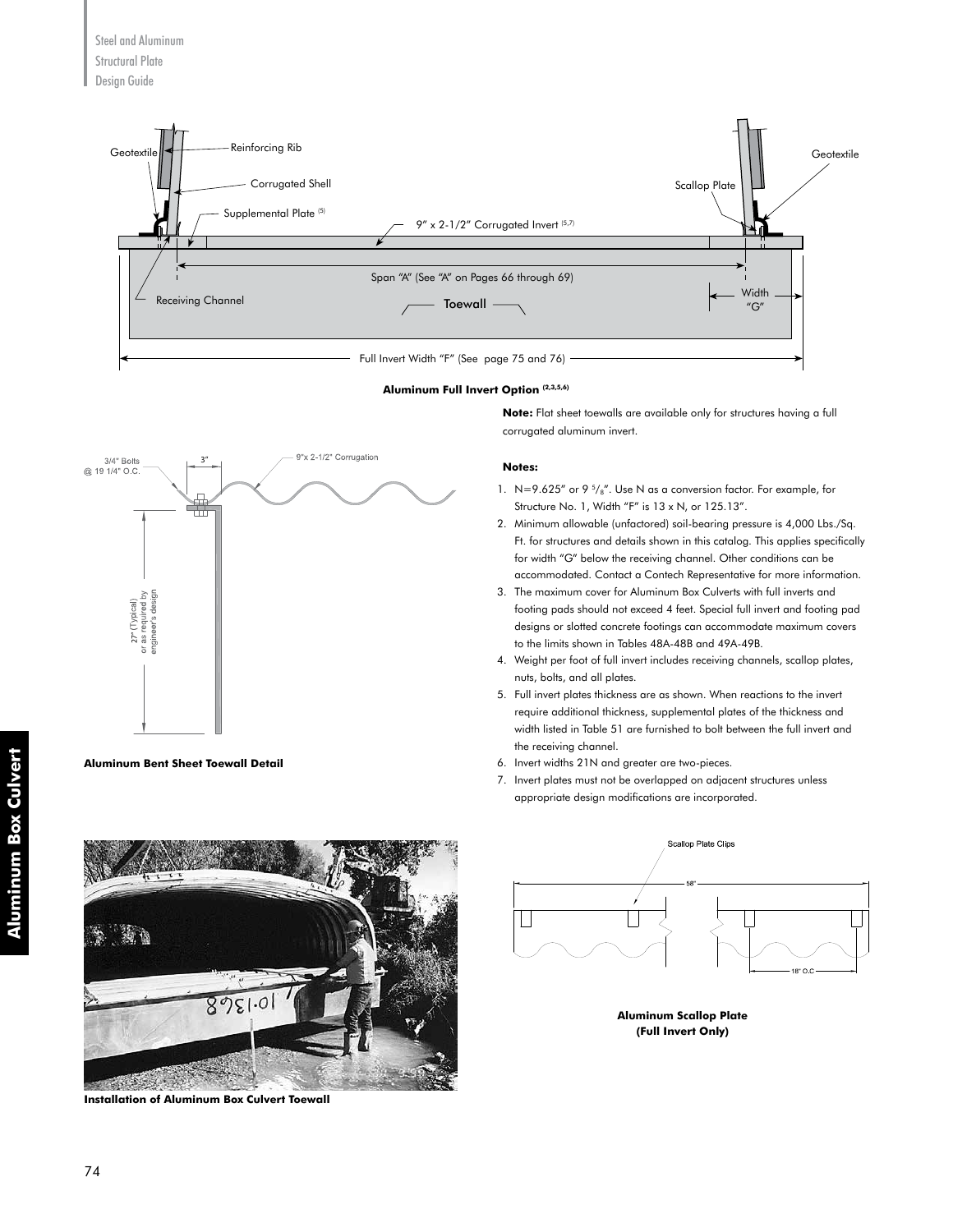|                       |          | TABLE 51A                                                                                |                                           |              | <b>TABLE 51B</b>    |                            |          |                                                                      |                                                    |              |                     |  |
|-----------------------|----------|------------------------------------------------------------------------------------------|-------------------------------------------|--------------|---------------------|----------------------------|----------|----------------------------------------------------------------------|----------------------------------------------------|--------------|---------------------|--|
|                       |          | FULL INVERT (H-20, HS-20)                                                                |                                           |              |                     |                            |          | FULL INVERT (H-25, HS-25, HL-93)                                     |                                                    |              |                     |  |
| No.                   | (N)      | Structure Width "F" Supplemental Plate Width "G" Weight/Ft.<br><b>Thickness (Inches)</b> | (N)                                       | (Lbs.)       | Bolts/Ft.<br>(Each) | Structure Width "F"<br>No. | (N)      | Supplemental Plate Width "G" Weight/Ft.<br><b>Thickness (Inches)</b> | (N)                                                | (Lbs.)       | Bolts/Ft.<br>(Each) |  |
|                       | 13       |                                                                                          | $\overline{2}$                            | 26.1         | 5.78                |                            | 13       |                                                                      | $\overline{2}$                                     | 26.1         | 5.78                |  |
| $\boldsymbol{2}$<br>3 | 14<br>14 |                                                                                          | $\sqrt{2}$<br>$\sqrt{2}$                  | 27.6<br>27.6 | 6.00<br>6.00        | $\sqrt{2}$<br>3            | 14<br>14 |                                                                      | $\overline{2}$<br>$\sqrt{2}$                       | 27.6<br>27.6 | 6.00<br>6.00        |  |
| 4<br>5                | 15<br>16 |                                                                                          | $\overline{2}$<br>$\sqrt{2}$              | 29.1         | 6.22<br>6.44        | 4<br>5                     | 15       |                                                                      | $\overline{2}$<br>$\overline{2}$                   | 29.1<br>30.5 | 6.22                |  |
| 6                     | 16       |                                                                                          | $\sqrt{2}$                                | 30.5<br>30.5 | 6.44                | 6                          | 16<br>16 |                                                                      | $\overline{2}$                                     | 30.5         | 6.44<br>6.44        |  |
| 7<br>8                | 17       |                                                                                          | $\overline{2}$                            | 32.0         | 6.67                | $\overline{7}$<br>$\,8\,$  | 17<br>15 |                                                                      | $\overline{2}$                                     | 33.0         | 6.67                |  |
| 9                     | 15<br>16 |                                                                                          | $\sqrt{2}$<br>$\sqrt{2}$                  | 29.1<br>30.5 | 6.22<br>6.44        | 9                          | 16       |                                                                      | $\overline{2}$<br>$\overline{c}$                   | 29.8<br>30.5 | 6.23<br>6.44        |  |
| 10                    | 16       |                                                                                          | $\sqrt{2}$                                | 30.5         | 6.44                | 10                         | 16       |                                                                      | $\sqrt{2}$                                         | 33.0         | 6.67                |  |
| 11<br>12              | 17<br>17 |                                                                                          | $\sqrt{2}$<br>$\overline{2}$              | 32.0<br>32.0 | 6.67<br>6.67        | 11<br>12                   | 17<br>17 |                                                                      | $\overline{2}$<br>$\overline{2}$                   | 33.0<br>33.0 | 6.67<br>6.67        |  |
| 13                    | 18       |                                                                                          | $\sqrt{2}$                                | 33.5         | 6.89                | 13                         | 18       | .100                                                                 | $\overline{2}$                                     | 38.8         | 6.67                |  |
| 14<br>15              | 18<br>17 |                                                                                          | $\overline{2}$<br>$\overline{\mathbf{c}}$ | 33.5<br>32.0 | 6.89<br>6.67        | 14<br>15                   | 18<br>17 | .100<br>.100                                                         | $\overline{2}$<br>$\overline{\mathbf{c}}$          | 38.8<br>38.8 | 6.67<br>6.67        |  |
| 16<br>17              | 17<br>18 |                                                                                          | $\sqrt{2}$<br>$\sqrt{2}$                  | 32.0         | 6.67<br>6.89        | 16<br>17                   | 17<br>18 | .100<br>.100                                                         | $\overline{\mathbf{2}}$<br>$\overline{\mathbf{2}}$ | 38.8         | 6.67                |  |
| 18                    | 18       |                                                                                          | $\overline{2}$                            | 33.5<br>33.5 | 6.89                | 18                         | 18       | .100                                                                 | $\overline{\mathbf{2}}$                            | 38.8<br>42.0 | 6.67<br>7.11        |  |
| 19                    | 19<br>19 |                                                                                          | $\sqrt{2}$                                | 35.0         | 7.11                | 19                         | 19<br>19 | .100                                                                 | $\overline{\mathbf{2}}$                            | 42.0         | 7.11                |  |
| 20<br>21              | 19       |                                                                                          | $\sqrt{2}$<br>$\sqrt{2}$                  | 35.0<br>35.0 | 7.11<br>7.11        | 20<br>21                   | 19       | .100<br>.100                                                         | $\overline{\mathbf{c}}$<br>$\sqrt{2}$              | 42.0<br>42.0 | 7.11<br>7.11        |  |
| 22<br>23              | 19<br>19 |                                                                                          | $\sqrt{2}$<br>$\sqrt{2}$                  | 35.0         | 7.11                | 22<br>23                   | 19       | .100                                                                 | $\overline{2}$<br>$\overline{2}$                   | 42.0         | 7.11                |  |
| 24                    | 20       |                                                                                          | $\overline{2}$                            | 35.0<br>37.9 | 7.11<br>10.00       | 24                         | 19<br>20 | .100<br>.100                                                         | $\overline{2}$                                     | 42.0<br>46.3 | 7.11<br>12.45       |  |
| 25                    | 20       |                                                                                          | $\sqrt{2}$                                | 37.9         | 10.00               | 25                         | 20       | .100                                                                 | $\overline{2}$                                     | 46.3         | 12.45               |  |
| 26<br>27              | 20<br>21 | .100<br>.100                                                                             | $\sqrt{2}$<br>$\sqrt{2}$                  | 43.7<br>45.2 | 10.22<br>10.22      | 26<br>27                   | 20<br>21 | .100<br>.100                                                         | $\sqrt{2}$<br>$\sqrt{2}$                           | 46.3<br>47.9 | 12.45<br>12.67      |  |
| 28                    | 21       | .100                                                                                     | $\overline{2}$                            | 45.2         | 10.22               | 28                         | 21       | .100                                                                 | $\overline{2}$                                     | 47.9         | 12.67               |  |
| 29<br>30              | 21<br>22 | .100<br>.100                                                                             | $\sqrt{2}$<br>$\overline{2}$              | 45.2<br>46.7 | 10.22<br>10.44      | 29<br>30                   | 21<br>22 | .100<br>.100                                                         | $\overline{2}$<br>$\overline{2}$                   | 47.9<br>47.9 | 12.67<br>12.67      |  |
| 31                    | 22<br>22 | .100<br>.100                                                                             | $\sqrt{2}$<br>$\sqrt{2}$                  | 46.7         | 10.44               | 31<br>32                   | 22       | .100                                                                 | $\sqrt{2}$                                         | 49.5         | 12.89               |  |
| 32<br>33              | 22       | .100                                                                                     | $\sqrt{2}$                                | 46.7<br>46.7 | 10.44<br>10.44      | 33                         | 22<br>22 | .100<br>.100                                                         | $\overline{2}$<br>$\overline{2}$                   | 49.5<br>49.5 | 12.89<br>12.89      |  |
| 34                    | 22<br>23 | .100                                                                                     | $\sqrt{2}$<br>$\overline{2}$              | 46.7         | 10.44<br>10.67      | 34<br>35                   | 22<br>23 | .100                                                                 | $\overline{\mathbf{c}}$<br>$\overline{2}$          | 49.5         | 12.89               |  |
| 35<br>36              | 23       | .100<br>.100                                                                             | $\sqrt{2}$                                | 48.2<br>48.2 | 10.67               | 36                         | 23       | .100<br>.100                                                         | $\overline{2}$                                     | 51.1<br>51.1 | 13.11<br>13.11      |  |
| 37                    | 23       | .100                                                                                     | $\sqrt{2}$<br>$\sqrt{2}$                  | 48.2         | 10.67               | 37                         | 23<br>23 | .100                                                                 | $\sqrt{2}$                                         | 51.1         | 13.11               |  |
| 38<br>39              | 23<br>24 | .100<br>.100                                                                             | $\sqrt{2}$                                | 48.2<br>49.7 | 10.67<br>10.67      | 38<br>39                   | 24       | .100<br>.100                                                         | $\sqrt{2}$<br>3                                    | 51.1<br>55.6 | 13.11<br>13.34      |  |
| 40<br>41              | 26<br>26 | .100<br>.100                                                                             | 3<br>3                                    | 55.2<br>55.2 | 11.33<br>11.33      | 40<br>41                   | 26<br>26 | .150<br>.150                                                         | 3<br>3                                             | 61.5         | 13.56<br>13.56      |  |
| 42                    | 27       | .100                                                                                     | 3                                         | 56.6         | 11.56               | 42                         | 27       | .150                                                                 | 3                                                  | 61.5<br>63.0 | 13.78               |  |
| 43<br>44              | 27<br>28 | .100<br>.100                                                                             | 3<br>3                                    | 56.6<br>58.1 | 11.56<br>11.78      | 43<br>44                   | 27<br>28 | .150<br>.150                                                         | 3<br>3                                             | 63.0<br>64.9 | 13.78<br>14.00      |  |
| 45                    | 28       | .100                                                                                     | 3                                         | 58.1         | 11.78               | 45                         | 28       | .150                                                                 | 3                                                  | 64.9         | 14.00               |  |
| 46<br>47              | 29<br>27 | .100<br>.100                                                                             | 3<br>3                                    | 59.6<br>56.6 | 12.00<br>11.56      | 46<br>47                   | 29<br>27 | .150<br>.150                                                         | 3<br>3                                             | 66.5<br>63.0 | 14.23<br>13.78      |  |
| 48                    | 28       | .100                                                                                     | 3                                         | 58.1         | 11.78               | 48                         | 28       | .150                                                                 | 3                                                  | 64.9         | 14.00               |  |
| 49<br>50              | 28<br>29 | .100<br>.100                                                                             | 3<br>3                                    | 58.1<br>59.6 | 11.78<br>12.00      | 49<br>50                   | 28<br>29 | .150<br>.150                                                         | 3<br>3                                             | 64.9<br>68.0 | 14.00<br>14.45      |  |
| 51                    | 29       | .100                                                                                     | 3                                         | 59.6         | 12.00               | 51                         | 29       | .150                                                                 | 3                                                  | 68.0         | 14.45               |  |
| 52<br>53              | 29<br>30 | .125<br>.125                                                                             | 3<br>3                                    | 61.5<br>63.0 | 12.00<br>12.22      | 52<br>53                   | 29<br>30 | .150<br>.175                                                         | 3<br>3                                             | 68.0<br>70.0 | 14.45<br>14.45      |  |
| 54                    | 29       | .125                                                                                     | 3                                         | 61.5         | 12.00               | 54                         | 29       | .175                                                                 | 3                                                  | 68.0         | 14.45               |  |
| 55<br>56              | 29<br>30 | .125<br>.125                                                                             | 3<br>3                                    | 61.5<br>63.0 | 12.00<br>12.22      | 55<br>56                   | 29<br>30 | .175<br>.175                                                         | 3<br>3                                             | 70.0<br>71.9 | 14.45<br>14.67      |  |
| 57                    | 30       | .125                                                                                     | 3                                         | 63.0         | 12.22               | 57                         | 30       | .175                                                                 | 3                                                  | 71.9         | 14.67               |  |
| 58<br>59              | 30<br>31 | .125<br>.125                                                                             | 3<br>3                                    | 63.0<br>64.5 | 12.22<br>12.44      | 58<br>59                   | 30<br>31 | .175<br>.175                                                         | 3<br>3                                             | 71.9<br>73.4 | 14.67<br>14.89      |  |
| 60                    | 31       | .125                                                                                     | 3                                         | 64.5         | 12.44               | 60                         | 31       | .175                                                                 | 3                                                  | 73.4         | 14.89               |  |
| 61<br>62              | 30<br>31 | .125<br>.125                                                                             | 3<br>3                                    | 63.0<br>64.5 | 12.22<br>12.44      | 61<br>62                   | 30<br>31 | .175<br>.175                                                         | 3<br>3                                             | 71.9<br>73.4 | 14.67<br>14.89      |  |
| 63                    | 31       | .150                                                                                     | 3                                         | 66.4         | 12.44               | 63                         | 31       | .175                                                                 | 3                                                  | 73.4         | 14.89               |  |
| 64<br>65              | 31<br>32 | .150<br>.150                                                                             | 3<br>3                                    | 66.4<br>67.9 | 12.44<br>12.67      | 64<br>65                   | 31<br>32 | .175<br>.175                                                         | 3<br>3                                             | 73.4<br>75.0 | 14.89<br>15.11      |  |
| 66                    | 32       | .150                                                                                     | $\sqrt{3}$                                | 67.9         | 12.67               | 66                         | 32       | .175                                                                 | 3                                                  | 75.0         | 15.11               |  |
| 67<br>68              | 32<br>32 | .150<br>.150                                                                             | $\sqrt{3}$<br>3                           | 67.9<br>67.9 | 12.67<br>12.67      | 67<br>68                   | 32<br>32 | .175<br>.175                                                         | 3<br>3                                             | 75.0<br>75.0 | 15.11<br>15.11      |  |
| 69                    | 32       | .150                                                                                     | 3                                         | 67.9         | 12.67               | 69                         | 32       | .175                                                                 | 3                                                  | 75.0         | 15.11               |  |
| 70<br>71              | 32<br>33 | .150<br>.150                                                                             | 3<br>3                                    | 67.9<br>69.4 | 12.67<br>12.89      | 70<br>71                   | 32<br>33 | .175<br>.175                                                         | 3<br>3                                             | 75.0<br>76.6 | 15.11<br>15.34      |  |
| 72                    | 33       | .150                                                                                     | 3                                         | 69.4         | 12.89               | 72                         | 33       | .175                                                                 | 3                                                  | 76.6         | 15.34               |  |
| 73<br>74              | 33<br>33 | .150<br>.150                                                                             | 3<br>3                                    | 69.4<br>69.4 | 12.89<br>12.89      | 73<br>74                   | 33<br>33 | .175<br>.175                                                         | 3<br>3                                             | 76.6<br>76.6 | 15.34<br>15.34      |  |
| 75                    | 33       | .150                                                                                     | 3                                         | 71.3         | 12.89               | 75                         | 33       | .200                                                                 | 3                                                  | 78.7         | 15.34               |  |
| 76<br>77              | 34<br>34 | .175<br>.175                                                                             | 3<br>3                                    | 72.8<br>72.8 | 13.11<br>13.11      | 76<br>77                   | 34<br>34 | .200<br>.200                                                         | 3<br>3                                             | 80.2<br>80.2 | 15.56<br>15.56      |  |
| 78                    | 34       | .175                                                                                     | 3                                         | 72.8         | 13.11               | 78                         | 34       | .200                                                                 | 3                                                  | 80.2         | 15.56               |  |
| 79<br>80              | 34<br>34 | .175<br>.175                                                                             | 3<br>3                                    | 72.8<br>72.8 | 13.11<br>13.11      | 79<br>80                   | 34<br>34 | .200<br>.200                                                         | 3<br>3                                             | 80.2<br>80.2 | 15.56<br>15.56      |  |
| 81                    | 34       | .175                                                                                     | $\sqrt{3}$                                | 72.8         | 13.11               | 81                         | 34       | .200                                                                 | 3                                                  | 80.2         | 15.56               |  |
| 82<br>83              | 35<br>35 | .200<br>.200                                                                             | 3.5<br>3.5                                | 78.8<br>78.8 | 13.33<br>13.33      | 82<br>83                   | 35<br>35 | .250<br>.250                                                         | 3.5<br>3.5                                         | 88.5<br>88.5 | 15.78<br>15.78      |  |
| 84                    | 35       | .200                                                                                     | 3.5                                       | 78.8         | 13.33               | 84                         | 35       | .250                                                                 | 3.5                                                | 88.5         | 15.78               |  |
| 85<br>86              | 36<br>36 | .200<br>.200                                                                             | 3.5<br>3.5                                | 80.3<br>80.3 | 13.56<br>13.56      | 85<br>86                   | 36<br>36 | .250<br>.250                                                         | 3.5<br>3.5                                         | 88.5<br>88.5 | 15.78<br>15.78      |  |
| 87                    | 36       | .200                                                                                     | 3.5                                       | 80.3         | 13.56               | 87                         | 36       | .250                                                                 | 3.5                                                | 88.5         | 15.78               |  |

Notes:

1. For structures 1-87, invert plates are 0.100" thick.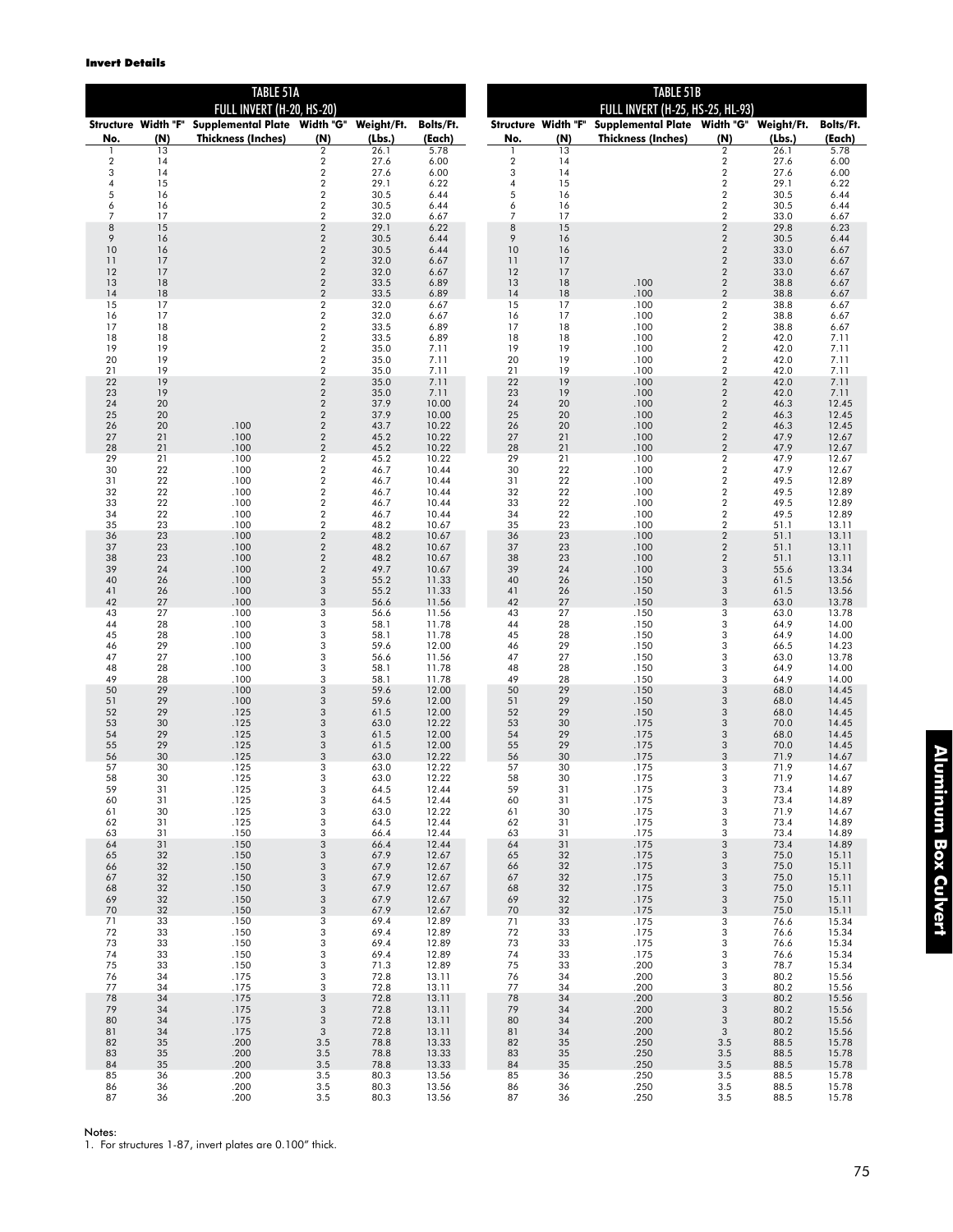Steel and Aluminum

Structural Plate

Design Guide

|                         |                                                  |                            | TABLE 51C. FULL INVERT (H-25, HS-25, HL-93)        |                                          |                                    |                              |
|-------------------------|--------------------------------------------------|----------------------------|----------------------------------------------------|------------------------------------------|------------------------------------|------------------------------|
| <b>Structure</b><br>No. | <b>Invert Plate</b><br><b>Thickness (Inches)</b> | <b>Invert Width</b><br>(N) | Supplemental<br>Plate<br><b>Thickness (Inches)</b> | Supplemental<br><b>Plate</b><br>Quantity | Supplemental<br>Plate<br>Width (N) | <b>Weight/Foot</b><br>(Lbs.) |
| 88                      | 0.125                                            | 37                         | 0.175                                              | $\boldsymbol{2}$                         | $\pmb{4}$                          | 113                          |
| 89                      | 0.125                                            | 38                         | 0.175                                              | $\sqrt{2}$                               | $\sqrt{4}$                         | 115                          |
| 90                      | 0.125                                            | 38                         | 0.175                                              | $\boldsymbol{2}$                         | 4                                  | 115                          |
| 91                      | 0.125                                            | 39                         | 0.175                                              | $\sqrt{2}$                               | $\overline{4}$                     | 117                          |
| 92                      | 0.125                                            | 40                         | 0.175                                              | $\sqrt{2}$                               | $\overline{4}$                     | 119                          |
| 93                      | 0.125                                            | 40                         | 0.175                                              | $\boldsymbol{2}$                         | 4                                  | 119                          |
| 94                      | 0.125                                            | 40                         | 0.175                                              | $\sqrt{2}$                               | $\overline{4}$                     | 119                          |
| 95                      | 0.125                                            | 39                         | 0.175                                              | $\sqrt{2}$                               | $\overline{4}$                     | 119                          |
| 96                      | 0.125                                            | 39                         | 0.175                                              | $\sqrt{2}$                               | $\sqrt{4}$                         | 119                          |
| 97                      | 0.125                                            | 40                         | 0.175                                              | $\sqrt{2}$                               | $\sqrt{4}$                         | 119                          |
| 98<br>99                | 0.125<br>0.125                                   | 40<br>41                   | 0.175<br>0.175                                     | $\sqrt{2}$<br>$\sqrt{2}$                 | $\sqrt{4}$<br>$\sqrt{4}$           | 119<br>120                   |
| 100                     | 0.125                                            | 41                         | 0.175                                              | $\sqrt{2}$                               | $\sqrt{4}$                         | 120                          |
| 101                     | 0.125                                            | 42                         | 0.250                                              | $\sqrt{2}$                               | 6                                  | 165                          |
| 102                     | 0.125                                            | 40                         | 0.250                                              | $\overline{2}$                           | 6                                  | 161                          |
| 103                     | 0.125                                            | 41                         | 0.250                                              | $\overline{2}$                           | 6                                  | 163                          |
| 104                     | 0.125                                            | 41                         | 0.250                                              | $\overline{2}$                           | 6                                  | 163                          |
| 105                     | 0.125                                            | 42                         | 0.250                                              | $\overline{2}$                           | 6                                  | 165                          |
| 106                     | 0.125                                            | 44                         | 0.250                                              | $\overline{2}$                           | 6                                  | 168                          |
| 107                     | 0.125                                            | 45                         | 0.250                                              | $\overline{2}$                           | 6                                  | 170                          |
| 108                     | 0.125                                            | 45                         | 0.250                                              | $\sqrt{2}$                               | 6                                  | 170                          |
| 109                     | 0.125                                            | 44                         | 0.250                                              | $\sqrt{2}$                               | 6                                  | 170                          |
| 110                     | 0.125                                            | 44                         | 0.250                                              | $\sqrt{2}$                               | 6                                  | 170                          |
| 111                     | 0.125                                            | 45                         | 0.250                                              | $\boldsymbol{2}$                         | 6                                  | 170                          |
| 112<br>113              | 0.125<br>0.125                                   | 45<br>45                   | 0.250<br>0.250                                     | $\sqrt{2}$<br>$\sqrt{2}$                 | 6<br>6                             | 170<br>170                   |
| 114                     | 0.125                                            | 46                         | 0.250                                              | $\sqrt{2}$                               | 6                                  | 172                          |
| 115                     | 0.125                                            | 46                         | 0.250                                              | $\overline{2}$                           | 6                                  | 172                          |
| 116                     | 0.125                                            | 45                         | 0.250                                              | $\boldsymbol{2}$                         | 6                                  | 172                          |
| 117                     | 0.125                                            | 46                         | 0.250                                              | $\boldsymbol{2}$                         | 6                                  | 172                          |
| 118                     | 0.125                                            | 46                         | 0.250                                              | $\overline{\mathbf{c}}$                  | 6                                  | 172                          |
| 119                     | 0.125                                            | 46                         | 0.250                                              | $\overline{\mathbf{c}}$                  | 6                                  | 172                          |
| 120                     | 0.125                                            | 47                         | 0.250                                              | $\overline{\mathbf{c}}$                  | 6                                  | 174                          |
| 121                     | 0.125                                            | 47                         | 0.250                                              | $\overline{\mathbf{c}}$                  | 6                                  | 174                          |
| 122                     | 0.125                                            | 47                         | 0.250                                              | 3                                        | 6                                  | 214                          |
| 123                     | 0.125                                            | 47                         | 0.250                                              | 3                                        | 6                                  | 214                          |
| 124<br>125              | 0.125<br>0.125                                   | 47<br>47                   | 0.250<br>0.250                                     | 3<br>3                                   | 6<br>6                             | 214<br>214                   |
| 126                     | 0.125                                            | 48                         | 0.250                                              | 3                                        | 6                                  | 216                          |
| 127                     | 0.125                                            | 48                         | 0.250                                              | 3                                        | 6                                  | 216                          |
| 128                     | 0.125                                            | 48                         | 0.250                                              | 3                                        | 6                                  | 216                          |
| 129                     | 0.125                                            | 48                         | 0.250                                              | 3                                        | 6                                  | 216                          |
| 130                     | 0.125                                            | 48                         | 0.250                                              | 3                                        | 6                                  | 216                          |
| 131                     | 0.125                                            | 48                         | 0.250                                              | 3                                        | 6                                  | 216                          |
| 132                     | 0.125                                            | 49                         | 0.250                                              | 3                                        | 6                                  | 217                          |
| 133                     | 0.125                                            | 49                         | 0.250                                              | 3                                        | 6                                  | 217                          |
| 134                     | 0.125                                            | 49                         | 0.250                                              | 3                                        | 6                                  | 217                          |
| 135                     | 0.125                                            | 49                         | 0.250                                              | 3                                        | 6                                  | 217                          |
| 136<br>137              | 0.125<br>0.125                                   | 49<br>49                   | 0.250<br>0.250                                     | 3<br>3                                   | 6<br>6                             | 217<br>217                   |
| 138                     | 0.125                                            | 50                         | 0.250                                              | 3                                        | 6                                  | 219                          |
| 139                     | 0.125                                            | $50\,$                     | 0.250                                              | 3                                        | 6                                  | 219                          |
| 140                     | 0.125                                            | 50                         | 0.250                                              | 3                                        | 6                                  | 219                          |
| 141                     | 0.125                                            | 50                         | 0.250                                              | 3                                        | 6                                  | 219                          |
| 142                     | 0.125                                            | 50                         | 0.250                                              | $\sqrt{3}$                               | 6                                  | 219                          |
| 143                     | 0.125                                            | 50                         | 0.250                                              | 3                                        | 6                                  | 219                          |



**Assembly of ALBC Shell onto Full Invert**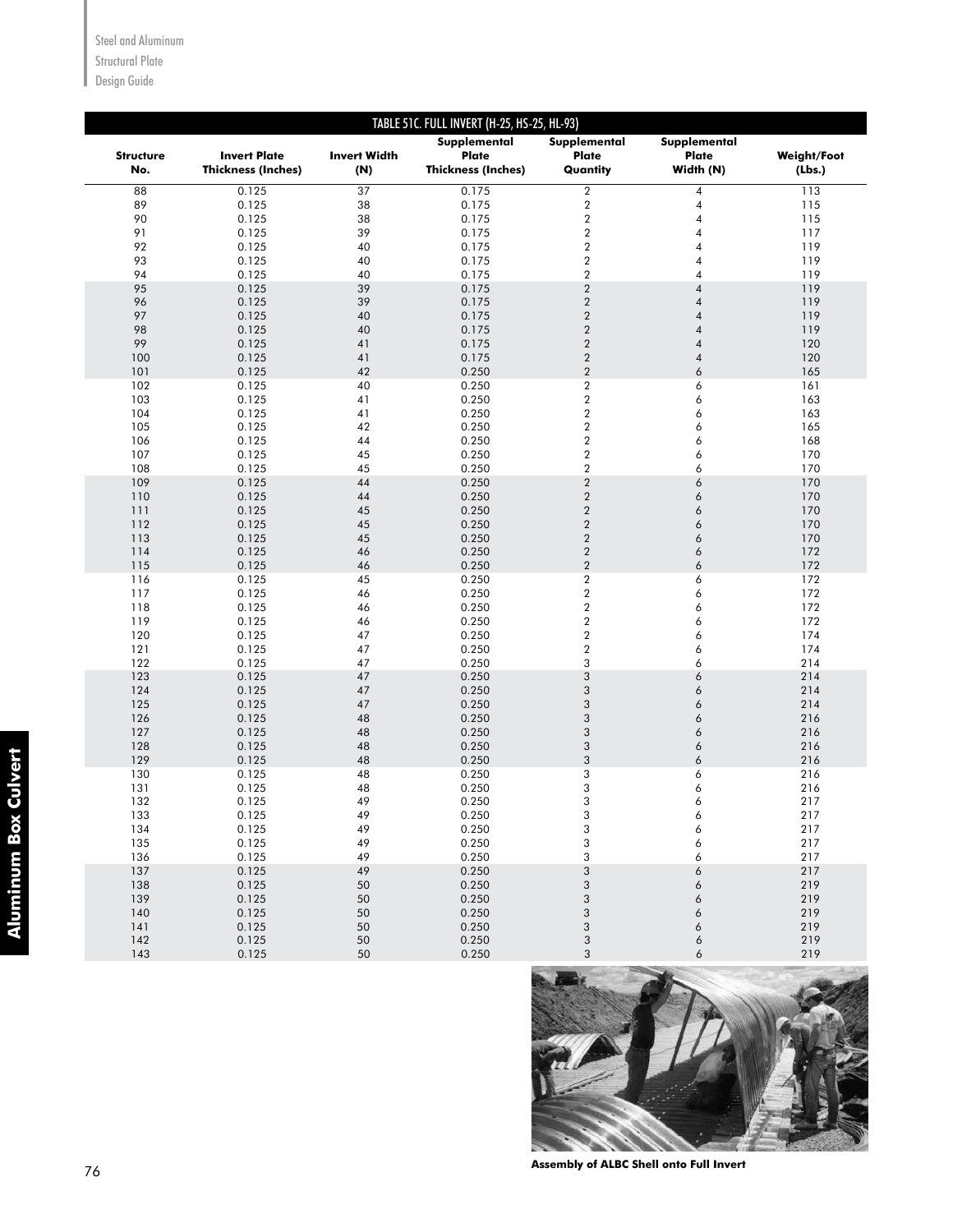|                     |              |                                      | TABLE 52A. FOOTING PADS            |                                    |                |                                                                                                                                 |                                                        |                                                    | TABLE 52B. FOOTING PADS (HL-93) |                                                                                   |                                                                                     |  |  |  |  |
|---------------------|--------------|--------------------------------------|------------------------------------|------------------------------------|----------------|---------------------------------------------------------------------------------------------------------------------------------|--------------------------------------------------------|----------------------------------------------------|---------------------------------|-----------------------------------------------------------------------------------|-------------------------------------------------------------------------------------|--|--|--|--|
|                     |              | H-20, HS-20                          |                                    | H-25, HS-25, HL-93                 |                |                                                                                                                                 |                                                        |                                                    |                                 |                                                                                   |                                                                                     |  |  |  |  |
|                     |              | Loading                              |                                    | Loadina                            |                |                                                                                                                                 | Total                                                  |                                                    |                                 |                                                                                   |                                                                                     |  |  |  |  |
| <b>Structure</b>    | Plate        | Width                                | Plate                              | Width                              | Weight/Ft.     | <b>Structure</b>                                                                                                                | <b>Thickness</b>                                       | <b>Plate Thickness</b>                             |                                 | Width<br>"G" (N)                                                                  | <b>Weight/Foot</b>                                                                  |  |  |  |  |
| No.<br>1            | .100         | Thickness (Inches) "G"(N)<br>2       | Thickness (Inches) "G" (N)<br>.100 | $\overline{2}$                     | (Lbs.)<br>11.9 | No.<br>88                                                                                                                       | (Inches)<br>0.500                                      | <b>Quantity (Inches)</b><br>2                      | 0.250                           | 4                                                                                 | (Lbs.)<br>53                                                                        |  |  |  |  |
| $\overline{2}$      | .100         | $\overline{2}$                       | .100                               | $\,2$                              | 11.9           | 89                                                                                                                              | 0.500                                                  | $\sqrt{2}$                                         | 0.250                           | 4                                                                                 | 53                                                                                  |  |  |  |  |
| 3<br>4              | .100<br>.100 | $\overline{2}$<br>$\overline{2}$     | .100<br>.100                       | $\boldsymbol{2}$<br>$\overline{2}$ | 11.9<br>11.9   | 90<br>91                                                                                                                        | 0.500<br>0.500                                         | $\sqrt{2}$<br>$\boldsymbol{2}$                     | 0.250<br>0.250                  | 4<br>$\overline{4}$                                                               | 53<br>53                                                                            |  |  |  |  |
| 5                   | .100         | $\overline{2}$                       | .100                               | $\overline{2}$                     | 11.9           | 92                                                                                                                              | 0.500                                                  | $\boldsymbol{2}$                                   | 0.250                           | $\overline{4}$                                                                    | 53                                                                                  |  |  |  |  |
| 6<br>$\overline{7}$ | .100<br>.100 | $\overline{2}$<br>$\overline{2}$     | .100<br>.100                       | $\overline{2}$<br>$\sqrt{2}$       | 11.9<br>11.9   | 93<br>94                                                                                                                        | 0.500<br>0.500                                         | $\overline{2}$<br>$\overline{2}$                   | 0.250<br>0.250                  | $\overline{4}$<br>$\Delta$                                                        | 53<br>53                                                                            |  |  |  |  |
| $\,$ 8 $\,$         | .100         | $\sqrt{2}$                           | .100                               | $\sqrt{2}$                         | 11.9           | 95                                                                                                                              | 0.500                                                  | $\overline{2}$                                     | 0.250                           | $\overline{4}$<br>$\overline{4}$                                                  | 53                                                                                  |  |  |  |  |
| 9<br>10             | .100<br>.100 | $\sqrt{2}$<br>$\sqrt{2}$             | .100<br>.100                       | $\overline{2}$<br>$\sqrt{2}$       | 11.9<br>11.9   | 96<br>97                                                                                                                        | 0.500<br>0.500                                         | $\overline{\mathbf{2}}$<br>$\overline{\mathbf{c}}$ | 0.250<br>0.250                  | $\overline{4}$                                                                    | 53<br>53                                                                            |  |  |  |  |
| 11                  | .100         | $\sqrt{2}$                           | .100                               | $\overline{2}$                     | 11.9           | 98<br>99                                                                                                                        | 0.500<br>0.500                                         | $\overline{\mathbf{2}}$<br>$\overline{\mathbf{c}}$ | 0.250<br>0.250                  | $\overline{4}$<br>$\overline{4}$                                                  | 53<br>53                                                                            |  |  |  |  |
| 12<br>13            | .100<br>.100 | $\sqrt{2}$<br>$\sqrt{2}$             | .100<br>.125                       | $\overline{2}$<br>$\sqrt{2}$       | 11.9<br>11.9   | 100                                                                                                                             | 0.500                                                  | $\overline{2}$                                     | 0.250                           | $\overline{4}$                                                                    | 53                                                                                  |  |  |  |  |
| 14                  | .100         | $\sqrt{2}$                           | .125                               | $\overline{2}$                     | 11.9           | 101<br>102                                                                                                                      | 0.600<br>0.600                                         | $\mathbf{3}$<br>3                                  | 0.200<br>0.200                  | 6<br>6                                                                            | 96<br>96                                                                            |  |  |  |  |
| 15<br>16            | .100<br>.100 | $\overline{2}$<br>$\,2$              | .125<br>.125                       | $\boldsymbol{2}$<br>$\,2$          | 11.9<br>11.9   | 103                                                                                                                             | 0.600                                                  | 3                                                  | 0.200                           | 6                                                                                 | 96                                                                                  |  |  |  |  |
| 17                  | .100         | $\,2$                                | .125                               | $\,2$                              | 11.9           | 104<br>105                                                                                                                      | 0.600<br>0.600                                         | 3<br>3                                             | 0.200<br>0.200                  | 6<br>6                                                                            | 96<br>96                                                                            |  |  |  |  |
| 18<br>19            | .100         | $\overline{2}$<br>$\overline{2}$     | .125<br>.125                       | $\,2$<br>$\,2$                     | 11.9           | 106                                                                                                                             | 0.600                                                  | 3                                                  | 0.200                           | 6                                                                                 | 96                                                                                  |  |  |  |  |
| 20                  | .100<br>.100 | $\overline{2}$                       | .125                               | $\,2$                              | 11.9<br>11.9   | 107<br>108                                                                                                                      | 0.600<br>0.600                                         | 3<br>3                                             | 0.200<br>0.200                  | 6<br>6                                                                            | 96<br>96                                                                            |  |  |  |  |
| 21                  | .100         | $\sqrt{2}$<br>$\sqrt{2}$             | .125<br>.125                       | $\overline{2}$<br>$\overline{2}$   | 11.9           | 109                                                                                                                             | 0.600                                                  | 3<br>3                                             | 0.200                           | 6<br>6                                                                            | 96                                                                                  |  |  |  |  |
| 22<br>23            | .100<br>.100 | $\sqrt{2}$                           | .125                               | $\overline{2}$                     | 11.9<br>11.9   | 110<br>111                                                                                                                      | 0.600<br>0.600                                         | 3                                                  | 0.200<br>0.200                  | 6                                                                                 | 96<br>96                                                                            |  |  |  |  |
| 24                  | .100         | $\sqrt{2}$<br>$\sqrt{2}$             | .125                               | $\sqrt{2}$<br>$\sqrt{2}$           | 11.9           | 112<br>113                                                                                                                      | 0.600<br>0.600                                         | 3<br>3                                             | 0.200<br>0.200                  | 6<br>6                                                                            | 96<br>96                                                                            |  |  |  |  |
| 25<br>26            | .100<br>.125 | $\boldsymbol{2}$                     | .125<br>.150                       | $\,2$                              | 11.9<br>13.2   | 114                                                                                                                             | 0.600                                                  | 3                                                  | 0.200                           | 6                                                                                 | 96                                                                                  |  |  |  |  |
| 27                  | .125         | $\boldsymbol{2}$<br>$\boldsymbol{2}$ | .150                               | $\boldsymbol{2}$<br>$\overline{2}$ | 13.2           | 115<br>116                                                                                                                      | 0.600<br>0.600                                         | 3<br>3                                             | 0.200<br>0.200                  | 6<br>6                                                                            | 96<br>96                                                                            |  |  |  |  |
| 28<br>29            | .125<br>.125 | $\boldsymbol{2}$                     | .150<br>.150                       | $\,2$                              | 13.2<br>13.2   | 117                                                                                                                             | 0.600                                                  | 3                                                  | 0.200                           | 6                                                                                 | 96                                                                                  |  |  |  |  |
| 30                  | .125         | $\overline{2}$<br>$\,2$              | .150                               | $\,2$<br>$\sqrt{2}$                | 13.2           | 3<br>118<br>0.600<br>0.200<br>96<br>6<br>3<br>96<br>119<br>0.600<br>0.200<br>6<br>13.2<br>3<br>120<br>0.600<br>0.200<br>6<br>96 |                                                        |                                                    |                                 |                                                                                   |                                                                                     |  |  |  |  |
| 31<br>32            | .125<br>.125 | $\overline{2}$                       | .150<br>.150                       | $\overline{2}$                     | 13.2           | 3<br>121<br>0.600<br>96<br>0.200<br>6                                                                                           |                                                        |                                                    |                                 |                                                                                   |                                                                                     |  |  |  |  |
| 33                  | .125         | $\sqrt{2}$<br>$\sqrt{2}$             | .150                               | $\overline{2}$<br>$\overline{2}$   | 13.2           | 122<br>0.900<br>$\overline{4}$<br>0.225<br>6<br>144<br>13.2                                                                     |                                                        |                                                    |                                 |                                                                                   |                                                                                     |  |  |  |  |
| 34<br>35            | .125<br>.125 | $\sqrt{2}$                           | .150<br>.150                       | $\overline{2}$                     | 13.2           | 123<br>0.900<br>$\overline{4}$<br>0.225<br>144<br>6<br>124<br>0.900<br>$\overline{4}$<br>0.225<br>144<br>6                      |                                                        |                                                    |                                 |                                                                                   |                                                                                     |  |  |  |  |
| 36                  | .125         | $\overline{2}$<br>$\sqrt{2}$         | .150                               | $\sqrt{2}$                         | 13.2           | 125<br>0.900<br>$\overline{4}$<br>0.225<br>6<br>144                                                                             |                                                        |                                                    |                                 |                                                                                   |                                                                                     |  |  |  |  |
| 37<br>38            | .125<br>.125 | $\sqrt{2}$                           | .150<br>.150                       | $\sqrt{2}$<br>$\sqrt{2}$           | 13.2<br>13.2   | 126<br>127                                                                                                                      | 0.900<br>0.900                                         | $\overline{4}$<br>$\overline{4}$                   | 0.225<br>0.225                  | 6<br>6                                                                            | 144<br>144                                                                          |  |  |  |  |
| 39                  | .125         | $\mathfrak{p}$<br>3                  | .200                               | 3<br>3                             | 22.2           | 128                                                                                                                             | 0.900                                                  | $\overline{4}$                                     | 0.225                           | 6                                                                                 | 144                                                                                 |  |  |  |  |
| 40<br>41            | .200<br>.200 | 3                                    | .250<br>.250                       | $\sqrt{3}$                         | 22.2<br>22.2   | 129<br>130                                                                                                                      | 0.900<br>0.900                                         | $\overline{4}$<br>$\overline{4}$                   | 0.225<br>0.225                  | 6<br>6                                                                            | 144<br>144                                                                          |  |  |  |  |
| 42                  | .200         | 3<br>3                               | .250                               | 3                                  | 22.2           | 131                                                                                                                             | 0.900                                                  | $\overline{4}$                                     | 0.225                           | 6                                                                                 | 144                                                                                 |  |  |  |  |
| 43<br>44            | .200<br>.200 | 3                                    | .250<br>.250                       | 3<br>3                             | 22.2<br>22.2   | 132<br>133                                                                                                                      | 0.900<br>0.900                                         | $\overline{4}$<br>$\overline{4}$                   | 0.225<br>0.225                  | 6<br>6                                                                            | 144<br>144                                                                          |  |  |  |  |
| 45<br>46            | .200<br>.200 | 3<br>3                               | .250<br>.250                       | 3<br>3                             | 22.2<br>22.2   | 134<br>135                                                                                                                      | 0.900<br>0.900                                         | $\overline{4}$<br>$\overline{4}$                   | 0.225<br>0.225                  | 6<br>6                                                                            | 144<br>144                                                                          |  |  |  |  |
| 47                  | .200         | 3                                    | .250                               | 3                                  | 22.2           | 136                                                                                                                             | 0.900                                                  | $\overline{4}$                                     | 0.225                           | 6                                                                                 | 144                                                                                 |  |  |  |  |
| 48<br>49            | .200<br>.200 | 3<br>3                               | .250<br>.250                       | $\sqrt{3}$<br>$\sqrt{3}$           | 22.2<br>22.2   | 137<br>138                                                                                                                      | 0.900<br>0.900                                         | $\overline{4}$<br>$\overline{4}$                   | 0.225<br>0.225                  | 6<br>6                                                                            | 144<br>144                                                                          |  |  |  |  |
| 50                  | .200         | 3                                    | .250                               | 3                                  | 22.2           | 139<br>140                                                                                                                      | 0.900<br>0.900                                         | $\overline{4}$<br>$\overline{4}$                   | 0.225<br>0.225                  | 6                                                                                 | 144<br>144                                                                          |  |  |  |  |
| 51<br>52            | .200<br>.225 | 3<br>$\sqrt{3}$                      | .250<br>.250                       | 3<br>$\sqrt{3}$                    | 22.2<br>24.1   | 141                                                                                                                             | 0.900                                                  | $\sqrt{4}$                                         | 0.225                           | 6<br>6                                                                            | 144                                                                                 |  |  |  |  |
| 53                  | .225         | 3                                    | .275                               | 3                                  | 24.1           | 142<br>143                                                                                                                      | 0.900<br>0.900                                         | $\overline{4}$<br>$\overline{4}$                   | 0.225<br>0.225                  | 6<br>6                                                                            | 144<br>144                                                                          |  |  |  |  |
| 54<br>55            | .225<br>.225 | 3<br>3                               | .275<br>.275                       | 3<br>3                             | 24.1<br>24.1   |                                                                                                                                 |                                                        |                                                    |                                 |                                                                                   |                                                                                     |  |  |  |  |
| 56                  | .225         | 3                                    | .275                               | 3                                  | 24.1           |                                                                                                                                 |                                                        |                                                    |                                 |                                                                                   |                                                                                     |  |  |  |  |
| 57<br>58            | .225<br>.225 | 3<br>3                               | .275<br>.275                       | 3<br>$\sqrt{3}$                    | 24.1<br>24.1   |                                                                                                                                 |                                                        |                                                    |                                 |                                                                                   |                                                                                     |  |  |  |  |
| 59                  | .225         | 3                                    | .275                               | $\sqrt{3}$                         | 24.1           |                                                                                                                                 |                                                        |                                                    |                                 |                                                                                   |                                                                                     |  |  |  |  |
| 60<br>61            | .225<br>.225 | 3<br>$\sqrt{3}$                      | .275<br>.275                       | 3<br>$\mathbf{3}$                  | 24.1<br>24.1   | Notes:                                                                                                                          |                                                        |                                                    |                                 |                                                                                   |                                                                                     |  |  |  |  |
| 62                  | .225         | $\sqrt{3}$                           | .275                               | $\sqrt{3}$                         | 24.1           |                                                                                                                                 |                                                        |                                                    |                                 |                                                                                   |                                                                                     |  |  |  |  |
| 63<br>64            | .250<br>.250 | $\sqrt{3}$<br>$\sqrt{3}$             | .275<br>.275                       | $\sqrt{3}$<br>$\sqrt{3}$           | 26.0<br>26.0   |                                                                                                                                 |                                                        |                                                    |                                 | 1. N=9.625". Use N as a conversion factor. For example, for Structure No. 1,      |                                                                                     |  |  |  |  |
| 65                  | .250         | $\sqrt{3}$                           | .275                               | $\sqrt{3}$                         | 26.0           |                                                                                                                                 | Width "G" is 2 x N, or 19.25".                         |                                                    |                                 |                                                                                   |                                                                                     |  |  |  |  |
| 66<br>67            | .250<br>.250 | $\sqrt{3}$<br>3                      | .275<br>.275                       | $\sqrt{3}$<br>3                    | 26.0<br>26.0   |                                                                                                                                 |                                                        |                                                    |                                 |                                                                                   |                                                                                     |  |  |  |  |
| 68                  | .250         | 3                                    | .275                               | 3                                  | 26.0           |                                                                                                                                 |                                                        |                                                    |                                 |                                                                                   | 2. Minimum allowable (unfactored) soil-bearing pressure is 4,000 Lbs./Sq. Ft. for   |  |  |  |  |
| 69<br>70            | .250<br>.250 | 3<br>3                               | .275<br>.275                       | $\sqrt{3}$<br>3                    | 26.0<br>26.0   |                                                                                                                                 |                                                        |                                                    |                                 | structures and details shown in this catalog. This applies specifically for width |                                                                                     |  |  |  |  |
| 71                  | .250         | 3                                    | .275                               | 3                                  | 26.0           |                                                                                                                                 |                                                        |                                                    |                                 |                                                                                   | "G" below the footing pad. Other conditions can be accommodated. Contact a          |  |  |  |  |
| $72\,$<br>73        | .250<br>.250 | 3<br>3                               | .275<br>.275                       | 3<br>3                             | 26.0<br>26.0   |                                                                                                                                 | Contech representative for more information.           |                                                    |                                 |                                                                                   |                                                                                     |  |  |  |  |
| 74                  | .250         | 3                                    | .275                               | $\mathbf{3}$                       | 26.0           |                                                                                                                                 |                                                        |                                                    |                                 | 3. The maximum cover for Aluminum Box Culverts with full inverts and footing      |                                                                                     |  |  |  |  |
| 75<br>76            | .275<br>.275 | $\sqrt{3}$<br>$\sqrt{3}$             | .300<br>.300                       | $3.5\,$<br>3.5                     | 28.0<br>28.0   |                                                                                                                                 |                                                        |                                                    |                                 | pads should not exceed 4 feet. Special full invert and footing pad designs or     |                                                                                     |  |  |  |  |
| 77                  | .275         | $\sqrt{3}$                           | .300                               | $3.5\,$                            | 28.0           |                                                                                                                                 |                                                        |                                                    |                                 |                                                                                   | slotted concrete footings can accommodate maximum covers to the limits shown        |  |  |  |  |
| 78<br>79            | .275<br>.275 | $\sqrt{3}$<br>$\sqrt{3}$             | .300<br>.300                       | 3.5<br>3.5                         | 28.0<br>28.0   |                                                                                                                                 | in Tables 48A-48B and 49A-49B.                         |                                                    |                                 |                                                                                   |                                                                                     |  |  |  |  |
| 80                  | .275         | $\sqrt{3}$                           | .300                               | $3.5\,$                            | 28.0           | 4.                                                                                                                              |                                                        |                                                    |                                 | Weight per foot of footing pads includes receiving channels, nuts, bolts, and     |                                                                                     |  |  |  |  |
| 81<br>82            | .275<br>.300 | 3<br>3.5                             | .300<br>.350                       | 3.5<br>3.5                         | 28.0<br>33.8   | plates.                                                                                                                         |                                                        |                                                    |                                 |                                                                                   |                                                                                     |  |  |  |  |
| 83                  | .300         | 3.5                                  | .350                               | 3.5                                | 33.8           |                                                                                                                                 |                                                        |                                                    |                                 |                                                                                   | 5. When the thickness listed is greater than .250", the footing pads will be two or |  |  |  |  |
| 84<br>85            | .300<br>.300 | 3.5<br>3.5                           | .350<br>.350                       | 3.5<br>3.5                         | 33.8<br>33.8   |                                                                                                                                 | more pieces equaling the composite thickness required. |                                                    |                                 |                                                                                   |                                                                                     |  |  |  |  |
| 86                  | .300         | 3.5                                  | .350                               | $3.5\,$                            | 33.8           | 6.                                                                                                                              |                                                        |                                                    |                                 |                                                                                   | Footing pads must not be overlapped on adjacent structures unless appropriate       |  |  |  |  |
| 87                  | .300         | 3.5                                  | .350                               | 3.5                                | 33.8           |                                                                                                                                 | design modifications are incorporated.                 |                                                    |                                 |                                                                                   |                                                                                     |  |  |  |  |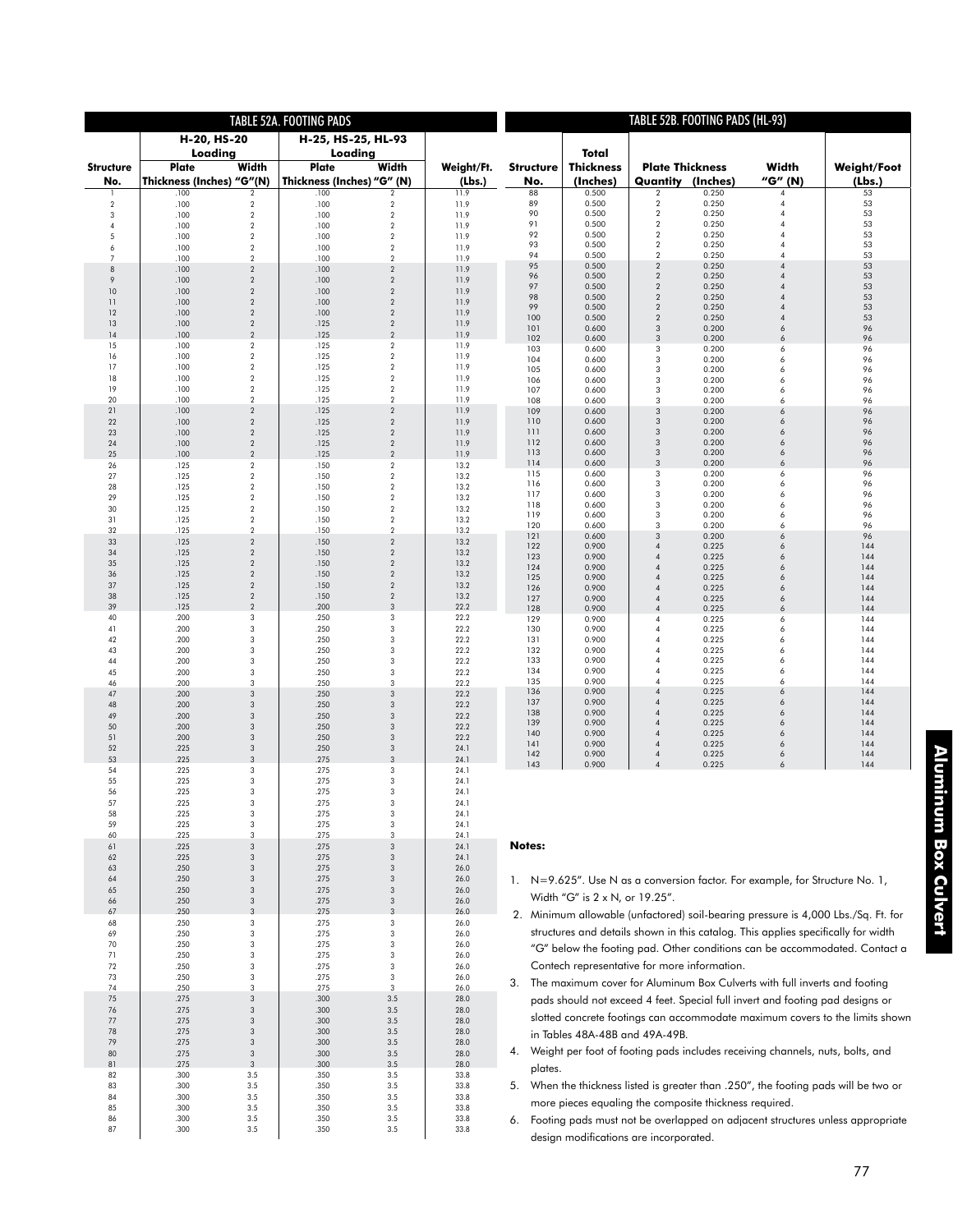

#### **Slotted Concrete Footing Option**

\*See note above. For D dimension see page 70.

#### **Scour Considerations**

In most cases, using a full aluminum invert with toe plate extensions at the inlet and outlet ends will eliminate the potential for scour through the structure. If it is desirable to span the stream crossing, scour should be investigated. The most efficient counter measure, as listed below, should be chosen based on site specific conditions. The selected alternative should be designed by the registered professional engineer for the project.

These counter measures include:

- Rip rap protection
- Concrete paving
- Lower footings below anticipated scour depth
- Bearing foundation on competent rock
- Undercut erodible soils and replace with nonerodible material
- Construction of guide banks including sheet piling
- <sup>l</sup> Implementation of permanent erosion control mats where vegetation can be established, such as Pyramat®
- Implementation of hard armor interlocking blocks where vegetation cannot be established, such as ArmorFlex® or A-Jacks®

Please contact your Contech representative for more details and design information.



**Aluminum Receiving Channel** Weight = 2 lbs per foot per side.

**Aluminum Box Culvert**

**Aluminum Box Culvert**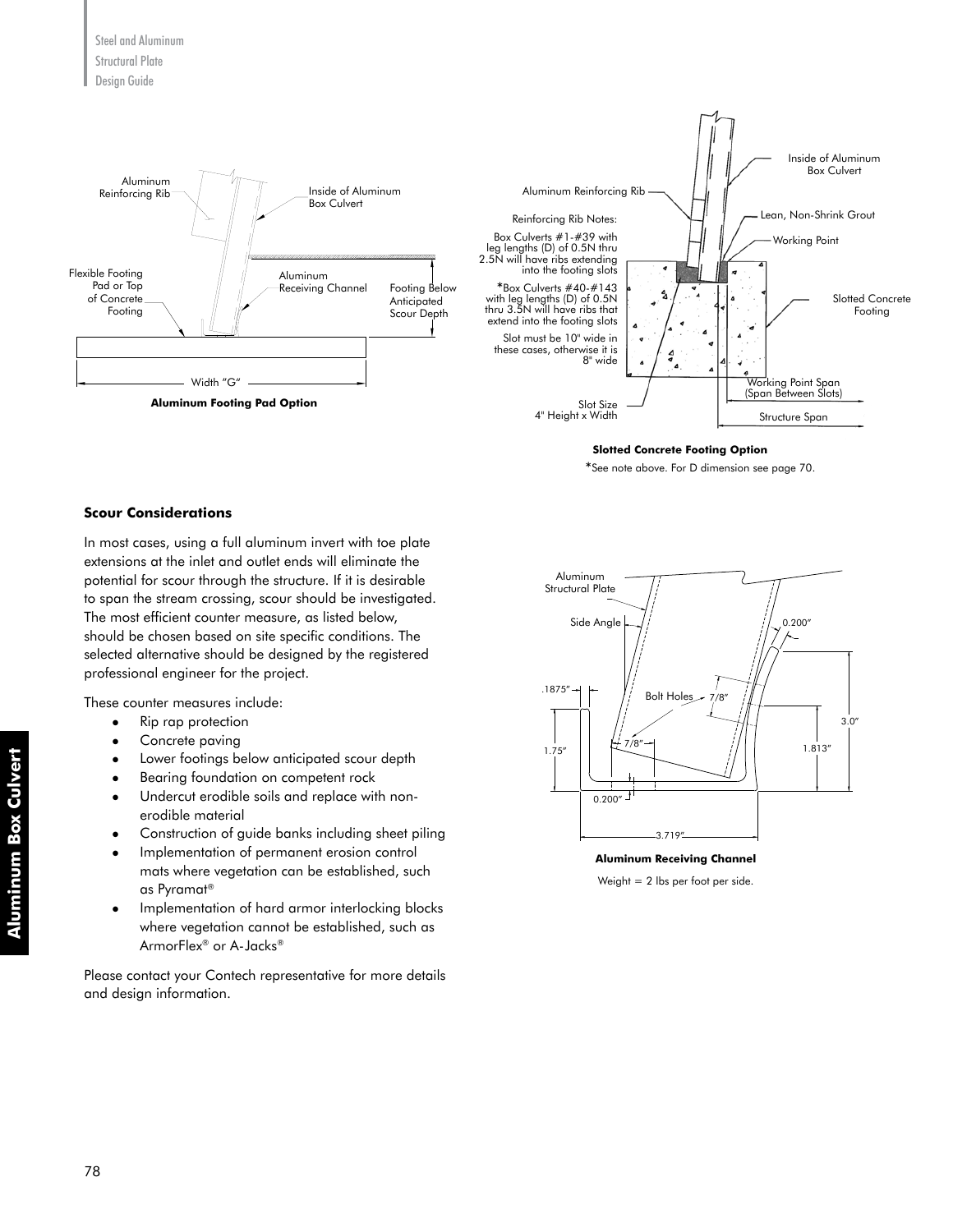

### **Typical End Treatments**

#### Notes:

- 1. If W is less than the required width, a concrete grout material may be required as backfill.
- 2. Backfill to be well graded granular, A-1, A-2-4, A-2-5, or A-3 for box culverts #1 through #87. For box culverts #88 through #143, A-1, A-2-4, A-2-5 backfill material should be used, per AASHTO M 145, placed in six- to eight-inch lifts symmetrically on each side compacted to minimum 90% density per AASHTO T 180. D4 dozer or smaller to operate near and above structure during backfilling to finish grade. Refer to AASHTO Sec. 26 installation specification.
- 3. Fill in these zones, must be placed in 8" maximum lifts and compacted to minimum 90% density per AASHTO T 180.
- 4. Minimum cover may need to be increased to handle temporary construction vehicle loads (larger than D4) but not to exceed maximum allowable cover for the specific box culvert design.
- 5. When using a full invert or footing pads, the foundation shall have a minimum of 4,000 psf bearing capacity and include a 6" stable well graded granular bed. Lower bearing capacities can be accommodated through special design or the use of concrete footings.
- 6. Standard aluminum headwalls shown are for vertical orientation only.
- 7. The type and extent of end treatment on the box culvert should be chosen and designed so as to prevent the loss of backfill due to high flow conditions.
- 8. Bolt torque requirements plate lap must be properly mated in a tangent fashion using proper alignment techniques and adequate bolt torque to seat the corrugation. The recommended installation bolt torque for Aluminum Box Culverts is 90 –115 ft-lbs for full inverts and 115 –135 ft-lbs for all other components.
- 9. For assembly information, see the manufacturer's detailed assembly drawings and instructions.